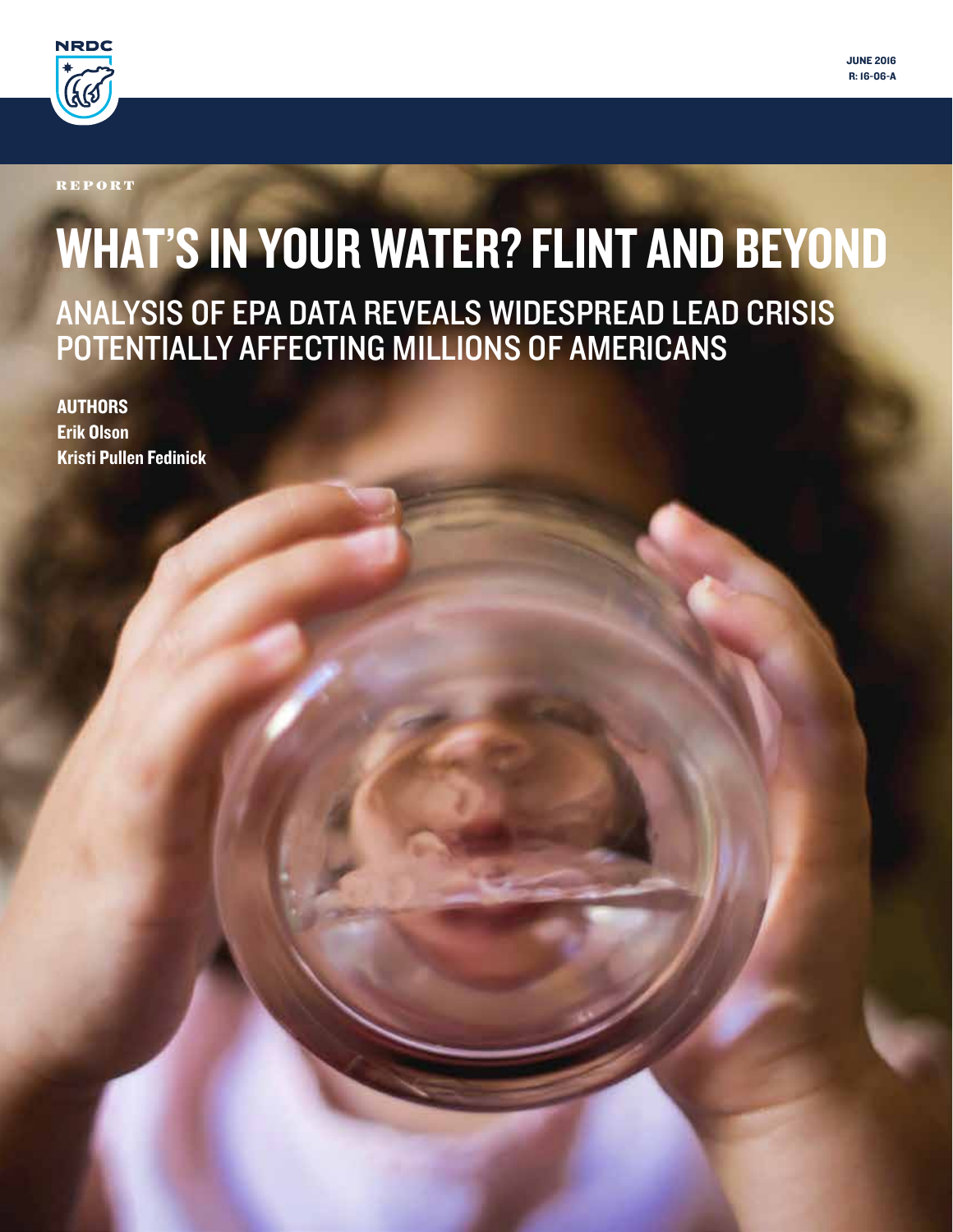#### Acknowledgments

We would like to gratefully acknowledge the many peer reviewers and editors of this study within NRDC including Mary Heglar and Dr. Christina Swanson, and numerous outside experts who reviewed earlier drafts of this report, including Professor Marc Edwards of Virginia Tech, Professor Jeffrey Griffiths of Tufts University, and Dr. Juan Declet-Barreto of the Union of Concerned Scientists, and other reviewers who will remain anonymous. All errors are ours however. We also would like to thank the Turner Foundation, the Park Foundation, and other donors for their generous support for our drinking water work.

#### About NRDC

The Natural Resources Defense Council is an international nonprofit environmental organization with more than 2.4 million members and online activists. Since 1970, our lawyers, scientists, and other environmental specialists have worked to protect the world's natural resources, public health, and the environment. NRDC has offices in New York City, Washington, D.C., Los Angeles, San Francisco, Chicago, Montana, and Beijing. Visit us at nrdc.org.

*NRDC Chief Communications Officer:* Lisa Benenson *NRDC Deputy Directors of Communications:* Michelle Egan and Lisa Goffredi *NRDC Policy Editor:* Mary Annaïse Heglar *Design and Production:* www.suerossi.com

© Natural Resources Defense Council 2016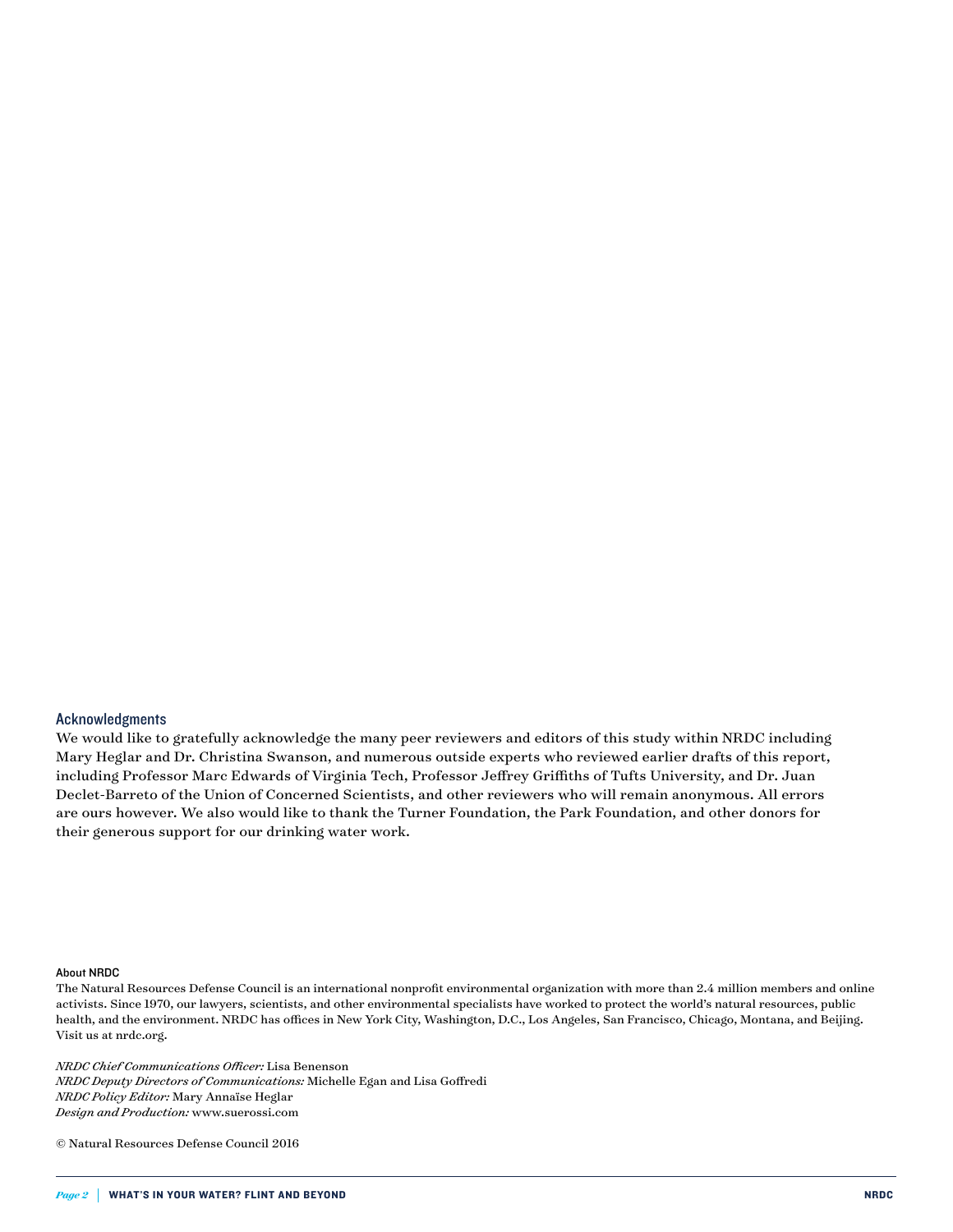### WHAT HAPPENED IN FLINT?

The devastating lead contamination of the tap water in Flint, Michigan—a majority African American city with a poverty rate above 40 percent—has become a full-blown national scandal. In 2014, a state-appointed emergency manager decided to switch from the Lake Huron–supplied water from Detroit's water system to the highly corrosive and polluted water from the Flint River, without treatment to control the corrosion of lead pipes. Soon, citizens complained about dark-colored, foul-tasting, smelly water that residents say caused skin rashes and hair loss. Lead levels in the water also skyrocketed; independent tests found levels at double the "action level" for lead set by the U.S. Environmental Protection Agency (EPA) and in some cases many times worse than that.<sup>1</sup> As citizens increasingly voiced their concerns, state officials were "callous and dismissive," according to a recent report by the independent Flint Task Force, which was established by the governor in October 2015.<sup>2</sup>



*Flint illustrates the broader problem of environmental injustice—meaning the disproportionate exposure of lowerincome communities and communities of color to environmental hazards.*

#### WHY IS LEAD SO HARMFUL?

No amount of exposure to lead is safe. The goal is to allow no exposure to lead at all, especially for children, who are both more susceptible to lead poisoning and suffer more severe impacts. Even at very low levels once considered safe, lead can cause serious, irreversible damage to the developing brains and nervous systems of babies and young children.3 Lead can decrease a child's cognitive capacity, cause behavior problems, and limit the ability to concentrate—all of which, in turn, affect the ability to learn in school.4 Children with serious lead-related brain impacts are less likely to graduate from high school and more prone to delinquency, teen pregnancy, violent crime, and incarceration.5

The World Health Organization (WHO) notes that "the consequences of brain injury from exposure to lead in early life are loss of intelligence, shortening of attention span and disruption of behaviour. Because the human brain has little capacity for repair, these effects are untreatable and irreversible. They cause diminution in brain function and reduction in achievement that last throughout life."6 However, certain interventions after exposure, such as additional educational and nutritional support, may help to reduce the longer-term impacts.7

Among pregnant women, lead exposure can cross the placental barrier of the womb and harm the fetus.<sup>8</sup> As the Centers for Disease Control and Prevention (CDC) notes, "Even low-level lead exposures in developing babies have

been found to affect behavior and intelligence. Lead exposure can cause miscarriage, stillbirths, and infertility (in both men and women)."9 Even in otherwise healthy adults, lead exposure can cause adverse cardiovascular and kidney effects, cognitive dysfunction, and elevated blood pressure.10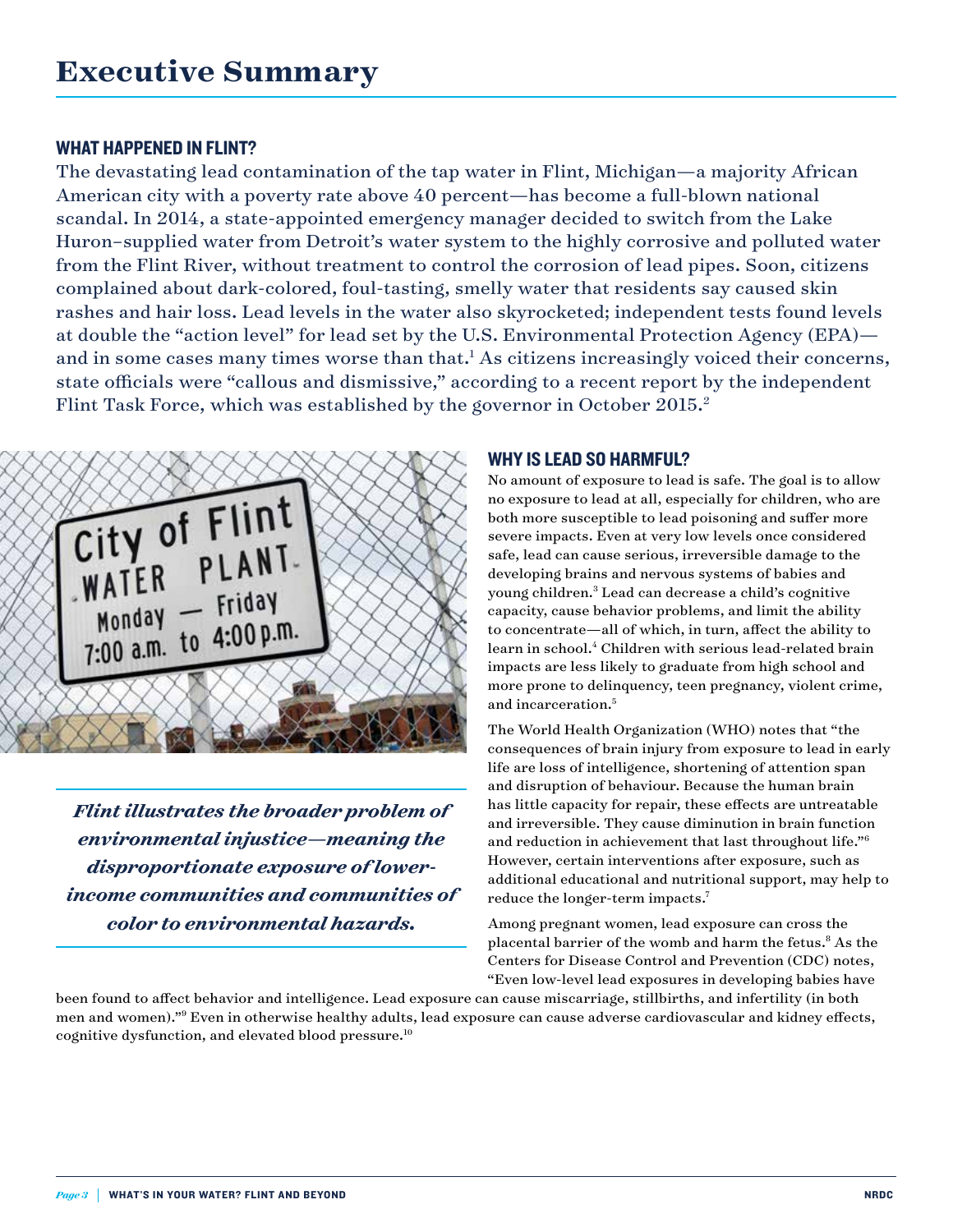

Pictured from left to right are a lead pipe, a corroded steel pipe, and a lead pipe treated with protective orthophosphate. Orthophospate creates a film coating inside of lead pipes that can act as a barrier, reducing at least somewhat the amount of lead that gets into tap water.

#### FLINT HIGHLIGHTS THAT THE U.S. DRINKING WATER PROGRAM AND LEAD RULES ARE INADEQUATE

Flint's water crisis highlights potentially disastrous gaps in the provision of safe drinking water to all people, especially the most vulnerable. These shortcomings are complex, far-reaching, and unacceptable and include poor and unaccountable decision-making by public officials as well as deficiencies in the Safe Drinking Water Act and the Lead and Copper Rule, the EPA's standard under the Act. Weak regulatory language and poor implementation and enforcement of the Lead and Copper Rule at the federal and state levels are at the heart of the problem.

The state of Michigan bears responsibility for its harmful decisions regarding Flint, and for neglecting its primary enforcement responsibilities. However, the EPA also failed to act promptly and appropriately to execute its obligations under the Safe Drinking Water Act. In fact, NRDC and the American Civil Liberties Union of Michigan (ACLU-MI) served upon EPA a petition on behalf of Flint residents on October 1, 2015, requesting an intervention many months before the agency issued an administrative order on January 21, 2016, directed at city and state officials.<sup>11</sup> Ultimately, NRDC and ACLU-MI also filed litigation on behalf of local citizens in an effort to address Flint's water woes.

Flint illustrates the broader problem of environmental injustice—meaning the disproportionate exposure of lower-income communities and communities of color to environmental hazards. For more than a year, government officials callously downplayed or ignored Flint's toxic water and the majority-black community's cries for help. Federal EPA, state, and state-appointed local environmental officials belittled and refused to listen to Flint residents and their advocates. NRDC recommends ensuring that citizens have a seat at the table to make decisions about their drinking water, especially when it is obvious that their public officials won't protect them.

While a full evaluation of the broader environmental justice implications of lead-contaminated drinking water is beyond the scope of this report, NRDC is analyzing data on lead and other drinking water contaminants to assess the degree to which low-income communities and communities of color are disproportionately impacted by drinking water contamination. A detailed report on this subject is forthcoming.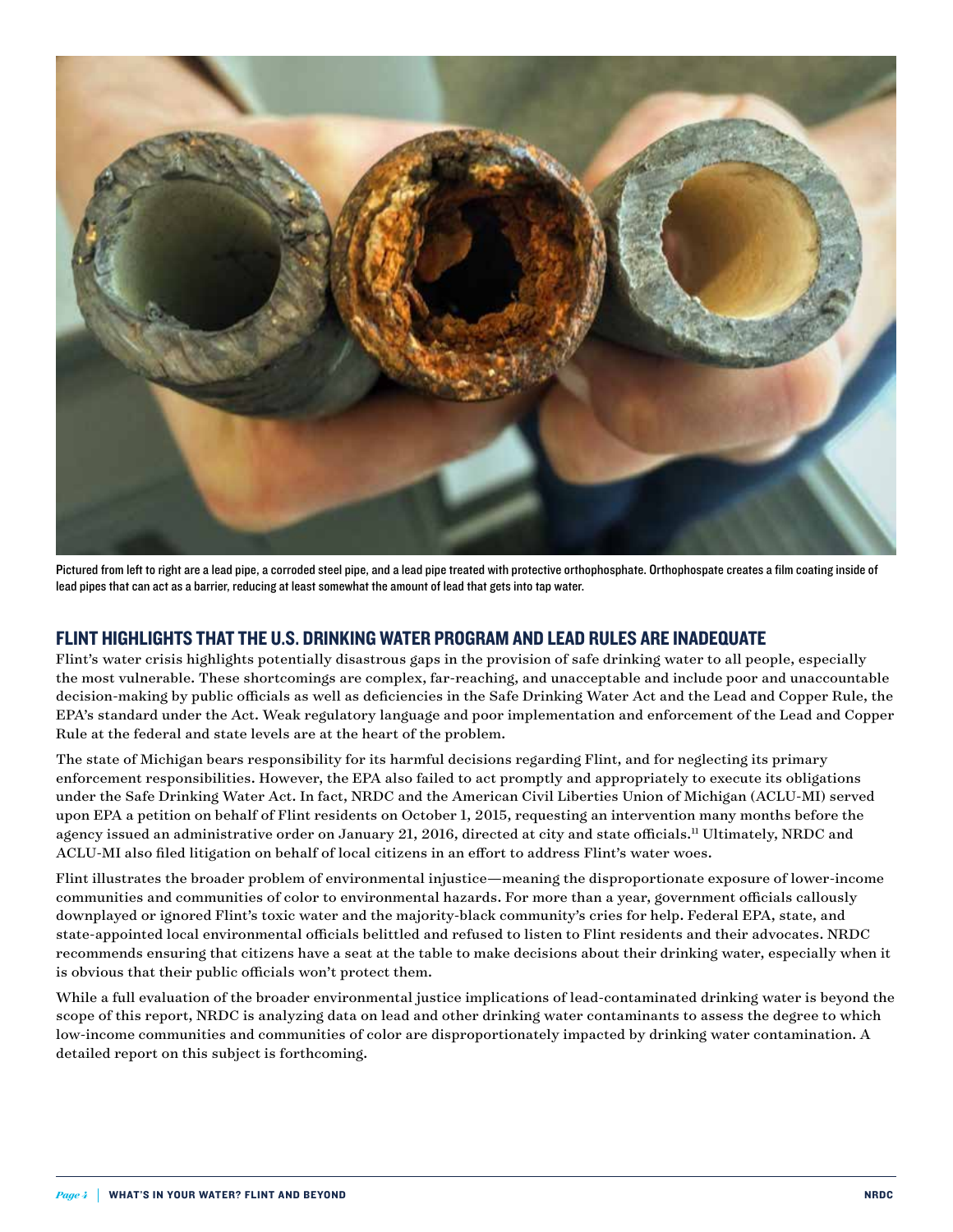#### FLINT IS NOT ALONE: OVER 18 MILLION PEOPLE WERE SERVED BY SYSTEMS VIOLATING THE LEAD AND COPPER RULE IN 2015

While Flint represents a clear case of extreme lead contamination, it does not have a monopoly on serious lead problems. In order to evaluate the national extent of violations of the Lead and Copper Rule, NRDC has obtained official EPA violation and enforcement records. We have conducted extensive data analysis, using geographic information system (GIS) mapping software to highlight and map the scope of lead-related issues in drinking water systems across the United States.

Our analysis indicates that in 2015, over 18 million people were served by 5,363 community water systems that violated the Lead and Copper Rule.<sup>i</sup> These violations included failures to properly test the water for lead or conditions that could result in lead contamination, failures to report contamination to state officials or the public, and failures to treat the water appropriately to reduce corrosion. (See figures 1 and 2 for locations of these violations.) Additionally, in 2015, 1,110 community water systems serving 3.9 million people showed lead levels in excess of 15 parts per billion (ppb) in at least 10 percent of the homes tested, the action level established for lead under the Lead and Copper Rule (see figure 3).<sup>ii</sup> Figures 1, 2, and 3 highlight the extraordinary geographic scope of Lead and Copper Rule violations and lead action level exceedances.iii

It may be surprising to many that the EPA's database does not list Flint among the systems in violation of the Lead and Copper Rule. In fact, despite the headlines and national outrage, Michigan's Department of Environmental Quality (MDEQ) apparently still has not officially reported Flint to be in violation of the Lead and Copper Rule. At the same time, the Michigan attorney general's recent criminal indictments of state and local officials who had a hand in the Flint crisis certainly acknowledge that the Rule was violated.12 In addition, many lead violations across the country have undoubtedly been hidden by intentional use of monitoring techniques that avoid detecting lead problems—techniques that the EPA long allowed to continue unabated.<sup>13</sup> The EPA issued a guidance document on February 29, 2016, saying three of these methods should not be used, after years of pressure to stop these practices.<sup>14</sup>

*NRDC has documented underreporting problems in the EPA's drinking water database for 25 years; the EPA itself admits that "audits and assessments have shown that violation data [in the EPA's database] are substantially incomplete.*

Underreporting of violations in the EPA's database can be attributed to a variety of causes. Sometimes, public water systems fail to properly monitor their water (e.g., by using testing methods or strategies that avoid detecting contamination, as was the case in Flint), so violations are not recorded and reported. In other cases, states fail to correctly document violations. States also fail to report known violations into the EPA's database as required by federal law. As highlighted by the Michigan attorney general's criminal charges against state and city officials for allegedly failing to accurately report Flint's lead problems, reporting failures may hide serious health threats.

NRDC has documented underreporting problems in the EPA's drinking water database for 25 years; the EPA itself admits that "audits and assessments have shown that violation data are substantially incomplete."15,16 In 2004, an in-depth investigation by *The Washington Post* documented dozens of instances of utilities providing water with high lead levels that were not reported as violating the Lead and Copper Rule.<sup>17</sup> Therefore, the widespread violations evidenced by the EPA's data and the maps contained in this report reflect only a subset of a serious and likely much bigger lead problem.

i Following methods used by EPA, we count violations as occurring in 2015 if they initially occurred in that year, or if they initiated in a previous year but EPA still considered them "open" (i.e. unresolved) by the end of 2015. This is how EPA generally counts violations in its reporting under the Government Performance & Results Act and its ECHO (Environmental Compliance History Online) database. Even if we limit the "open" violations to those that first occurred between January 1, 2013 and December 31, 2015, there were still 12,538,849 people served by 3,314 violating systems.

ii We include as lead action level exceedances all systems that had lead levels recorded as exceeding the action level in 2013-2015, which includes systems with exceedances that initiated prior to January 1, 2013. If we limit the data to include only water systems with an action level exceedance that began on or after January 1,2013, 3.2 million people were served by 758 systems exceeding the lead action level.

iii It should be noted that not everyone served by a water system that is violating the Lead and Copper Rule or exceeding the lead action level is necessarily drinking water containing excessive lead. Data are not available to show what percentage of customers have excessive lead in their water.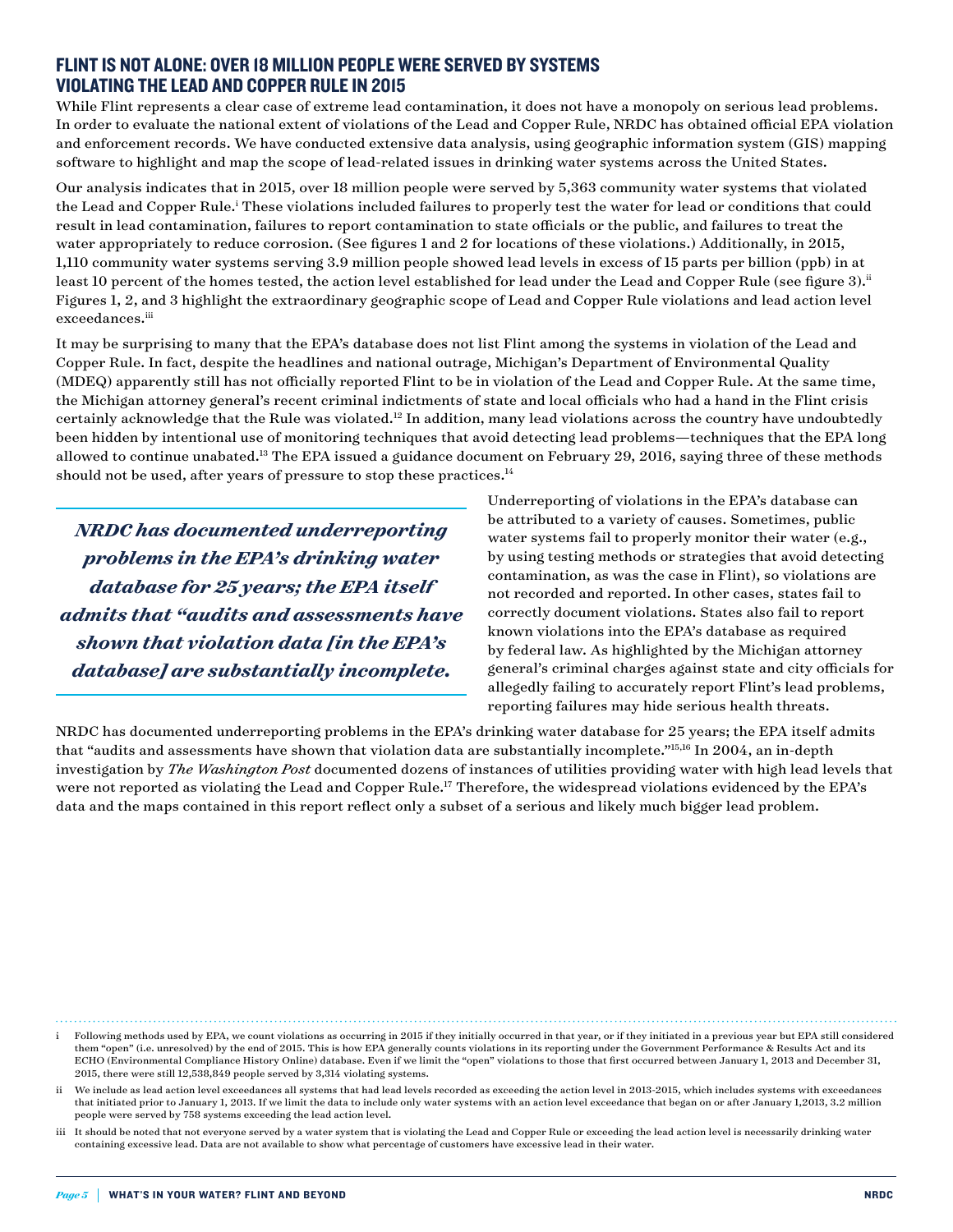#### NEARLY 90 PERCENT OF LEAD AND COPPER RULE VIOLATIONS ARE NOT SUBJECT TO FORMAL ENFORCEMENT

The lack of enforcement in Flint was not anomalous. In fact, according to the EPA's data, states and the EPA took formal enforcement action against just 11.2 percent of the over 8,000 violations that occurred in 2015—leaving 88.8 percent free from any formal enforcement action.<sup>iv</sup> Formal enforcement actions were taken against less than one in five health-based violations (17.6 percent). Furthermore, penalties were sought or assessed for only a tiny fraction (3 percent) of violations.<sup>v</sup> This lack of accountability sends a clear message to water suppliers that knowingly violate the Lead and Copper Rule, with state and federal complicity: There is no cop on the beat.

In the Flint lead crisis (from 2014 to the present) and previously in Washington, D.C. (from 2001 to 2004), the EPA failed to act, downplayed the problem, and emboldened the actions of some water systems and primacy agencies. These experiences and the data showing widespread lack of enforcement highlight a need for a culture change at the EPA and among state regulatory bodies to ensure that violations are taken seriously and public health threats are addressed promptly.

#### WHAT DO WE DO NOW?

Corrective action is long overdue. First and foremost, Flint's water infrastructure—in particular thousands of lead service lines (the lead pipes that connect water mains in the street to residences) and any badly corroded pipes and fittings—must be replaced immediately. Safe, reliable water must be supplied to Flint residents in the meantime. Flint must also ensure that those who have been exposed to lead are carefully tracked and that they receive the support they need, now and in the future.

Next, we need significant investment in national water infrastructure. This will address urgent public health needs and create well-paid jobs. Necessary water infrastructure improvements include replacing the more than six million lead service lines nationwide, replacing or repairing decaying or outdated parts of distribution systems, and improving drinking water treatment plants. Professional civil engineers estimate that we need at least \$1 trillion over the next 25 years to bring our infrastructure to functionality. The current congressional funding of \$2.37 billion per year for drinking water and clean water infrastructure funds is paltry at best and should at least be restored to the approximately \$8 billion per year stipulated under the 2009 American Recovery and Reinvestment Act.18

*Flint's crisis is unusual and disturbing because those responsible for creating the problem were caught only because of an unlikely coalition of strong, wellorganized local citizens and a physician, who brought in outside experts to help document and expose the problem and fight the EPA and the MDEQ.*

While replacing this infrastructure is critical, we also must set about fortifying our legislation and rules to protect against future "Flints." Flint's crisis is unusual and disturbing because those responsible for creating the problem were caught only because of an unlikely coalition of strong, well-organized local citizens and a physician, who brought in outside experts to help document and expose the problem and fight the EPA and the MDEQ. We cannot expect such an unlikely set of watchdogs to emerge in the face of every lead crisis.

The EPA's Lead and Copper Rule—including its weak language, implementation, and enforcement—needs a major overhaul. The Rule must be amended to: (1) require the full replacement of all lead service lines; (2) more fully

and fairly monitor lead levels, and prohibit water systems from using testing strategies that circumvent the detection or reporting of lead contamination; and (3) require clear, ongoing, timely, and culturally appropriate public education and notification of lead problems. Furthermore, at the state and federal levels, resources for the enforcement of the Safe Drinking Water Act have been decimated by poor funding, lack of management support, and bureaucratic indifference or fear of recrimination by the EPA. This fear may be partially due to haranguing by many members of the congressional leadership who have continually criticized the EPA for supposedly overzealous regulation and enforcement. These resources must be restored, and members of Congress should recognize that it is the EPA's job to enforce the law.

iv Following methods used by EPA, we count violations as occurring in 2015 if they initially occurred in that year, or if they initiated in a previous year but EPA still considered them "open" (i.e. unresolved) by the end of 2015. If we limit the "open" violations to those first occurring on or after January 1, 2013, an even lower percentage of the violations recorded (6.3 percent) were subject to formal enforcement.

v It should be noted that often states (or in rare cases the EPA) will take what they call "informal enforcement" actions, such as sending a letter or calling an offending water system. The EPA reports that in 76.3 percent of violations and 75.7 percent of health-based violations, at least an informal action such as a call or letter occurred. However, in the case nearly 2,000 violations (including health-based violations) not even informal action was taken. And importantly, as is discussed above, such "informal" actions often failed to bring systems back into compliance. The lack of formal enforcement sends a clear signal that breaking the law is unlikely to result in meaningful enforcement or penalties.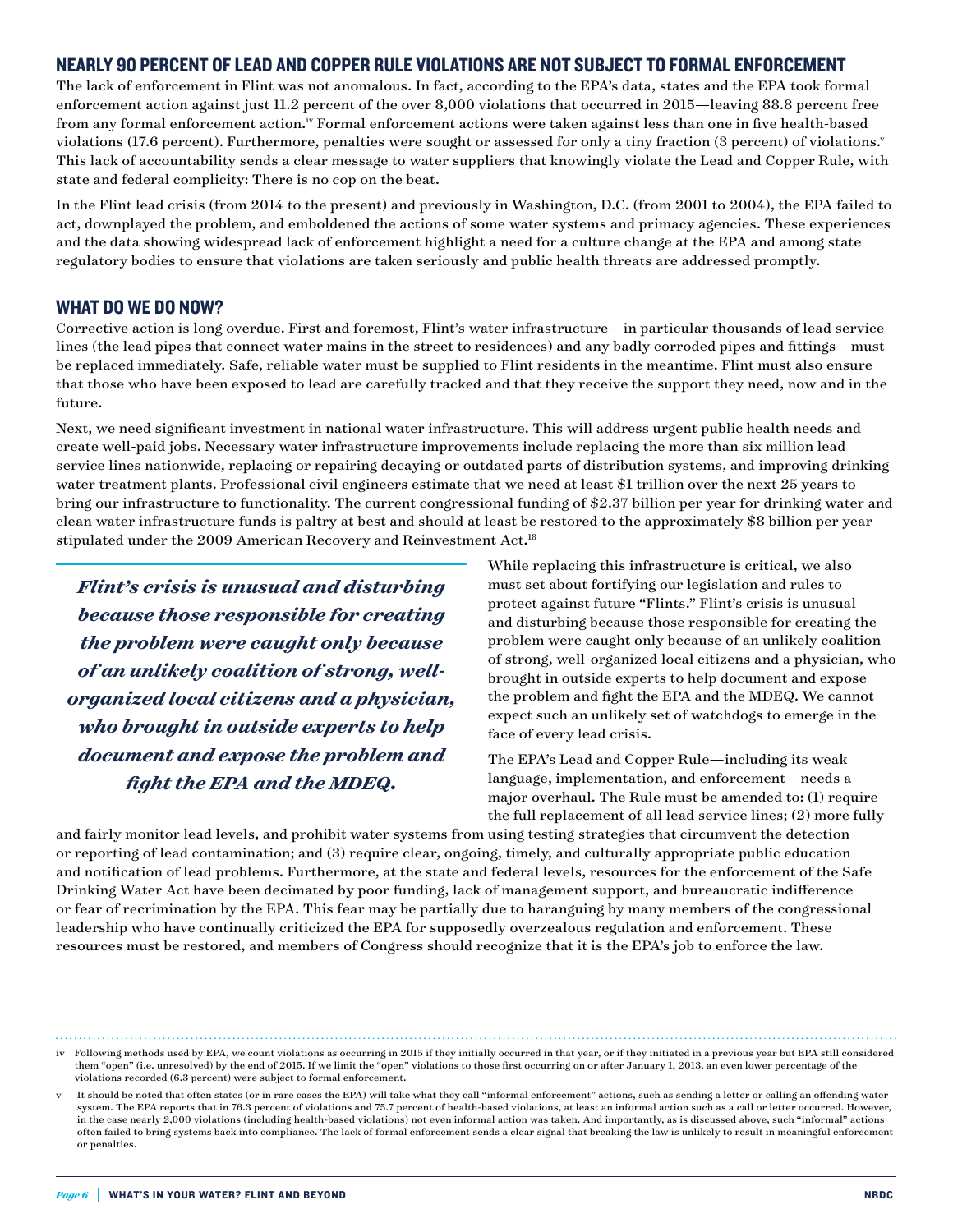Additionally, drinking water in schools, day care centers, and other public locations frequented by young children must be tested for lead. A federal law passed in 1988 requiring water testing in schools and day care centers for lead was struck down by a court ruling that a drafting error rendered it unconstitutional.<sup>19</sup> The error was never corrected. This law should be fixed, and water fountains should be tested and those that are found to supply lead-contaminated water should be repaired or replaced.

*As long as we have this culture of hiding violations and attacking staff members who do their jobs, more Flints can be expected.*

As mentioned earlier, a cultural change at the EPA and in some state regulatory agencies is ultimately needed. For example, Miguel Del Toral, an EPA staffer in the Chicago regional office, blew the whistle on Flint's lead problem in early 2015. Del Toral visited the city to test the water and wrote a detailed report in June 2015 highlighting the city's water problems. Rather than receiving accolades for doing his job well, he was chastised and labeled a "rogue employee."20 MDEQ staff worked to undermine Del Toral

and declined for many months to address Flint's serious water problems. As of June 2016, the DEQ has failed to initiate any enforcement action in Flint. The state attorney general's criminal enforcement action against a few DEQ and city employees, taken after a special prosecutor's investigation, is important and helpful. But it does not remedy the underlying lack of enforcement emphasis within the responsible agencies. As long as we have this culture of hiding violations and attacking staff members who do their jobs, more Flints can be expected.

In the meantime, the Safe Drinking Water Act should be amended so that citizens whose water may present an imminent and substantial health threat are authorized to immediately sue for relief. They should not have to wait for state or federal officials to act.

Last, the EPA and state environmental officials must take environmental justice concerns seriously and prioritize them when it comes to all permits, enforcement, resource allocation, and regulatory protections. The EPA, states, and local officials should focus on empowering local communities and ensuring that they participate in decisions about their drinking water. We need a community-participatory model, in which community members are included in respectful, inclusive, and open discussions of local drinking water problems and infrastructure needs. Only with such broad participation can we ensure community buy-in and, ultimately, full protection of the health of our citizens.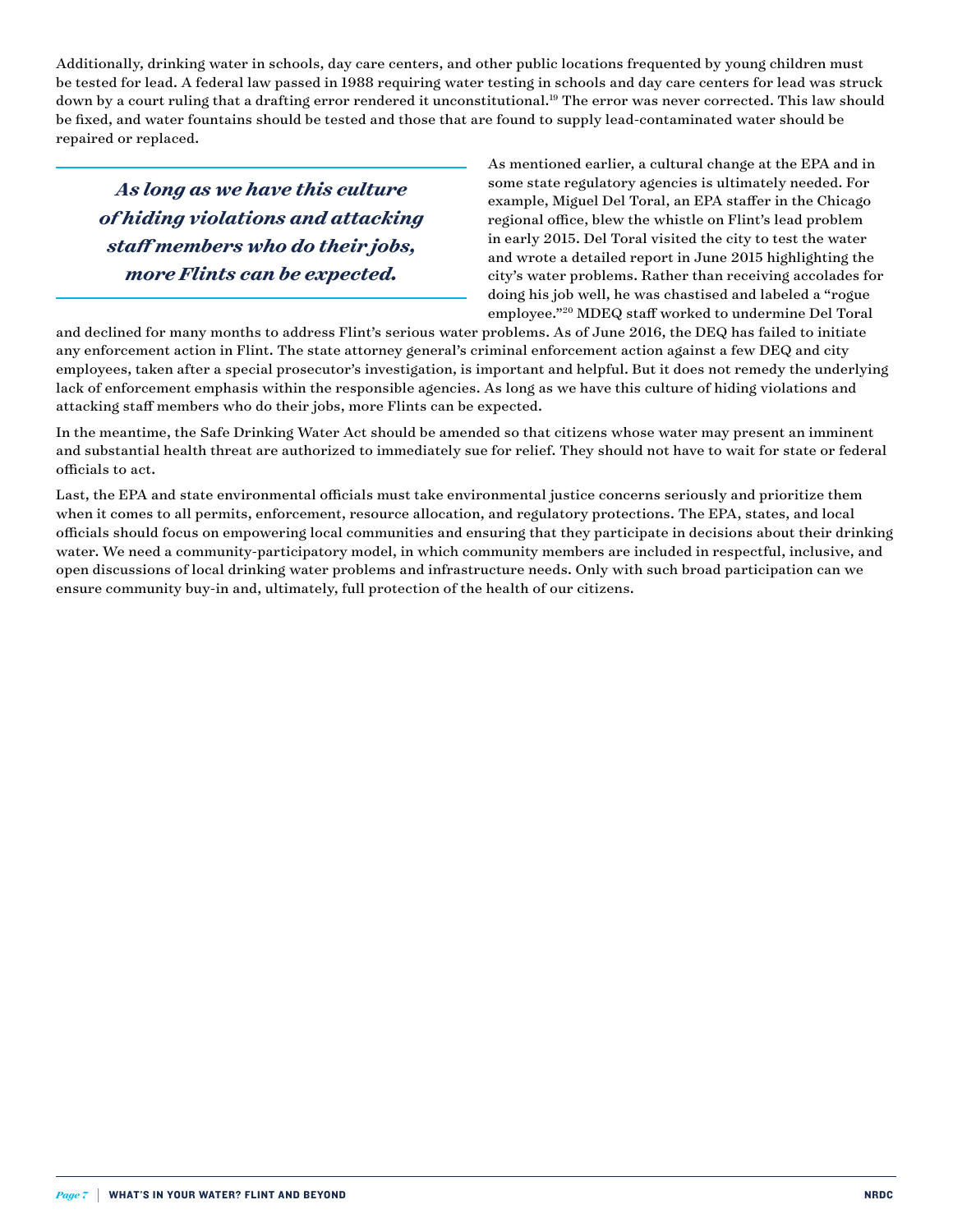## **How Did We Get Here? Road Map to the Flint Water Crisis**

How did so much lead end up in the tap water in Flint? Independent investigators agree on the basic facts.<sup>21</sup> In 2014, Flint stopped using the water from the Detroit water system, which is supplied by Lake Huron and which Flint had been using for more than 40 years. Detroit's water is treated with corrosion inhibitors, which reduce the amount of lead released into water from pipes, solder, and other plumbing components.<sup>22</sup> These chemicals coat the inside of water pipes with a thin film to prevent or mitigate the amount of lead that water leaches the water from leaching from lead pipes and other leadcontaining plumbing components underground or in homes. In an effort to save money (by most accounts, a few million dollars over several years), state-appointed officials decided to begin using the Flint River as a drinking water source.<sup>vi</sup>

#### MICHIGAN'S EMERGENCY MANAGER LAW

The officials who switched Flint's water supply were appointed under a controversial state law that authorizes the governor to appoint an "emergency manager" to run local government functions in a municipality in financial distress. Flint had been experiencing population and revenue loss for many years and state officials considered it to be in financial distress. In 2011, Governor Rick Snyder signed an emergency manager statute into law (it was a substantially more draconian version of a previous Michigan statute), but it was overridden by a majority of Michigan voters in a 2012 referendum.<sup>23</sup> A month later, the state legislature adopted and Governor Snyder signed an emergency manager law very similar to the one the state's voters had just rejected—except with a controversial provision ensuring that it could not be overridden by voters in a referendum.<sup>24</sup> Under that revised law, Governor Snyder appointed the Flint emergency managers.

In a serious misjudgment and violation of the federal Safe Drinking Water Act, water from the polluted Flint River was piped into the city's water system—without treatment to control corrosion of lead plumbing fixtures.25 In addition, some of the water was contaminated by *E. coli* bacteria, triggering a violation of the EPA's drinking water standard for coliform bacteria and a local boil-water advisory. To address the bacterial contamination, Flint officials overcompensated with chlorine disinfection, triggering a violation of the health standard for total trihalomethanes, a class of cancer-causing chemicals that are created when chlorine reacts with organic matter in water.26 By August 2014, the Genesee County Health Department, which includes Flint, told Flint Public Works officials that legionellosis (Legionnaires' Disease) had been increasing since April 2014. They also mentioned the possible relationship between this outbreak and the decision to use the Flint River as the water supply. State Department of Health and Human Services epidemiology staff also expressed concern, but no further state-level evaluation of the problem followed, according to an independent investigation by the Flint Water Advisory Task Force.<sup>27</sup>

After the water switch, Flint citizens began complaining about foul-tasting brown water. Consumer allegations of rashes, hair loss, and illnesses started pouring into city offices.<sup>28</sup> While lead is not likely to cause rashes or hair loss, other contaminants in the water could be, and some local doctors reportedly attributed these problems to the water.<sup>29</sup> However, the cause of these issues has not been publicly addressed by state or local officials. The local General Motors plant stopped using city water in October 2014 because it was corroding auto parts, and state officials in Flint quietly began using bottled water in their local offices in January 2015.30

*After the water switch, Flint citizens began complaining about foul-tasting brown water. Consumer allegations of rashes, hair loss, and illnesses started pouring into city offices.*

Yet state officials publicly denied any health risk and dismissed concerned citizens as troublemakers. Local citizens invited researchers from Virginia Polytechnic Institute and State University (popularly known as Virginia Tech), who had established a national reputation for rigorous independent evaluation of lead contamination in drinking water, to check lead levels in the water. The researchers found high lead levels in many residents' taps, and it became clear that a lack of corrosion control by the water system was the cause. Thousands of lead service

vi This report uses several terms of art to describe systems that supply drinking water. Briefly, a "public water system" (or "drinking water system" or simply "water system") serves piped drinking water to at least 15 service connections or 25 or more people. SDWA \$1401(4), 42 U.S.C. \$300f(4). A "community water system" is a type of public water system that regularly serves the same customers year-round, while a "non-community water system" is a public water system that serves different people at different times or operates only part of the year (such as a factory, school, or campground's own water system). *See* EPA, "Information About Public Water Systems," available online at [www.epa.gov/dwreginfo/information-about-public-water-systems.](http://www.epa.gov/dwreginfo/information-about-public-water-systems)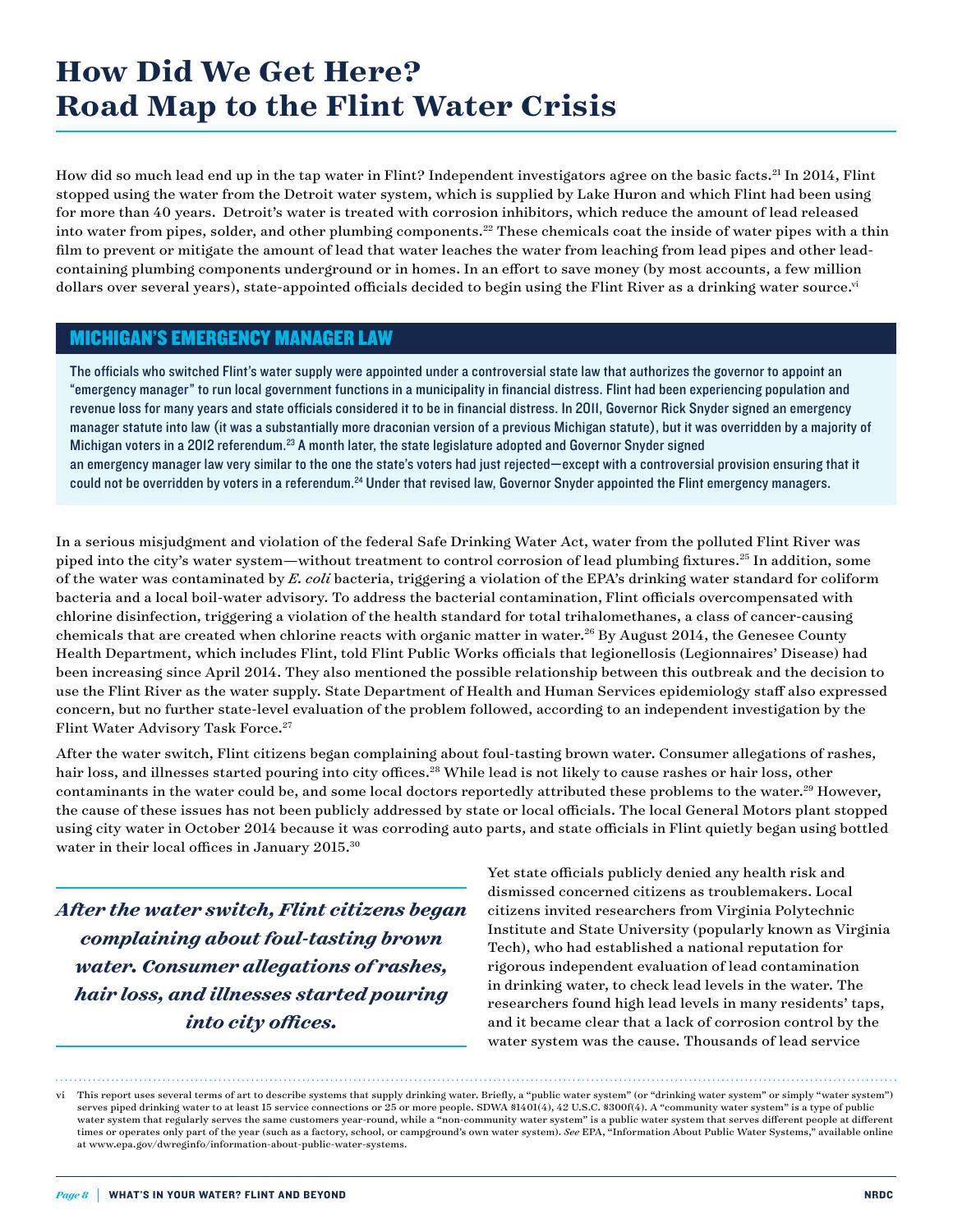

lines—pipes that connect the city water mains under the street to residences—are still used in Flint. Corrosive water was leaching lead from these service lines (and probably also, in some cases, from lead pipes or lead-containing brass fixtures or lead solder in homes), due to the lack of corrosion control and damage to the protective film that had coated the inside of the pipes.

The EPA was aware of the lead issue in Flint at least as early as February, 2015, when water sampling showing a high lead level at a Flint home was brought to EPA's attention. Miguel Del Toral, an EPA staffer from the regional office in Chicago, which is responsible for overseeing the Michigan drinking water program, emailed state officials expressing concern about the lack of corrosion control. He visited Flint to investigate in April 2015 and wrote a detailed interim report in June 2015.<sup>31</sup> Del Toral's report, which later became public, noted the elevated lead levels in tap water samples taken by Virginia

*The EPA was aware of the lead issue in Flint at least as early as February, 2015, when water sampling showing a high lead level at a Flint home was brought to EPA's attention.*

Tech in the home of Lee-Anne Walters, a concerned Flint citizen who helped to ring the alarm bell and has since been labeled a "hero mom."32 Del Toral's report highlighted the lack of corrosion control and the violation of the EPA's Lead and Copper Rule in Flint, as well as the coliform and total trihalomethanes violations. The report and Del Toral's subsequent efforts to protect the public in Flint led to a reported effort by EPA Regional Administrator Susan Hedman (now resigned) and Michigan officials to counterattack and seek to gag this commendable EPA employee.<sup>33</sup>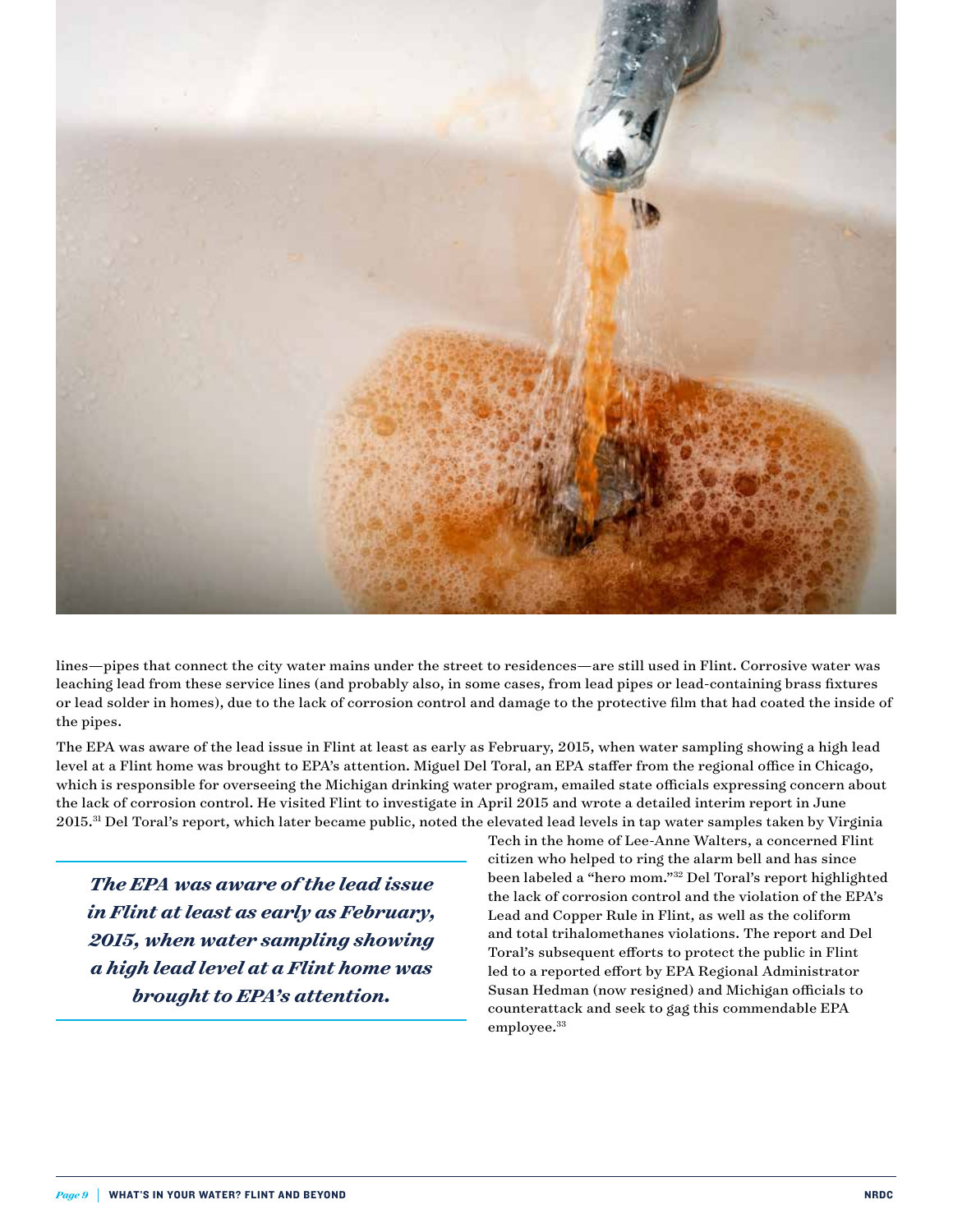In August and September 2015, Virginia Tech researchers published the results of hundreds of tap water tests completed in Flint, showing lead levels that far exceeded those reported by state officials. Indeed, according to the Virginia Tech scientists,

 "Flint's 90th [percentile] lead value is 25 ppb [parts per billion] in our survey. This is over the EPA allowed level of 15 ppb that is applied to high-risk homes. This is a serious concern indeed. Several samples exceeded 100 ppb, and one sample collected after 45 seconds of flushing [that is, collected after enough water had been flushed through the household plumbing to make it likely that the water being tested came from the lead service line outside the home] exceeded 1,000 ppb."34



In response to concerns about lead in the tap water, local pediatrician Mona Hanna-Attisha and some colleagues independently evaluated the blood lead levels of children in Flint in September 2015. They collected blood samples at her hospital, the Hurley Medical Center, whose laboratory runs blood lead tests for most Genesee County children.35 Dr. Hanna-Attisha's results were astonishing. She found that the percentage of Flint's kids who suffered from elevated blood lead levels had *doubled* since the water supply was switched from Lake Huron to the Flint River. Furthermore, in areas with known high lead levels in water, the percentage of kids with elevated blood lead levels jumped by more than two and a half fold.<sup>36</sup>

The Virginia Tech findings and Dr. Hanna-Attisha's results were publicly announced immediately, but state officials voiced skepticism about their accuracy. Indeed, these officials attacked the credibility of the independent researchers. As the independent Task Force would later report:

 "Throughout 2015, as the public raised concerns and as independent studies and testing were conducted and brought to the attention of MDEQ, the agency's response was often one of aggressive dismissal, belittlement, and attempts to discredit these efforts and the individuals involved. We find both the tone and substance of many MDEQ public statements to be completely unacceptable."37

We now know that lead levels over 30 ppb (double the EPA's 15 ppb action level for lead) and in some cases *more than* 

*100 ppb* were detected in Flint's tap water.38 For many months, state and some local officials insisted publicly that the water was perfectly safe to drink and attacked those who questioned their reassurances. But it is now clear that state and federal officials were aware that much of Flint's tap water was loaded with toxic lead and were not accurately reporting the facts to the public.

On October 1, 2015, after being invited to help Flint citizens address local drinking water contamination problems, NRDC served a formal petition upon the EPA requesting that the agency issue an emergency order to the state and the city of Flint on behalf of local citizens and organizations.39 The petition asked the EPA to use its emergency authority under section 1431 of the Safe Drinking Water Act to require the state and Flint to immediately switch back to Detroit city water; provide alternative safe drinking water, such as bottled water, to all residents at no cost; and take other specific measures to address the problem.<sup>40</sup>

In late October 2015, after the national controversy erupted and NRDC and local citizens had filed their petition for emergency action, Flint switched back to the Detroit Water system.

Despite the switch back to Detroit's water, lead contamination and damaged water infrastructure from the corrosive Flint River water remained. In November 2015, when it became obvious that neither the EPA nor state or local officials intended to act swiftly, NRDC and local citizens and organizations notified Flint and Michigan of our intention to file a citizen suit under the Safe Drinking Water Act against state officials, state-appointed local officials, the city administrator, and the city. On December 10, 2015, the EPA notified NRDC of its intention to "defer action" on the petition for an emergency order, on the grounds that the agency was working with state and local officials to resolve the issue.<sup>41</sup> In January 2016, NRDC and the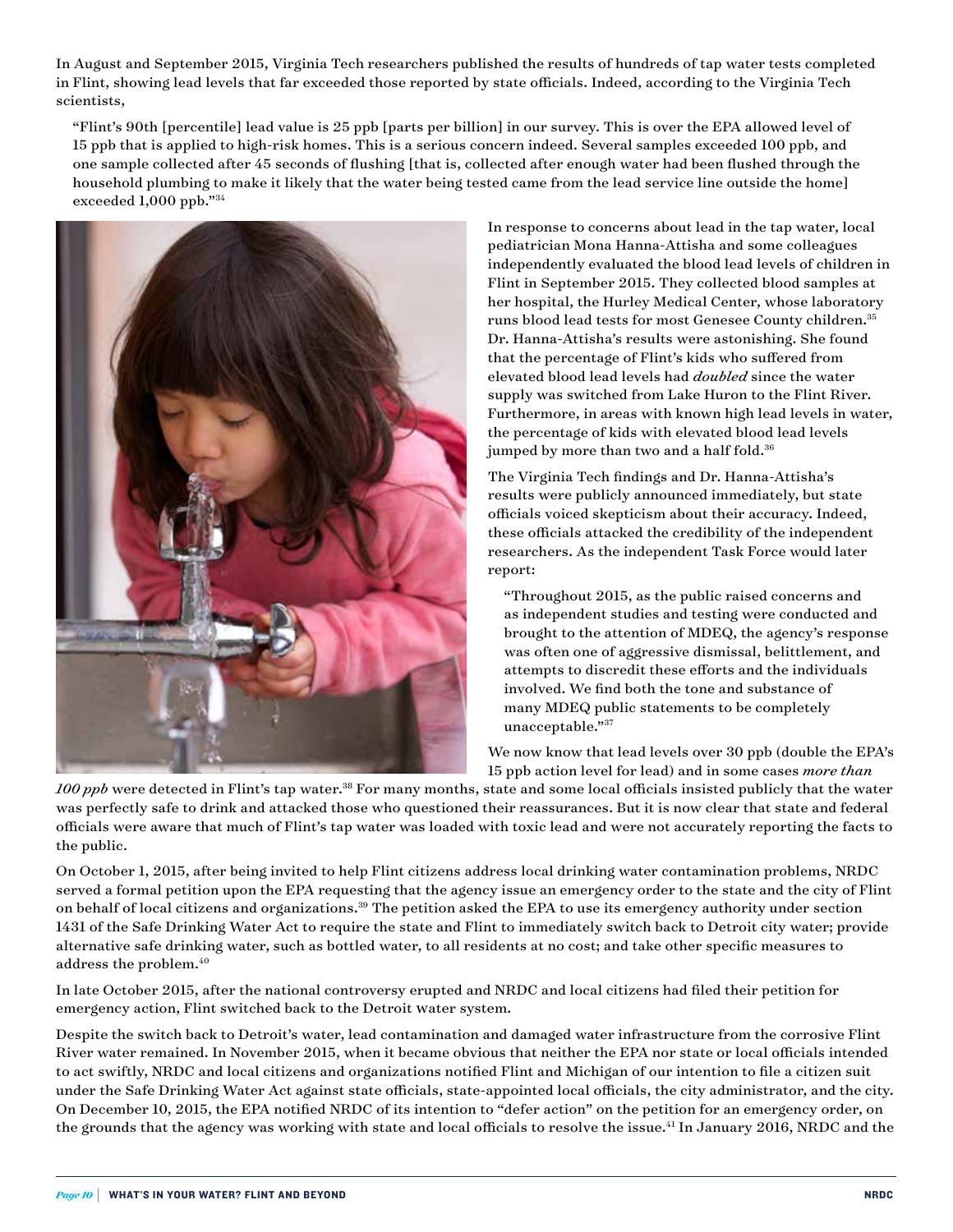*... lead exposure can shift the well-being of an entire community—creating a higher proportion of children in need of additional social and educational services, reducing the community's earning potential, and bringing higher rates of delinquency, teen pregnancy, and violence.*

ACLU of Michigan filed the Safe Drinking Water Act citizen suit on behalf of their organizations and local members, as well as Concerned Pastors for Social Action and a Flint resident named Melissa Mays.<sup>42</sup>

The most recent water tests for which results are available (completed by Virginia Tech researchers on samples taken in March 2016) show that Flint's water still exceeds the lead action level.<sup>43</sup>

In late April 2016, the Michigan attorney general filed felony and misdemeanor criminal charges against a Flint water system official and two state environmental officials for allegedly misleading regulators about the contaminated water supply and otherwise violating drinking water

rules.44 The city official was charged with tampering with evidence and willfully neglecting his duty by allegedly filing false reports to the state about water quality. The two state environmental officials were charged with misconduct, tampering with evidence, conspiracy, and violating the state Safe Drinking Water Act, including allegedly altering water test results.

#### LEAD'S HEALTH EFFECTS CAN BE SEVERE

Lead is especially toxic to children, who are more susceptible to lead poisoning and suffer more severe impacts than adults. Scientists have found that even at low levels previously thought to be safe, lead can cause serious, irreversible damage to the developing brains and nervous systems of babies and young children.<sup>45</sup> Lead exposure can decrease a child's cognitive capacity, cause behavior problems, and limit the ability to concentrate, all of which, in turn, affect the ability to learn in school.46 Children with greater lead-related brain damage are less likely to graduate from high school and more prone to delinquency, teen pregnancy, violent crime, and incarceration.<sup>47</sup> Scientific advisers at the World Health Organization (WHO) and the Centers for Disease Control and Prevention (CDC) have emphasized that some of these adverse impacts on the brain of a developing child can be irreversible and last into adulthood.<sup>48</sup> However, some interventions after lead exposure, such as additional educational support, may help to address the longer-term impacts.<sup>49,50</sup>

At the individual level, it can be difficult to discern the long-term impacts of the loss of some of these cognitive functions. Collectively, however, lead exposure can shift the well-being of an entire community—creating a higher proportion of children in need of additional social and educational services; reducing the community's earning potential; and as noted above higher rates of delinquincy, teen pregnancy, and violence. In communities with endemic lead pollution, this community-wide shift has been experienced over multiple generations.<sup>51</sup>

In pregnant women, lead crosses the placental barrier of the womb and can harm the fetus.<sup>52</sup> As noted by the CDC, "Even low-level lead exposures in developing babies have been found to affect behavior and intelligence. Lead exposure can cause miscarriages, stillbirths, and infertility (in both men and women)."53 Even in otherwise healthy adults, lead exposure can cause adverse cardiovascular and kidney effects, cognitive dysfunction, and elevated blood pressure.54

Twenty-five years ago—in 1991—the EPA cautioned in the *Federal Register* that U.S. schools should remove drinking water fountains from service when the lead level exceeded 20 ppb.55 While the EPA may no longer publicly espouse this advice, it has not established an official "imminent danger" level for lead in water.<sup>vii</sup> Yet in Flint, even when numerous homes' tap water far surpassed 20 ppb, and when state officials were providing bottled water to their staff in Flint, state and city officials failed to ring alarm bells for months. 56 Clearly, officials in Michigan acted irresponsibly (and in some cases criminally, according to the state attorney general) by denying the existence of a known health threat to the residents of Flint and in mocking the citizens, doctors, and scientists who sounded the alarm. The governor has apologized, and key state officials have been suspended or charged criminally. But the damage has been and continues to be done.

The majority of Flint's residents are African American, and about 40 percent live below the poverty line.<sup>57</sup> The median household income is nearly \$25,000 (about half of the national level).<sup>58</sup> The recent independent Flint Water Advisory Task Force appointed by Governor Snyder (who also appointed the officials who made the disastrous decisions that led to the Flint water crisis) concluded, "Given the demographics of Flint, the implications for environmental injustice cannot be ignored or dismissed."59

But aren't there laws to protect against this? There are, but it's complicated.

vii In the same 1991 Federal Register notice, the EPA established the 15 ppb action level, which applies to the 90th-percentile of homes, and the 20 ppb level at which schools should remove drinking fountains from service. These dual numbers were confusing to some, but to be clear, the 15 ppb action level allows up to 10 percent of homes to be well in excess of 15 ppb without triggering an exceedance of the action level. The 20 ppb cap on allowed lead levels in school fountains was presumably intended to ensure that levels in school drinking water did not cause undue risk to children.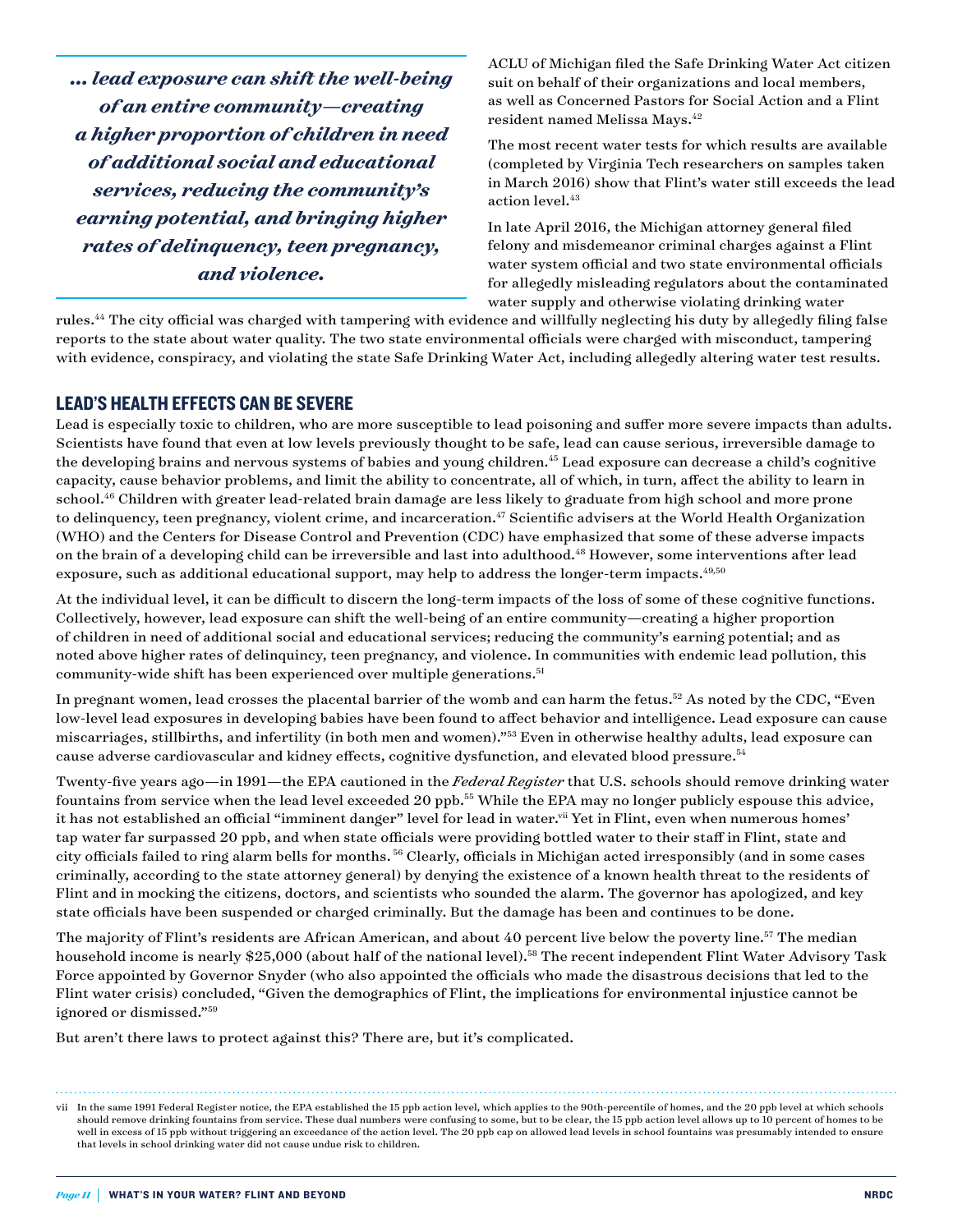## **The Safe Drinking Water Act and Lead: A Love/Hate Story**

In 1974, Congress overwhelmingly passed, and President Gerald Ford signed into law, the Safe Drinking Water Act,<sup>60</sup> which requires that the EPA establish standards for drinking water. States can apply to the EPA to obtain "primary enforcement responsibility," or primacy, under the Act.<sup>61</sup> Under this system, 49 states (Wyoming being the exception) have primacy, meaning the EPA has determined that their rules are as strict as the federal standards and that they can and will enforce the law. Once a state gets primacy, it receives substantial federal funding to carry out the law. The EPA retains the authority to enforce in primacy states if state officials fail to ensure that the law is adequately enforced, or if there is an "imminent and substantial endangerment to the health of persons." $62$ 

The Safe Drinking Water Act requires the EPA to set a health-based maximum contaminant level goal (MCLG) that is fully protective of health for each drinking water contaminant.<sup>63</sup> A "contaminant" is defined as "any physical, chemical, biological, or radiological substance or matter in water," from arsenic to xylene, that poses health risks and is regulated in our drinking water.<sup>64,65</sup> The agency must then establish maximum allowable levels of the contaminant, or maximum contaminant levels (MCL), as close to the MCLG as feasible, considering technological limitations and costs. In other words, the EPA sets a limit for what can be considered fully safe in drinking water, and then sets another, looser standard for tap water accounts for feasibility and costs—and which isn't necessarily safe. In the case of lead, for example, the EPA established an MCLG of zero—since there is no safe level of lead.<sup>66</sup> The agency then set an action level of 15 ppb for lead (discussed below), which is by no means to be viewed as "safe." *Only zero exposure to lead is safe*.

*No public health or pediatric authorities believe drinking water with 14 ppb is safe and that 15 ppb is unsafe. As the EPA has said, only zero exposure to lead is safe.*

If the EPA finds that it is infeasible to ascertain the level of a contaminant in drinking water, the agency is required to establish a "treatment technique" instead of an MCL. A treatment technique sets required methods of treating the water to make it safe to drink.<sup>67</sup> For example, the EPA has found that it is infeasible to ascertain the level of certain contaminants like *Cryptosporidium* (a diseasecausing pathogen) in drinking water, so it has established a treatment technique.68 Public water systems are responsible

for satisfying an MCL or treatment technique, under the supervision of state drinking water officials and with ultimate oversight by the EPA.

In 1991, the EPA established the Lead and Copper Rule, a complex treatment technique to control lead levels in tap water.<sup>69</sup> This rule is intended, in part, to address the release of lead from pipes and fittings from corrosive water, so it generally requires corrosion control. Thus, under the Lead and Copper Rule, all water systems serving more than 50,000 people must either treat their water to "optimize corrosion control," or demonstrate that they don't need to do so because their water isn't corrosive and they have no lead problems. The Lead and Copper Rule generally requires water systems to add a corrosion inhibitor, such as orthophosphate, which controls corrosion and coats the inside of the pipes with a thin film that can reduce the amount of lead that leaches into the water.

The benefits of corrosion control to both private homeowners and public utilities exceed the treatment costs. Corrosion control reduces pipe breaks and leaks and makes pipes, water heaters, radiators, and plumbing components last longer. All water systems are also required to test a specified number of drinking water taps in high-risk areas (i.e., homes served by lead service lines or homes that are likely to have lead in their household plumbing or fixtures). The bigger the system, the more taps must be tested, with a maximum of 100 required in large cities.

The problem of lead service lines is enormous and widespread. While there is no comprehensive national inventory of lead service lines, experts have estimated that 6 to 10 million lead service lines are being used in the United States, serving 15 to 22 million Americans.<sup>70</sup> Most were installed at least 50 years ago, though some were added more recently. National restrictions on lead pipes and lead-containing plumbing fixtures were introduced in 1986. These restrictions were, however, fairly weak until a law allowing no more than 0.25 percent lead content was enacted and made effective in 2014.<sup>71</sup>

Under the Lead and Copper Rule, if more than 10 percent of the tested taps contain lead above the action level of 15 ppb, the water system must take measures to reduce lead levels. These measures include better corrosion control and removal of lead service lines over a specified time period. The 15 ppb level should be thought of as a way to prioritize the worst risk to human health—not as a safe level. No public health or pediatric authorities believe drinking water with 14 ppb is safe and that 15 ppb is unsafe. As the EPA has said, *only zero exposure to lead is safe*.

Lead levels vary in tap water, even within the same water system, making it fairly easy to avoid detecting lead problems.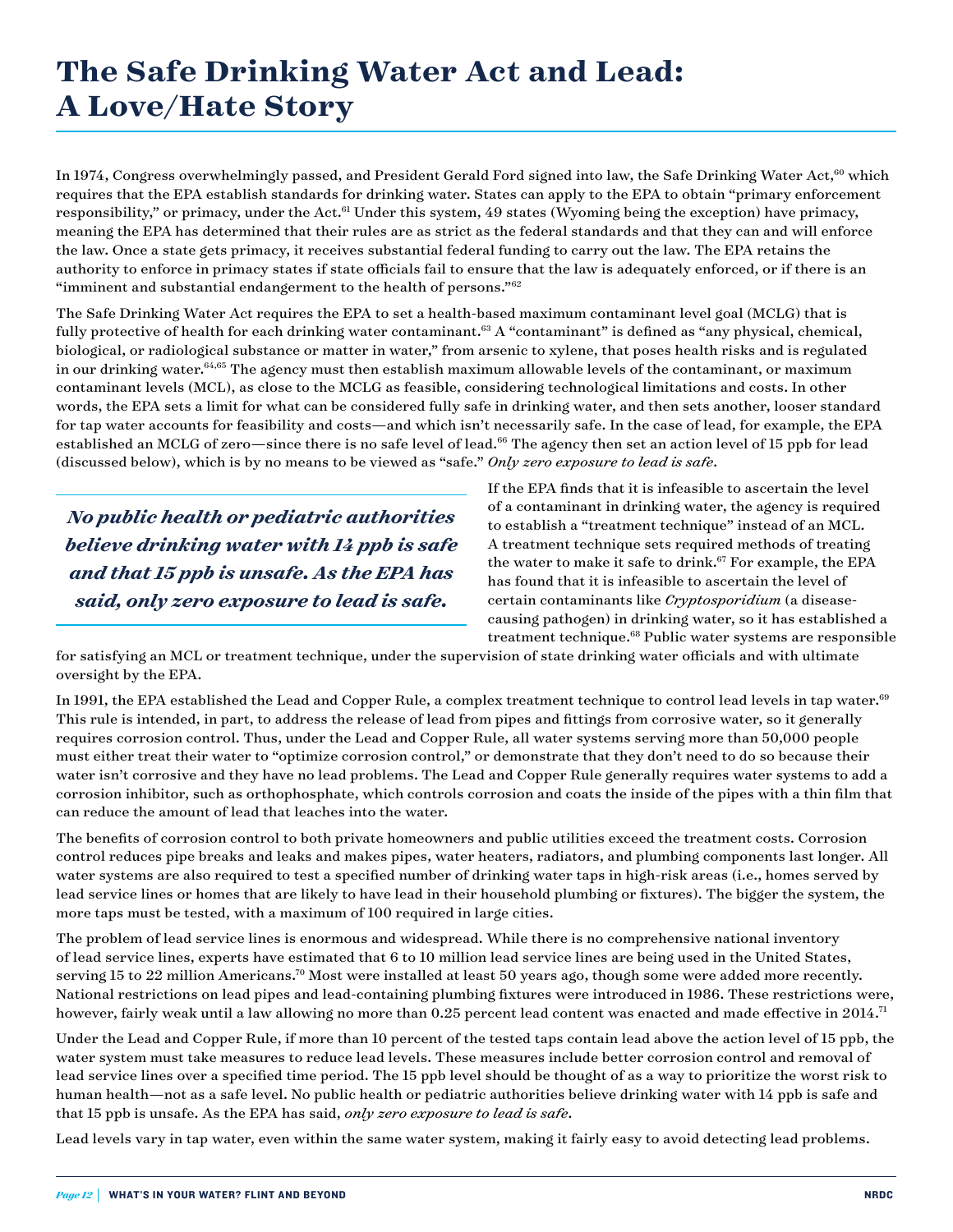

*the Safe Drinking Water Act does not allow citizens to bring an action to protect their health from an imminent and substantial endangerment—a major shortcoming.*

And that's what many water systems appear to have done.<sup>72</sup> According to Virginia Tech researchers and investigative journalists at *The Washington Post*, *The Guardian*, and NBC News, cities from Flint to Philadelphia have allegedly been gaming the system in numerous ways to avoid detecting high levels of lead.73,74,75,76 For example, according to *The Guardian*, Philadelphia asked water testers to remove faucet aerators (which can capture and later release lead particles) and to pre-flush their taps just before the sixhour sitting time required before the first lead test sample is collected just as the faucet is initially turned on (the so-called first-draw sample).<sup>77</sup> In Flint and some other cities, the EPA's rules requiring testing of at least half of the homes with lead service lines or at highest risk of having lead-tainted water have been ignored; or high lead readings have been discarded as supposed errors; or water system employees have been asked to provide water samples from their homes, irrespective of whether they meet the definition of highest-risk locations.78

In late February 2016, in the wake of the national outrage over the Flint crisis, the EPA issued a guidance intended to tighten testing protocols and close some of these loopholes.<sup>viii</sup>

#### ENFORCEMENT PROVISIONS OF THE SAFE DRINKING WATER ACT

States with primacy are supposed to supervise drinking water systems to ensure that they comply with EPA requirements such as the Lead and Copper Rule. As part of this requirement, primacy states must report violations and related information to the EPA every quarter.<sup>ix</sup> Under the Safe Drinking Water Act, if the EPA finds that a water system is in violation in a state with primacy, the agency is to notify the water system and state of the violation. If the state fails to take enforcement action within 30 days, the EPA is legally required to issue an administrative order or file an enforcement case in court against the violator.<sup>79</sup> But the EPA and states often ignore these important statutory safeguards for public health, sometimes arguing either that they seek to work as partners with water utilities rather than as adversaries, or that they lack the resources to enforce more.

Additionally, the EPA is authorized to immediately issue an administrative order or to bring a case in court if a contaminant "may present an imminent and substantial endangerment to the health of persons," even if no violation of the law is proven.<sup>80</sup> Unlike other laws (like the Resource Conservation and Recovery Act<sup>81</sup>), the Safe Drinking Water Act does not allow *citizens* to bring an action to protect their health from an imminent and substantial endangerment—a major shortcoming. Unfortunately, this can mean substantial delays during an ongoing health threat. In Flint, NRDC and partners had to wait for more than 3 months after asking EPA to take emergency action, and 2 months after filing a notice of intent to sue, before filing a citizen suit to address the problem. $^x$ 

#### FLINT IS NOT ALONE. IN FACT, OVER 18 MILLION AMERICANS ARE WITH THEM

While Flint's case appears extreme, make no mistake about it: Lead-contaminated tap water is a national problem. NRDC has used data from the EPA's official drinking water tracking system, the Safe Drinking Water Information System (SDWIS), to identify areas of the country impacted by violations of the Lead and Copper Rule or with lead levels above the 15 ppb action level. These maps, based on data the EPA compiles from regular state reporting to the agency, show

viii Specifically, the EPA recommended that EPA regions and states prohibit water systems from telling their Lead and Copper Rule water monitors to: (a) remove aerators from faucets before testing, since they often capture particulate lead and can be responsible for substantial lead contamination of tap water; (b) pre-flush their tap water six hours before the testing, which can reduce lead levels detected; or (c) use narrow-necked bottles that make it difficult or impossible to test water rushing out of a faucet at high velocity (as consumers often do when drawing water for a drink or for cooking), when lead levels may be high due to particulate lead having shaken loose. See Peter C. Grevatt, director, EPA Office of Ground Water and Drinking Water, "Clarification of Recommended Tap Sampling Procedures for Purposes of the Lead and Copper Rule," February 29, 2016, [www.epa.gov/dwreginfo/memo-clarifying-recommended-tap-sampling-procedures-lead-and-copper-rule](http://www.epa.gov/dwreginfo/memo-clarifying-recommended-tap-sampling-procedures-lead-and-copper-rule).

ix States are required to report violations to the EPA quarterly. 40 CFR §142.14(a). However, public water systems are sometimes required to monitor for certain contaminants, including lead, only once every six months, once a year, or sometimes less often. A violation, such as a failure to monitor or to use corrosion control, should be reported at the end of the quarter in which it occurs.

x The Safe Drinking Water Act does authorize citizens to sue public water systems that have *violated* regulations under the Act after providing 60 days' advance notice to the violator, the state, and the EPA. However, this provision requires a demonstration that the EPA's rules have been violated (which is not always apparent even when there is a clear health threat, such as when a contaminant is unregulated or the problem isn't explicitly prohibited by EPA rules). It also requires two months of delay after notification is filed, which in the case of an imminent health hazard can be extremely problematic.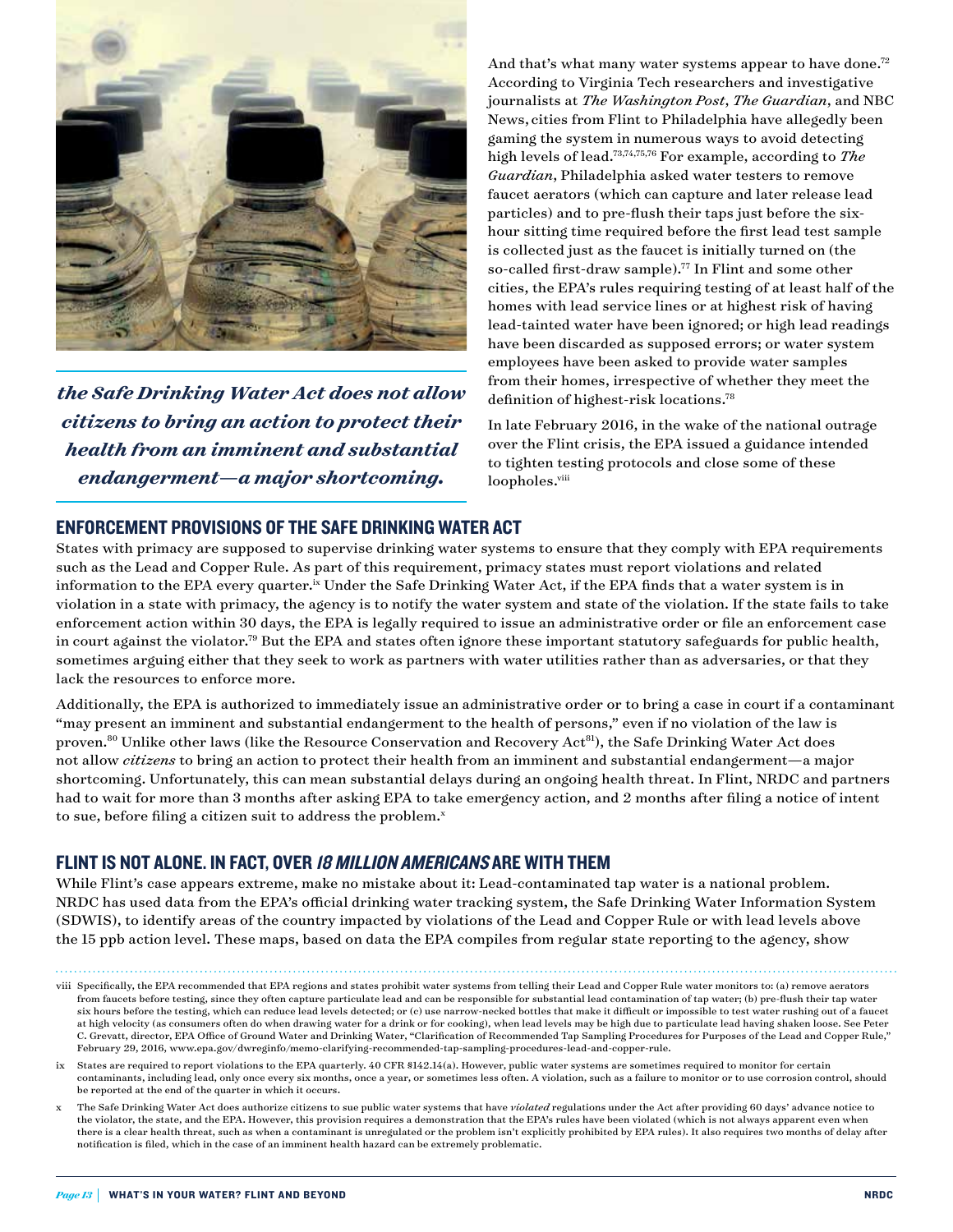widespread violations of the Lead and Copper Rule and action level exceedances across the country. Before taking a closer look at the violations that *have been* reported, however, it is important to note that not *all* violations of the Lead and Copper Rule are reflected in the database.

*If Flint's extraordinary lead contamination problems are not included in the EPA's official compliance data, how many other municipalities' serious lead problems are being swept under the rug by officials responsible for protecting public health?*

#### UNDERREPORTING OF VIOLATIONS: FLINT AS A CASE STUDY OF WIDESPREAD ISSUES

The EPA's database does not reveal any lead problems in Flint. The city's lead problems apparently were not reported in the MDEQ's formal data submissions to the EPA. This reflects the national lead landscape: deficient data reporting, poor state oversight, and an utter lack of accountability on the part of local officials as well as state and federal regulators.

Officials in primacy states, like Michigan, are legally obligated to provide detailed information on lead compliance and testing to the EPA. Flint's absence in the federal data system raises the question: If Flint's

extraordinary lead contamination problems are not included in the EPA's official compliance data, how many other municipalities' serious lead problems are being swept under the rug by officials responsible for protecting public health?

In more than two decades of evaluating these data, NRDC has found that many states underreport violations, leaving the EPA database incomplete, even though all states are required to fully report these violations under federal law.<sup>82</sup> Indeed, the EPA's most recent review of its own compliance database candidly admits that "audits and assessments have shown that violation data [in the EPA database, as reported by states] are substantially incomplete."83 Generally, audits and data reviews tend to show underreporting of violations recorded in the EPA database, not overreporting. Sometimes a local water system won't report a violation to the state; at other times the state will not report a violation to the EPA. In other words, if a violation is reported by a state and entered into the EPA's database, it is likely to have occurred, but even if no violation is reflected in the EPA's records, there very well may be one.

#### CHICAGO'S LEAD PROBLEMS: ANOTHER CASE OF UNDERREPORTING?

Elevated lead levels in drinking water can result from far simpler situations than the disaster in Flint. In Chicago, the city's laudable effort to maintain its miles and miles of water infrastructure has raised concerns about localized lead spikes and offers a clear view of a more ubiquitous lead threat across America.

Chicago is home to two of the largest water treatment plants on the planet. Available data indicate that the water leaving those plants conforms to state and federal drinking water regulations. But in some cases, the water that arrives in Chicago's taps tells a very different story. In 2013, EPA Region 5 water expert Miguel Del Toral (who has been praised for his effort to warn Flint and Michigan authorities about the emerging lead issue in Flint[\) warned that the Chicago's aggressive water main replacement effort was potentially exposing some households to high lead](http://www.chicagotribune.com/news/ct-chicago-lead-water-risk-met-20160207-story.html)  [level](http://www.chicagotribune.com/news/ct-chicago-lead-water-risk-met-20160207-story.html)s.<sup>84</sup>

When the city put in new water meters or replaced water infrastructure under the streets, it was not addressing lead service lines connected to homes. And Chicago is not unique—this is a national phenomenon. When these pipes are disturbed, they can release lead particles and damage coatings inside the pipes that would otherwise prevent corrosion to the lines. Th[is can result in heightened lead levels for mon](http://chicagotonight.wttw.com/2016/02/18/chicago-s-lead-pipes-what-you-need-know)ths.<sup>85</sup>

According to the Chicago Tribune, 80 percent of the homes in the city have lead service lines. This is a key reason NRDC advocates for full lead service line replacement across the country. While Chicago plans to replace 90 miles of water mains every year, it does not test the drinking water in most of the neighborhoods where work is occurring. Since 2003, [the city's drinking water testing has been limited to 103](http://www.chicagotribune.com/news/ct-chicago-lead-water-risk-met-20160207-story.html)  [ho](http://www.chicagotribune.com/news/ct-chicago-lead-water-risk-met-20160207-story.html)mes clustered primarily on the northwest side, far from areas with aging housing stock and infrastructure where lead issues are more likely to arise.86 Most of the homes tested were occupied by current and former Water Department employees; the city blames the complexity of the Lead and Copper Rule for its decision to test in those locations. In this Chicago is, again, far from alone. As mentioned earlier, reports have long indicated that many big cities use testing techniques that may help make their lead levels appear low.

The Chicago case demonstrates that protecting public health and safety requires attention to detail. Investing in infrastructure is critical but that investment must meet public needs and appropriate technical standards, adhere to highest risk-management protocol, and include practical follow-through to work effectively.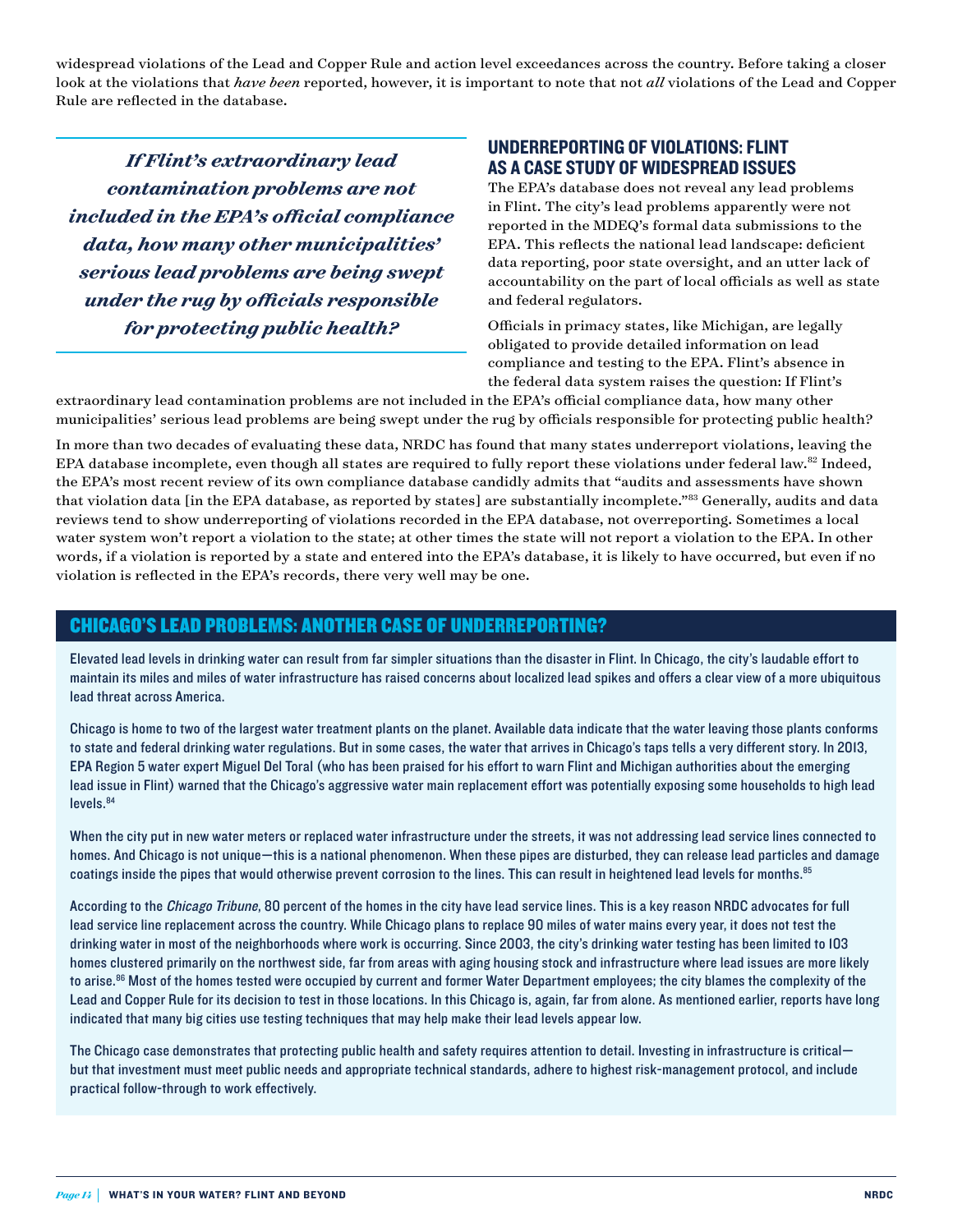#### DESPITE UNDERREPORTING AND GAMING THE SYSTEM, THOUSANDS OF COMMUNITY WATER SYSTEMS SERVING MILLIONS HAVE REPORTED VIOLATIONS OF THE LEAD AND COPPER RULE

According to the most recent data available,<sup>xi</sup> 5,363 active community water systems<sup>xii</sup> across the United States had 8,093 violations of the Lead and Copper Rulexiii in calendar year 2015, including failures to properly monitor, report, or treat the water as required. These systems with reported violations in 2015 served 18,164,558 people (see figure 1).xiv This figure doesn't include Flint and likely many other systems whose violations were undetected, or detected but not reported to the EPA's database as legally required.

Appendix 1 includes a summary of the 100 largest systems with Lead and Copper Rule violations.

#### FIGURE 1: 18 MILLION PEOPLE SERVED BY COMMUNITY WATER SYSTEMS WITH REPORTED VIOLATIONS OF THE LEAD AND COPPER RULE (2015)



xi Quarter 1 of the 2016 dataset of the Safe Drinking Water Information System, providing the most up-to-date data available for calendar year 2015.

- xii As mentioned in a previous note, community water systems provide drinking water year-round to the public (as opposed to non-community systems, such as those in schools or factories that serve water part of the year).
- xiii Of the 8,093 violations, 3.3 percent reflect failures to treat water properly (health-based violations) and 96.7 percent reflect failures to properly monitor for lead or water-quality parameters that could result in lead contamination, or for failure to report lead sample data to the state or to consumers.
- xiv Following methods used by EPA, we count violations as occurring in 2015 if they initially occurred in that year, or if they initiated in a previous year but EPA still considered them "open" (i.e. unresolved) by the end of 2015. This is how EPA generally counts violations in its reporting under the Government Performance & Results Act and its ECHO (Environmental Compliance History Online) database. Even if we limit the "open" violations to those that first occurred between January 1, 2013 and December 31, 2015, there were still 12,538,849 people served by 3,314 violating systems.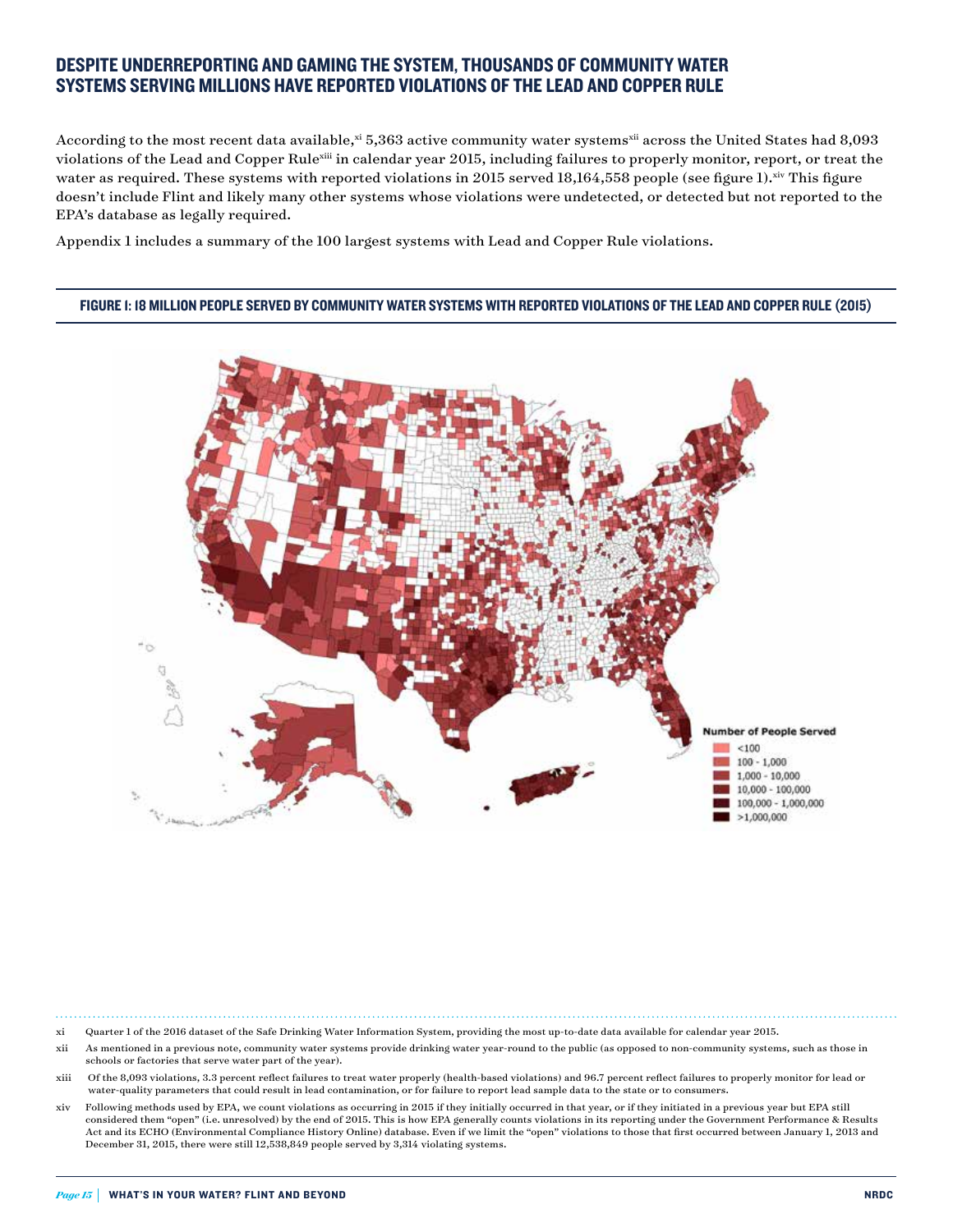#### NOTWITHSTANDING UNDERREPORTING, OVER 200 COMMUNITY SYSTEMS WERE REPORTED IN VIOLATION OF THE HEALTH-BASED TREATMENT REQUIREMENTS OF THE LEAD AND COPPER RULE IN 2015

Of 2015's reported violations, 214 systems failed to meet requirements to treat water to reduce the threat to human health of lead contamination. These systems served 583,725 people (see figure 2)—again, this excludes Flint and other unreported violators.<sup>xv</sup> As discussed earlier, this may be just the tip of the iceberg, since many systems may have taken measures to avoid detecting or reporting problems, and many of the monitoring and reporting violations noted earlier may be masking lead contamination problems.

Enforcement of the Lead and Copper Rule at the state and federal levels is weak at best. Thus, even with underreporting, there are many community water systems in violation of the health-based treatment requirements to control for lead contamination. And since these violations have been reported by the states and recorded in the EPA's database, state and federal EPA officials are aware of the situation.

FIGURE 2: POPULATIONS SERVED BY COMMUNITY WATER SYSTEMS WITH REPORTED HEALTH-BASED VIOLATIONS OF THE LEAD AND COPPER RULE (2015)

*Note that due to an epidemic of underreporting, many water systems that may be violating the health standard for lead are not represented on the map (see text).*



As noted, Flint is alarmingly absent from the reported violations of the Lead and Copper Rule in 2015 (and 2014; data not shown). This is similar to past cases in which Virginia Tech researchers reported that children had elevated blood lead as a result of water lead exposure in Washington, D.C., and in Durham and Greenville, North Carolina, even as the cities publicly claimed their water was safe according to federal standards. According to the Virginia Tech team, these cases did not appear as violations because authorities gamed the system to avoid reporting results with high lead levels.<sup>87</sup>

This highlights that the data reflected in these maps represent only those violations that states reported to the EPA, an understatement of the extent of the national problem.<sup>88</sup>

Following methods used by EPA, we count violations as occurring in 2015 if they initially occurred in that year, or if they initiated in a previous year but EPA still considered them "open" (i.e. unresolved) by the end of 2015. This is how EPA generally counts violations in its reporting under the Government Performance & Results Act and its ECHO (Environmental Compliance History Online) database. Even if we limit the "open" violations to those that first occurred between January 1, 2013 and December 31, 2015, there were still 260,262 people were served by 114 violating systems.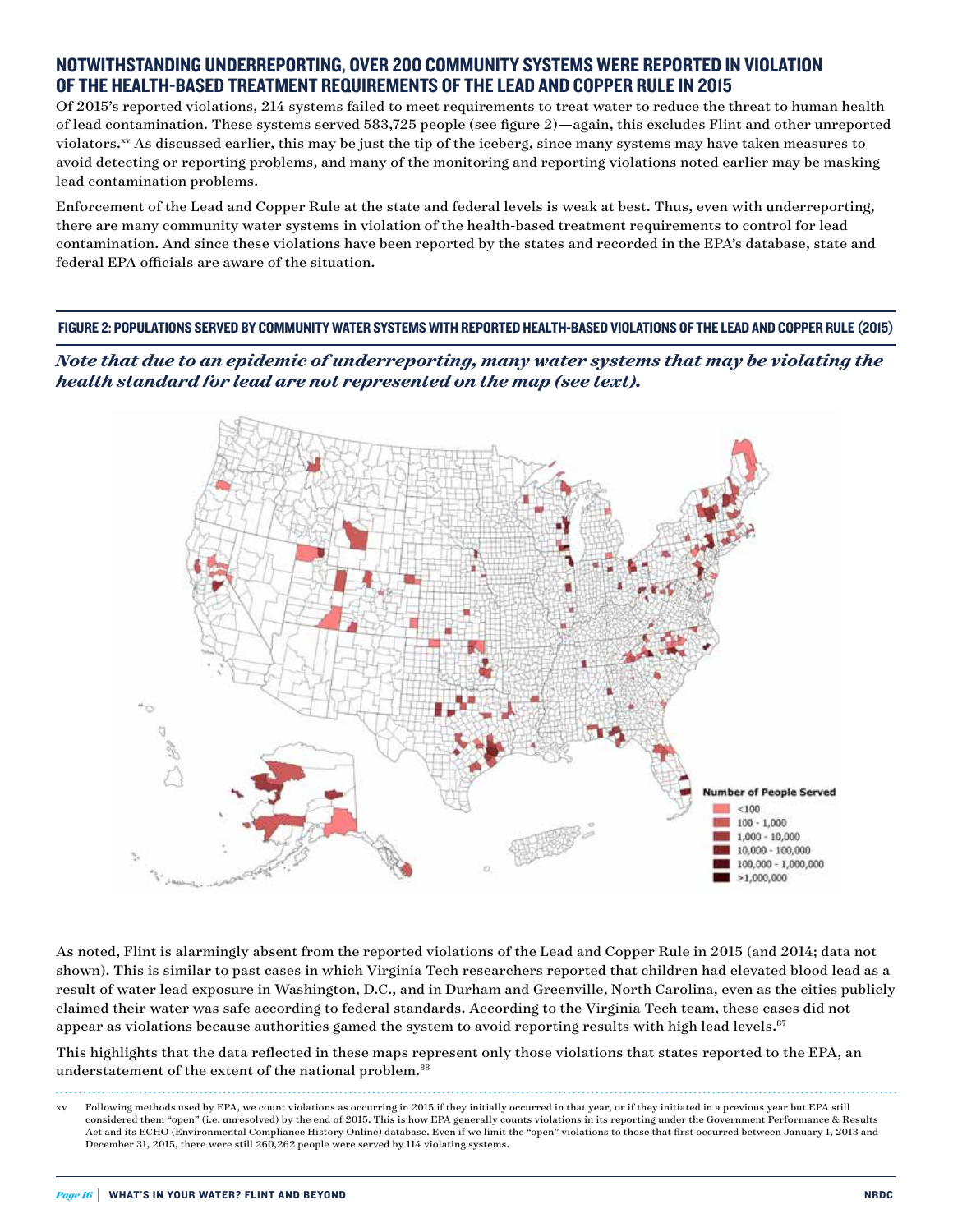#### MORE THAN 1,000 COMMUNITY WATER SYSTEMS ACROSS THE UNITED STATES, SERVING MORE THAN 3.9 MILLION AMERICANS, HAD WATER THAT EXCEEDED THE EPA'S LEAD ACTION LEVEL

Figure 3 maps, by county, the populations served by community water systems that exceeded the 15 ppb action level for lead in 2013 through 2015.xvi In all, 1,110 community water systems exceeded the lead action level. These systems serve 3,947,770 people.xvii,xviii



#### AS FLINT ILLUSTRATES, ENFORCEMENT OF THE LEAD AND COPPER RULE IS WEAK AT BEST: INDEED, NEARLY 90 PERCENT OF SYSTEMS VIOLATING THE RULE NEVER FACED FORMAL ENFORCEMENT

As noted, 5,363 community water systems committed 8,093 violations of the Lead and Copper Rule in 2015, serving over 18 million people. Only 5.7 percent of those violations (459, to be exact) were recorded as having returned to compliance by December 31, 2015.xix

So, were the remaining violations subject to some kind of formal enforcement action? Generally, no.

In 2015, states and the EPA took formal enforcement action in just 908 of the 8,093 violations of the Lead and Copper Rule

- xvi For action level exceedance data, we used a three-year time frame to account for the variability in monitoring and reporting requirements under the Lead and Copper Rule. Some systems are required to test and report their results only every three years (and in some instances every nine years). A three-year time frame allows for the inclusion of the test results for most systems—i.e., those that follow a six-month, annual, or three-year reporting period—and is the default data download time frame in the SDWIS.
- xvii We include as lead action level exceedances all active community water systems that had lead levels recorded as exceeding the action level in 2013-2015, which includes systems with exceedances that initiated prior to January 1, 2013. If we limit the data to include only water systems with an action level exceedance that began on or after January 1,2013, 3.2 million people were served by 758 systems exceeding the lead action level.
- xviii From January 1, 2013, to December 31, 2015, an additional 849 active *non*-community water systems (for example, schools or factories with their own water systems) reported action level exceedances. These systems served 248,614 people. These values were not included in the action level exceedance calculations to avoid doublecounting the populations served by both community and non-community systems.
- xix To give the benefit of the doubt, an additional 47 violations that were not technically recorded in the EPA's database as having returned to compliance in 2015 could be added to this total, based on other information (for example, data showing that violations had a known length of time even if they were not listed as having returned to compliance), in the EPA's SDWIS database. Even with those violations added to the total, only 6.3 of violations would be considered to have returned to compliance by the end of 2015.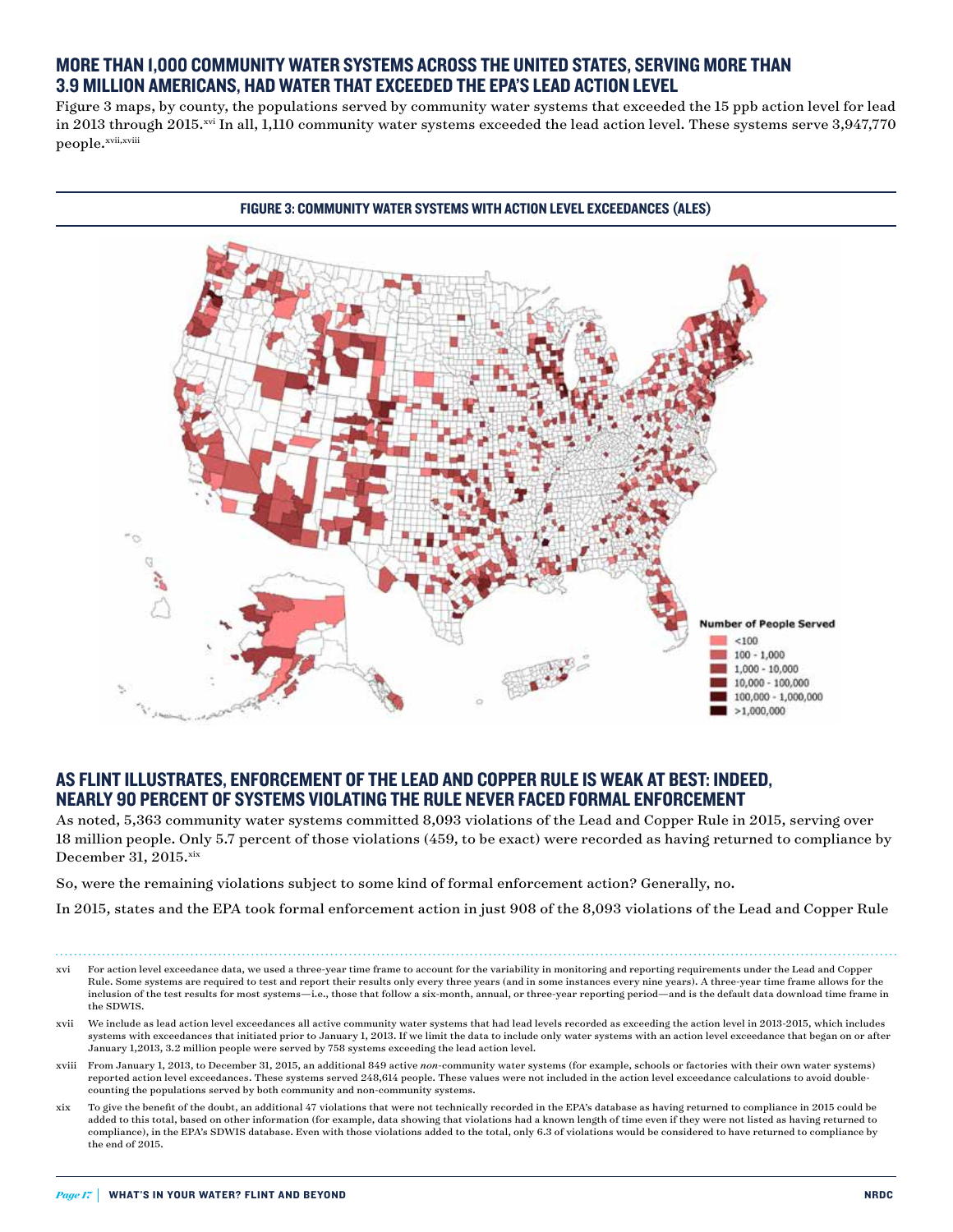committed by 5,363 systems. Under the EPA's definition, "formal enforcement action" includes entering into a compliance agreement with state authorities, issuing an administrative order with or without penalties, and bringing an enforcement action in court.xx States brought 820 of the 908 formal enforcement actions taken in 2015; the federal government brought just 88.<sup>xxi</sup> For only 3 percent of all violations, states or the EPA brought enforcement actions seeking penalties—for an anemic 252 enforcement actions out of 8,093 violations.xxii States brought 243 out of the 252 penalty actions. In other words, *nearly 90 percent of the violations of the Lead and Copper Rule in 2015 faced no formal enforcement action, and only 3 percent of the violations faced penalties*. xxiii

Most often, primacy states didn't bring formal enforcement actions, and the federal EPA isn't an effective backstop to protect public health through enforcement actions when states fail to do so. Marc Edwards, a leading researcher on lead in drinking water, recently testified in congressional hearings that the EPA's and states' failure to insist that the law be rigorously implemented has created an environment "in which 'anything goes' to hide water lead problems from the public."89

Flint is a wake-up call. The state and the EPA knew about Flint's lead problems for many months and did not impose an enforcement action. According to the findings of the independent Flint Water Advisory Task Force, the MDEQ and EPA Region 5 in Chicago learned of the lead problems by early 2015 at the latest.  $\rm ^{90}$ 

*...nearly 90 percent of the violations of the Lead and Copper Rule in 2015 faced no formal enforcement action, and only 3 percent of the violations faced penalties.* As noted, the EPA was made aware of Flint's lead problem by at least February 2015, and employee Miguel Del Toral emailed the state about Flint's violation and lack of corrosion control in April 2015. State officials and the EPA privately discussed the lack of corrosion control by June 2015 at the latest. Virginia Tech researchers reported numerous samples with elevated lead levels in tap water in August and September 2015. Dr. Mona Hanna-Attisha publicized her results showing increased rates of elevated

blood lead in Flint children in September 2015. The state issued its own analysis confirming Dr. Hanna-Attisha's findings on October 1, 2015.<sup>91</sup> The ACLU-MI asked for NRDC's help to work with Flint citizen organizations to address the drinking water problem in the summer of 2015. On October 1, 2015, NRDC, the ACLU-MI, and others jointly served a petition on behalf of a coalition of Flint citizens and local groups urging the EPA to step in and issue an emergency order in Flint due to the imminent and substantial health threat posed by the lead contamination and MDEQ's inaction.<sup>92</sup>

The EPA did not respond. So, in November 2015, on behalf of local citizens and groups, NRDC and ACLU-MI sent a notice of intent to sue to city and state officials for violating the Safe Drinking Water Act.93 Again, there was no response from the EPA. In December 2015, the EPA notified NRDC that the agency had "decided to defer action on the petition" for an emergency order.<sup>94</sup>

While the state attorney general has filed criminal charges against two MDEQ officials and one local official, MDEQ still has not taken any enforcement action.

In January 2016, President Barack Obama spoke about the unfolding tragedy in Flint and said, "I know that if I was a parent up there, I would be beside myself that my kids' health could be at risk."95 On January 16, 2016, the president declared a state of emergency in Flint.<sup>96</sup> Only then did the EPA issue a limited emergency order to the city of Flint and Michigan agencies and officials (as NRDC, ACLU-MI, and local citizens had requested months earlier).<sup>97</sup> The order still does not ensure compliance with the Safe Drinking Water Act, nor does it guarantee that all Flint residents will receive safe water. City and state officials also may not fully comply with the order; indeed, the state sent a letter to the EPA questioning the agency's authority to require certain actions in its emergency order.<sup>98</sup> NRDC, ACLU-MI, and local residents filed a citizen suit in January 2016 in an effort to ensure local citizens are fully protected from lead-contaminated water.<sup>99</sup>

Unfortunately, much as in Flint, the data show that in most cases neither the primacy state nor the EPA takes formal enforcement action in response to lead violations. Indeed, for many years, independent researchers and media investigations have highlighted that the EPA has allowed water utilities and primacy state agencies to hide potential lead

xx As highlighted in previous notes, we have used EPA's method of counting violations as occurring in 2015 if they initiated in that year or if they began in an earlier year but remained "open," on unresolved. If we limit the "open" violations to those initiating in the most recent 3 years (2013-2015), there were 4,449 violations by 3,314 systems, and just 281 state and federal formal enforcement actions. In other words, only 6.3 percent of violations in the more limited data set were subject to formal enforcement.

xxi If we limit the "open" (or unresolved) violations to those that occurred between January 1, 2013 and December 31, 2015, states took 275 of the 281 formal enforcement actions; the federal government took 6.

xxii If we consider only enforcement against violations that began in 2015 and/or were "open" (or unresolved) violations that occurred between January 1, 2013 and December 31, 2015, there were just 131 penalty actions (all brought by states) against 4,449 violations; still only 3 percent of violations faced penalties.

xxiii Actions against health-based violations of the Lead and Copper Rule were not much better. Formal enforcement was taken against just 47 of the 267 (17.6 percent) healthbased violations in 2015, using the the conventional EPA approach of including "open" (unresolved) violations. If we limit the data on "open" health-based violations to those that began between January 1, 2013 and December 31, 2015, there were just 9 formal enforcement actions taken against 136 health-based violations, or 6.6 percent facing formal enforcement.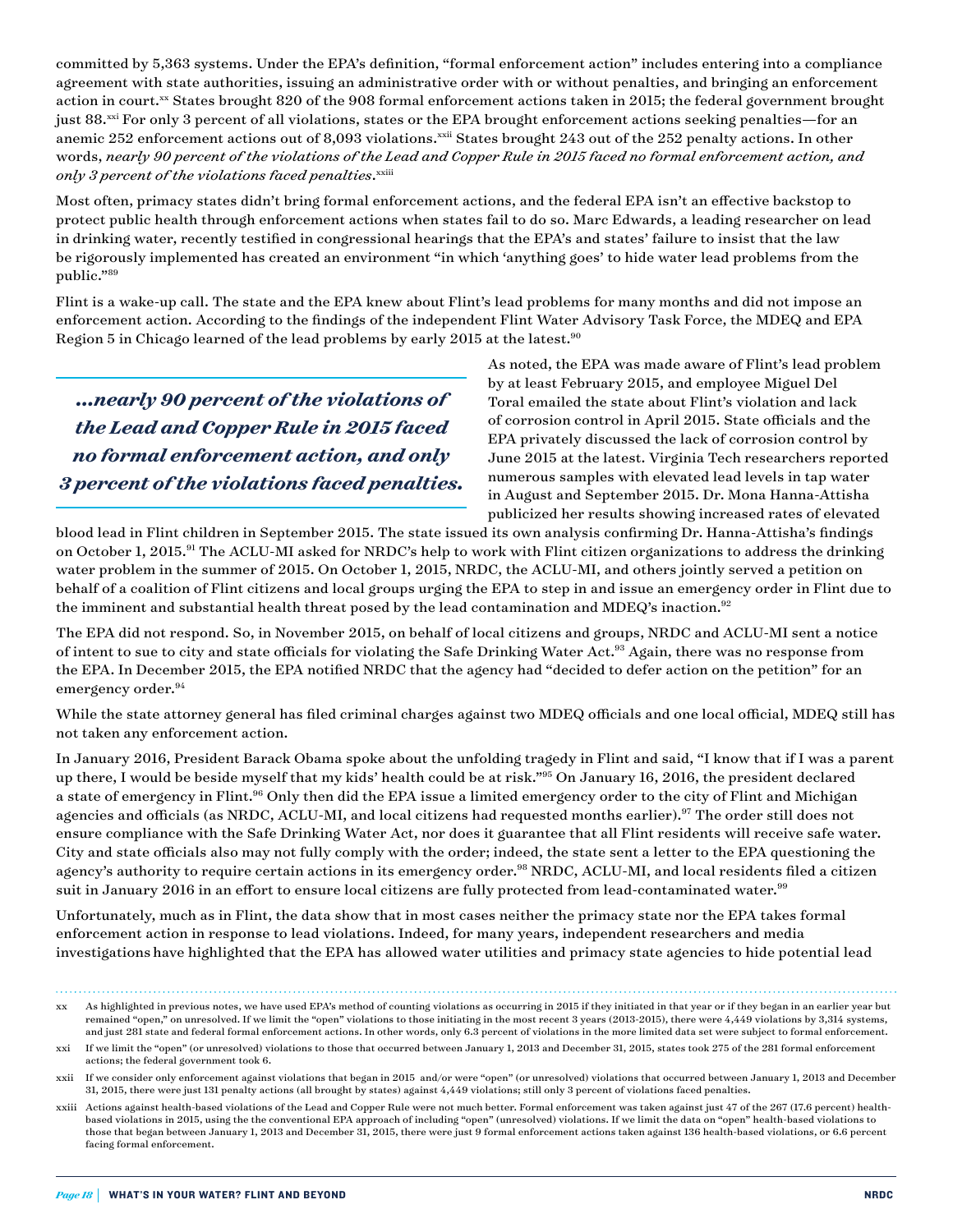

*Low-income communities and communities of color throughout the United States often bear the burden of environmental contamination and the resulting health problems.*

contamination through monitoring techniques and other means to avoid detecting or reporting the problem.100,101

States and the EPA sometimes argue that "informal" enforcement action such as a warning letter is enough to bring water systems into compliance. They may argue that a "partnership" with water systems better encourages cooperation and is preferable to disagreeable enforcement action that only breeds antagonism. However, no data support this assertion. Rather, informal actions

create a virtually risk-free atmosphere for water systems that violate the law, and innocent children are left to suffer the consequences.

There is a reason police officers issue tickets with fines to speeding drivers: to signal to everyone that compliance with the law is expected and that violations will be punished. For drinking water suppliers who violate the law and gamble with the health of millions of people, the opposite message is clear. While there may be a role for enforcement discretion to avoid excessively penalizing systems that cannot afford to pay substantial penalties, state and federal authorities' failure to bring any formal enforcement whatsoever—even non-penalty orders—in nine out of ten cases sends the wrong signal.

### LOW-INCOME HOUSEHOLDS AND COMMUNITIES OF COLOR ACROSS THE COUNTRY ARE AT THE FRONT LINES OF OUR NATIONAL WATER CRISIS

Flint's predominantly African American population has a high percentage of residents living at or below the poverty line or working but struggling to make ends meet. According to the independent Flint Water Advisory Task Force, state officials were more than just "callous and dismissive" of these citizens:

 The facts of the Flint water crisis lead us to the inescapable conclusion that this is a case of environmental injustice. Flint residents, who are majority Black or African-American and among the most impoverished of any metropolitan area in the United States, did not enjoy the same degree of protection from environmental and health hazards as that provided to other communities. Moreover, by virtue of their being subject to emergency management, Flint residents were not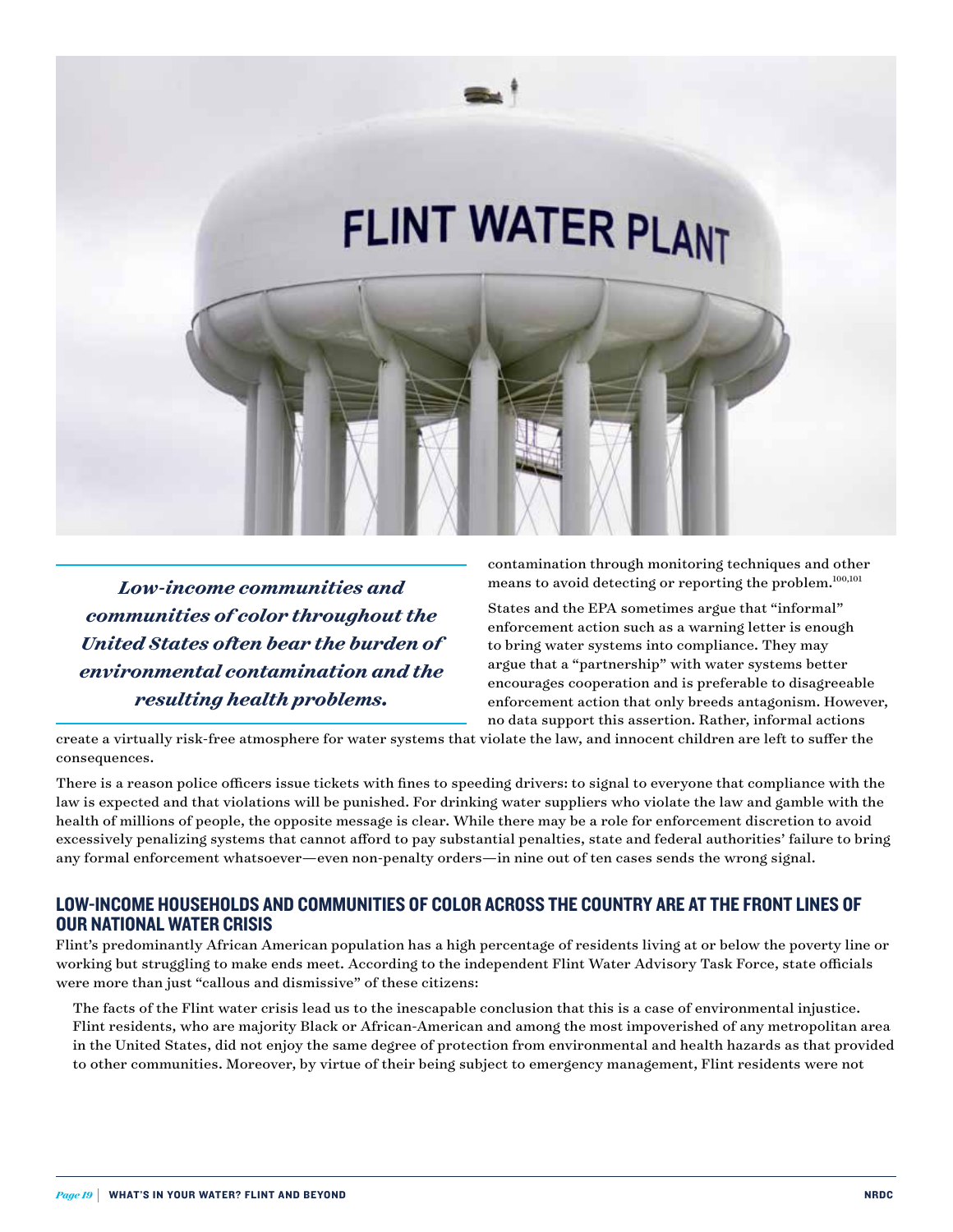*"I know that if I was a parent up there, I would be beside myself that my kids' health could be at risk."*

> *-President Barack Obama January 2016*

provided equal access to, and meaningful involvement in, the government decision-making process. $102$ 

Unfortunately, unresponsive government officials who ridicule and disparage community members and experts are not limited to Flint. Low-income communities and communities of color throughout the United States often bear the burden of environmental contamination and the resulting health problems.103 Flint's brew of contaminated water, governmental indifference and complicity, race, and class is not an anomaly. Researchers have found

that "unequal access to infrastructure drives unequal access to safe drinking water," and in particular that lower-income communities bear a disproportionate "persistent drinking water burden."104 NRDC is now analyzing spatial patterns of drinking water violations, especially lead and other contamination problems, to evaluate the extent to which such issues can be documented nationally. Our findings will be presented in an upcoming report.

#### MAJOR INVESTMENTS IN WATER INFRASTRUCTURE WILL PROTECT HEALTH—AND CREATE JOBS

Flint's outdated system simply cannot deliver safe drinking water. Unfortunately, it is by no means the only city with an aging and crumbling water infrastructure. In many other communities across the country, there are millions of lead service lines from which water is leaching toxic lead and contaminating tap water.

Lack of investment in water infrastructure is a serious national problem. For instance:

- $\blacksquare$  The American Society of Civil Engineers has given the U.S. water infrastructure a D, or worse, every four years since at least 2001.105,106 The engineers note that pipes and mains are often nearing the end of their useful life, causing frequent pipe failures and other problems.
- **There are 240,000 water main breaks per year** due to crumbling and poorly maintained underground drinking water pipes.<sup>107</sup>
- **Ne routinely lose an average of 14 to 18 percent of our drinking water** due to leaking underground pipes.<sup>108</sup>
- **Nater industry experts recently estimated that more than six million lead service lines are still in use in the United States.**<sup>109</sup> The nation's largest drinking water utility trade association, the American Water Works Association, has recommended that all lead service lines be replaced to reduce the threat of lead contamination.<sup>110</sup> The good news: new, lower-cost techniques for replacing service lines in Lansing, Michigan, and elsewhere demonstrate that innovative approaches are bringing costs down.<sup>111</sup>
- **n** The American Water Works Association estimates a cost of \$1 trillion to upgrade, repair, and maintain our drinking water **infrastructure** to serve the population as it grows over the next 25 years.<sup>112</sup> In contrast, since 2010, Congress has appropriated just over \$2 billion per year for the safe drinking water and clean water infrastructure funds, funding a tiny fraction of the work needed.<sup>113</sup> The total costs must be shared by states and localities, as they have been for generations, but the current federal investment is not making a dent in the problem.

Investing in our water infrastructure not only buys health protection but also helps rebuild the nation's economic base and creates jobs. Economic growth and social stability require a reliable water supply. Industry, commercial development, and robust residential growth all need a safe and dependable source of water.<sup>114</sup> Moreover, major investment in water infrastructure will create hundreds of thousands or even millions of well-paid jobs. A recent study found that an investment of \$188.4 billion in water infrastructure (an EPA estimate of wastewater-related infrastructure needs) spread equally over the next five years would generate \$265.6 billion in economic activity and create close to 1.9 million jobs.<sup>115</sup> The study found that such infrastructure investments "create over 16 percent more jobs dollar-for-dollar than a payroll tax holiday, nearly 40 percent more jobs than an across-the-board tax cut, and more than five times as many jobs as temporary business tax cuts."116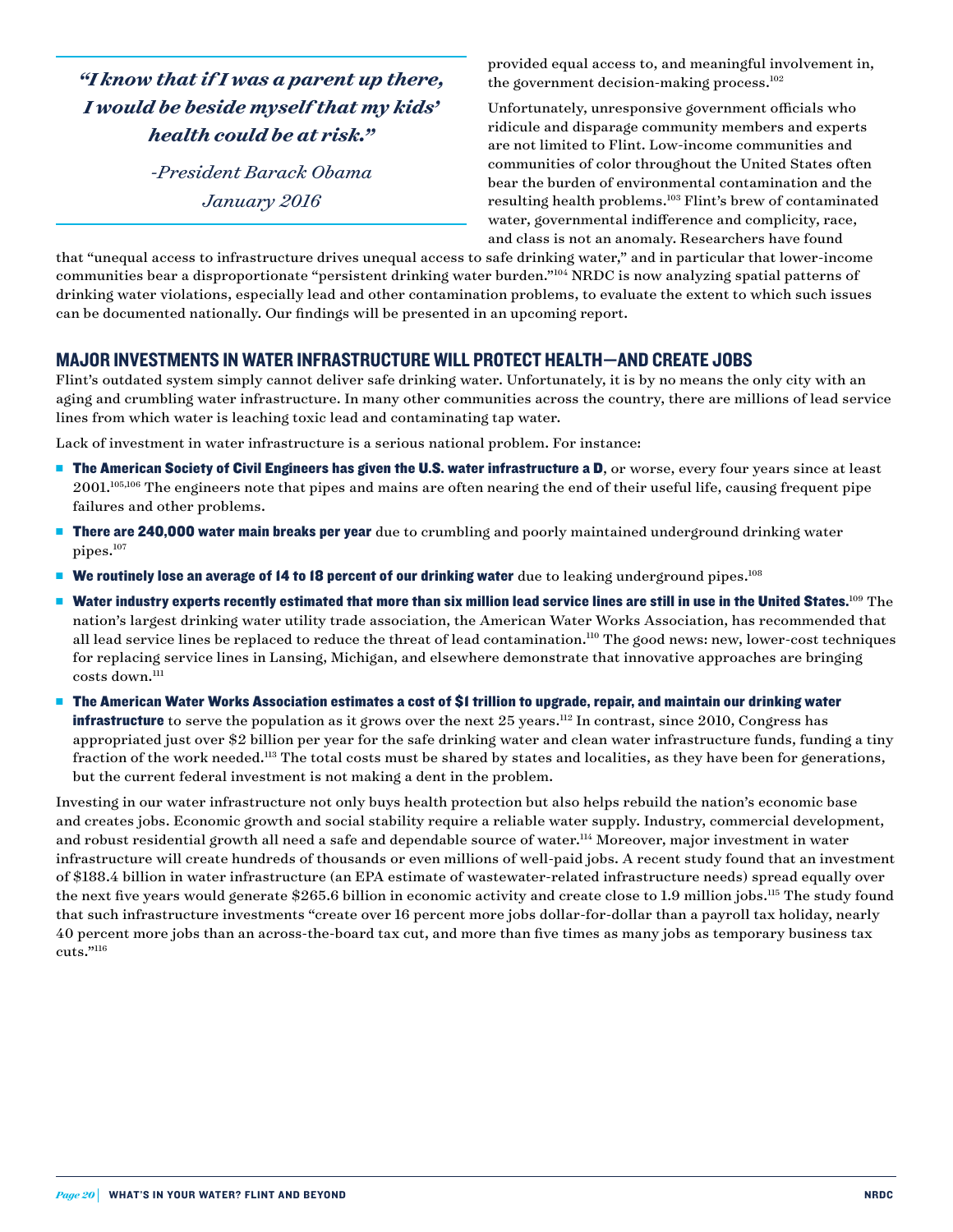## Several major changes are needed at the national level to protect the health of millions of Americans:

- **1. Fix Flint.** Flint's water infrastructure must be immediately repaired and replaced. This includes fully replacing lead service lines and damaged water mains, and modernizing water treatment. The city and state must ensure that safe, reliable water (i.e., bottled water) is supplied in the meantime. As recommended by the Flint Water Advisory Task Force, the Flint community will require a registry so that those exposed to lead are tracked to ensure that they get needed support, and extensive health monitoring and educational and nutritional support should be provided to help those who have been poisoned for years to come.
- 2. Fix Our National Water Infrastructure, Paying Special Attention to the Needs of Disproportionately Affected Communities. We must:
	- a. Fully replace the six million-plus lead service lines, including those that have been only partially replaced.
	- b. Test drinking water in schools and day care centers for lead. Children are especially susceptible to lead poisoning, and lead-contaminated drinking fountains that serve kids should be immediately repaired or replaced.
	- c. Replace or repair decaying or outdated parts of the distribution system, such as leaking and crumbling water mains. These old pipes are prone to water main breaks and serious leakage, wasting water and money and allowing pathogens to penetrate the system or multiply in areas of decay, which poses health threats.<sup>117</sup>
	- d. Improve drinking water treatment. NRDC studies have found that most U.S. drinking water treatment plants still use 100-year-old treatment technologies such as sand filtration and chlorination. These technologies work fairly well to remove some basic contaminants, such as mud and some bacteria, but cannot effectively remove many of the modern contaminants such as pesticides, industrial chemicals, pharmaceuticals, and other chemicals that are widespread in water.<sup>118</sup> We need to invest in modernizing our treatment plants, as has been done in places like Cincinnati.<sup>119</sup>

 Current congressional funding of \$2.37 billion per year for water infrastructure falls far short of the enormous need.<sup>120</sup> This investment must be substantially increased, to at least the approximately \$8 billion per year stipulated by the American Recovery and Reinvestment Act of 2009.<sup>121</sup> The EPA and state agencies managing these investments should better leverage and prioritize funding (including grants) for water infrastructure improvements in low-income communities and communities of color.

- **3. Fix the Lead and Copper Rule.** Lead-contaminated drinking water remains a major problem around the country. The EPA's Lead and Copper Rule—and the way states and the EPA implement and enforce it—needs a major overhaul. The Lead and Copper Rule, at a minimum, should: (1) require full replacement of all lead service lines; (2) improve monitoring and prohibit gaming the system to avoid detecting or reporting lead contamination problems; and (3) require clear, ongoing, and culturally appropriate public education and notification of lead problems (e.g., issuing notifications in plain language, using languages reflective of the community, and using multiple types of media).
- 4. Strengthen All Drinking Water Enforcement, and Let Citizens Act Immediately in Cases of Imminent and Substantial **Endangerment to Health.** Enforcement has been decimated by poor funding, lack of management support at the state and federal levels, and fear of political repercussions by the EPA.xxiv We need to renew the enforcement culture at the EPA and primacy agencies to reinforce the importance of ensuring the protection of public health. Enforcement penalties in the Safe Drinking Water Act should also be strengthened. In addition, citizens whose water may present an imminent and substantial endangerment to health should be authorized under the law to immediately sue for relief.
- **5. Address Environmental Injustices.** Intentions aside, an environmental injustice is an environmental injustice. The EPA and state environmental officials should take such cases seriously and prioritize them for resources and enforcement, including permits, regulatory protections, and infrastructure funding. Specifically, the EPA and environmental officials should adopt a community-participatory model, allowing community members who are at highest risk from tap water contamination to participate in developing solutions to drinking water infrastructure challenges.

xxiv The EPA's fear of political blow back is perhaps partially due to the haranguing of the agency by conservative members of Congress over the past several years for supposed "overreach" or "overly aggressive" enforcement.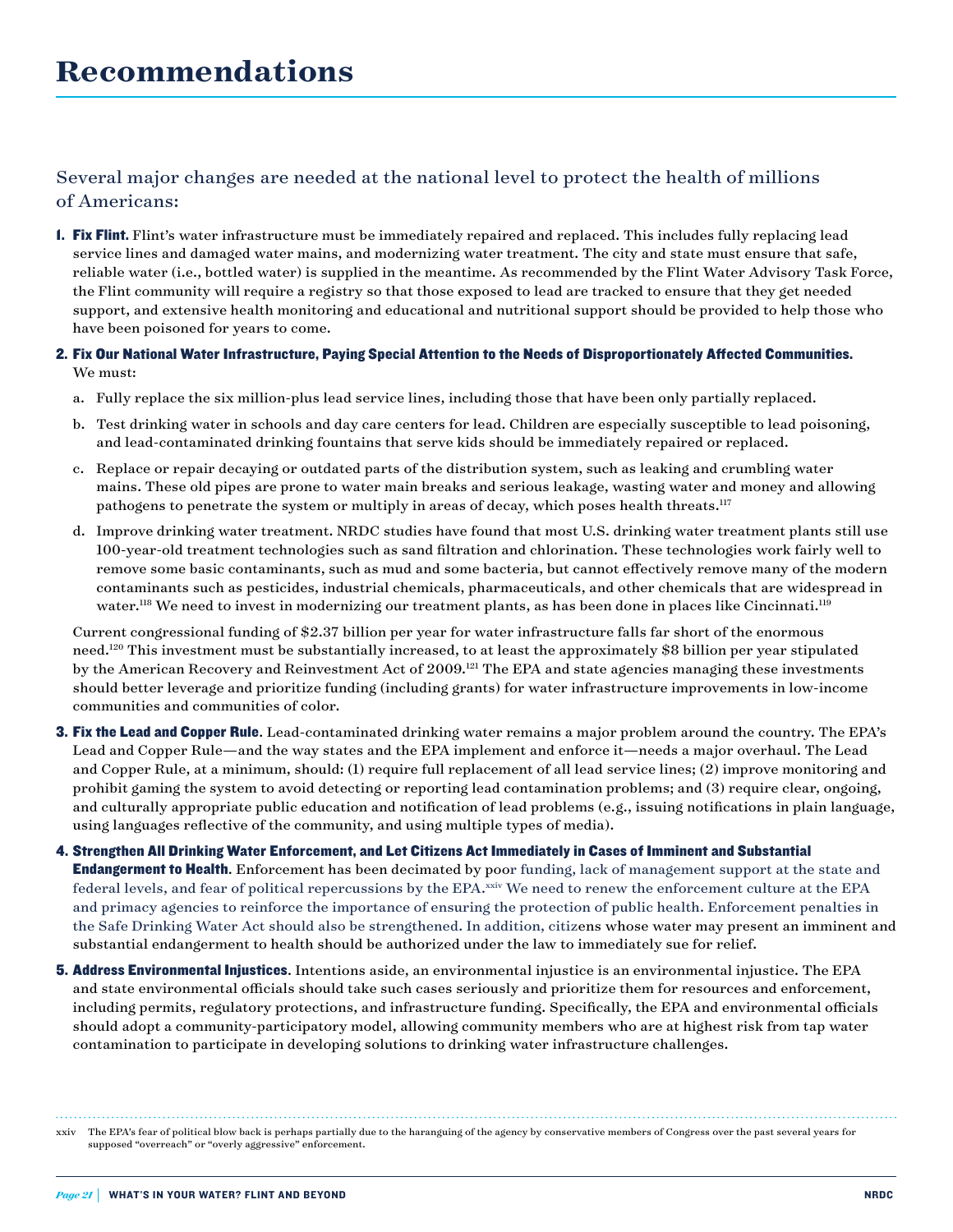## 100 LARGEST COMMUNITY WATER SYSTEMS WITH LEAD AND COPPER RULE (LCR) VIOLATIONS IN 2015xxv

#### *Note that NRDC has obtained these data directly from EPA's Safe Drinking Water Information System, which the agency compiles from data submitted by state regulators in accordance with EPA rules. NRDC has not independently verified these data.*

#### RANKED BY POPULATION, LARGEST FIRST

| <b>SYSTEM NAME</b>                                        | <b>SYSTEM ID</b><br><b>NUMBER</b> | <b>SYSTEM</b><br><b>STATE</b> | <b>SYSTEM COUNTY (IES) SERVED</b> | <b>POPULATION</b><br><b>SERVED</b> | <b>TOTAL NUMBER</b><br>OF REPORTED<br><b>LCR VIOLATIONS</b> | <b>TOTAL</b><br><b>NUMBER OF</b><br><b>REPORTED</b><br><b>WATER</b><br><b>TREATMENT</b><br><b>LCR</b><br><b>VIOLATIONS</b> |
|-----------------------------------------------------------|-----------------------------------|-------------------------------|-----------------------------------|------------------------------------|-------------------------------------------------------------|----------------------------------------------------------------------------------------------------------------------------|
| <b>CITY OF HOUSTON</b>                                    | <b>TXI0I00I3</b>                  | TX                            | Harris                            | 2,233,310                          | $\mathbf{I}$                                                | 0                                                                                                                          |
| <b>METROPOLITANO</b>                                      | PR000259I                         | <b>PR</b>                     | Bayamon, San Juan, Toa Alta       | 1,064,730                          | 4                                                           | 0                                                                                                                          |
| <b>EL PASO WATER UTILITIES</b><br><b>PUBLIC SERVICE B</b> | TX0710002                         | <b>TX</b>                     | El Paso                           | 631,442                            | $\mathbf{I}$                                                | 0                                                                                                                          |
| <b>HOWARD COUNTY D.P.W.</b><br><b>DISTRIBUTION</b>        | MD0I30002                         | MD                            | Howard                            | 247.000                            | $\mathbf{I}$                                                | 0                                                                                                                          |
| <b>HIALEAH. CITY OF</b>                                   | FL4I30604                         | <b>FL</b>                     | Miami-Dade                        | 229.900                            | $\mathbf{I}$                                                | 0                                                                                                                          |
| AMARILLO MUNICIPAL WATER SYSTEM                           | TX1880001                         | <b>TX</b>                     | Potter                            | 195,250                            | $\overline{c}$                                              | 0                                                                                                                          |
| <b>NORTH MIAMI BEACH</b>                                  | FL4131618                         | FL.                           | Miami-Dade                        | 170,000                            | $\mathbf{I}$                                                | 0                                                                                                                          |
| <b>PONCE URBANO</b>                                       | PR0003824                         | <b>PR</b>                     | Penuelas, Ponce                   | 153.092                            | $\overline{c}$                                              | 0                                                                                                                          |
| <b>CITY OF KILLEEN</b>                                    | TX0140006                         | <b>TX</b>                     | Bell                              | 137.147                            | $\mathbf{I}$                                                | 0                                                                                                                          |
| NORTH ALAMO WSC                                           | TXI080029                         | TX                            | Hidalgo                           | 127,824                            | $\mathbf{I}$                                                | 0                                                                                                                          |
| CITY OF BEAUMONT WATER UTILITY<br><b>DEPT</b>             | <b>TXI23000I</b>                  | <b>TX</b>                     | Jefferson                         | 118,228                            | $\mathbf{I}$                                                | 0                                                                                                                          |
| <b>CITY OF DENTON</b>                                     | TX0610002                         | <b>TX</b>                     | Denton                            | 115,233                            | L                                                           | 0                                                                                                                          |
| <b>CITY OF PASADENA</b>                                   | TX1010293                         | TX                            | Harris                            | 110.058                            | $\mathbf{I}$                                                | 0                                                                                                                          |
| <b>CITY OF TYLER</b>                                      | TX2I20004                         | TX                            | Smith                             | 109.242                            | $\mathbf{I}$                                                | 0                                                                                                                          |
| <b>RACINE WATERWORKS</b>                                  | WI2520062                         | WI                            | Racine                            | 105,100                            | 1                                                           | -1                                                                                                                         |
| ARECIBO URBANO                                            | PR0002652                         | <b>PR</b>                     | Arecibo                           | 92.942                             | 3                                                           | 0                                                                                                                          |
| <b>SEACOAST UTILITIES AUTHORITY</b>                       | FL4501124                         | FL.                           | Palm Beach                        | 90,612                             | L                                                           | 0                                                                                                                          |
| AQUA OHIO - MASSILLON PWS                                 | 0H76045I2                         | 0H                            | Stark                             | 90,000                             | L                                                           | 0                                                                                                                          |
| <b>CITY OF BRYAN</b>                                      | <b>TX02I000I</b>                  | TX                            | <b>Brazos</b>                     | 80.877                             | $\mathbf{I}$                                                | 0                                                                                                                          |
| <b>CITY OF EDINBURG</b>                                   | TXI080004                         | TX                            | Hidalgo                           | 77,100                             | $\mathbf{I}$                                                | 0                                                                                                                          |
| <b>CLEAR LAKE CITY WATER AUTHORITY</b>                    | <b>TXI0I0056</b>                  | TX                            | <b>Harris</b>                     | 77,046                             | $\mathbf{I}$                                                | 0                                                                                                                          |
| RIO BLANCO.VIEQUES.CULEDRA                                | PR0005386                         | <b>PR</b>                     | Las Piedras, Naguabo, Vieques     | 76.455                             | 5                                                           | 0                                                                                                                          |
| <b>SOUTHFIELD</b>                                         | <b>MI0006160</b>                  | МI                            | <b>Oakland</b>                    | 71,739                             | $\mathbf{I}$                                                | 0                                                                                                                          |
| <b>GENESEE COUNTY WATER SYSTEM</b>                        | MI0002615                         | МI                            | Genesee                           | 71,500                             | L                                                           | 0                                                                                                                          |
| FLORENCE CITY OF (2110001)                                | <b>SC2110001</b>                  | SC                            | <b>Florence</b>                   | 71,188                             | L                                                           | 0                                                                                                                          |
| <b>CITY OF PHARR</b>                                      | TXI080009                         | TX                            | Hidalgo                           | 70,400                             | L                                                           | 0                                                                                                                          |

xxv Based upon data for violations that occurred between January 1, 2015 and December 31, 2015 or were "open" (but unresolved) violations that occurred between

January 1, 2013 and December 31, 2015; from the 2016 Quarter 1 data set of the EPA Safe Drinking Water Information System (SDWIS).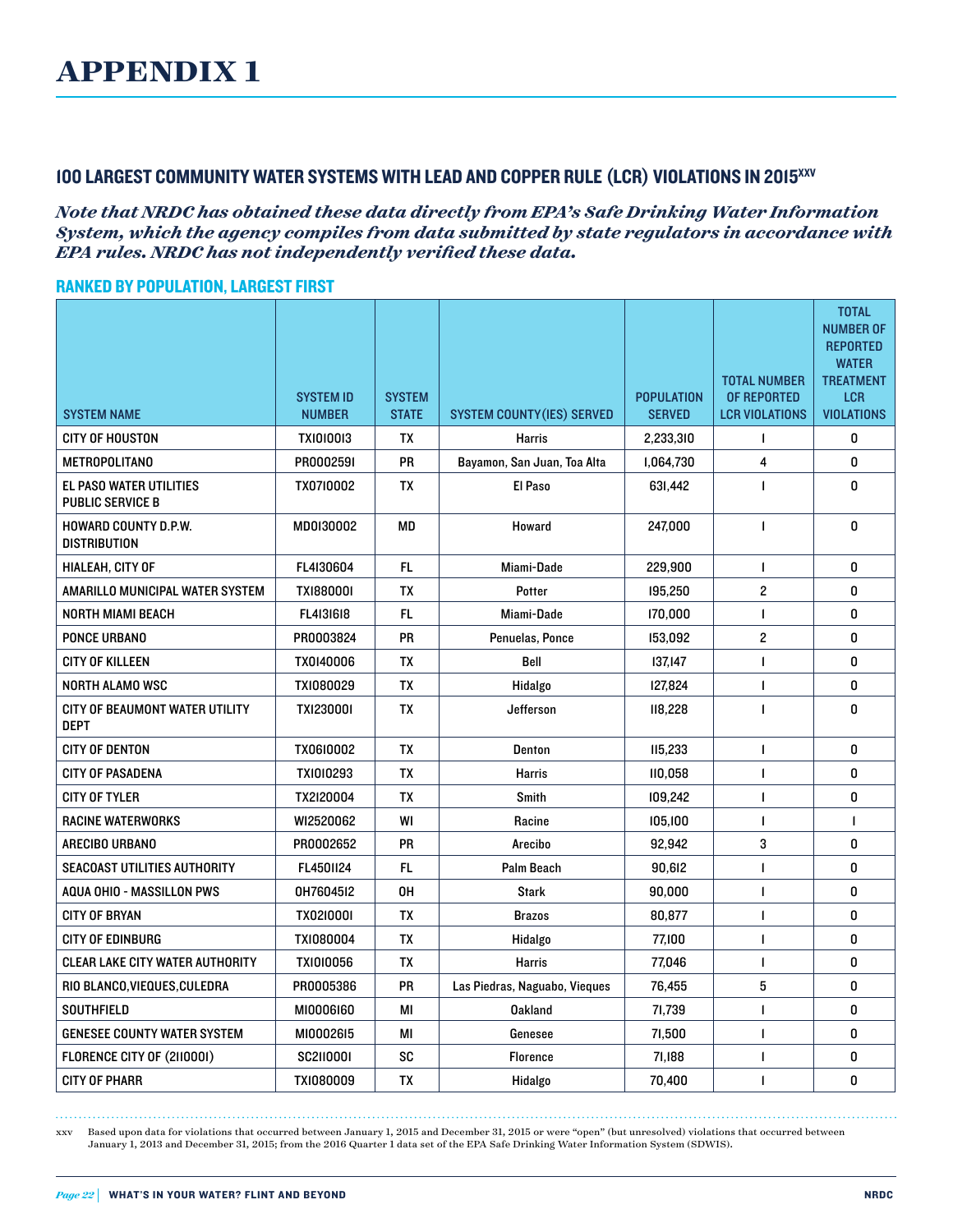|                                                       |                  |               |                                   |                   |                         | <b>TOTAL</b><br><b>NUMBER OF</b><br><b>REPORTED</b> |
|-------------------------------------------------------|------------------|---------------|-----------------------------------|-------------------|-------------------------|-----------------------------------------------------|
|                                                       |                  |               |                                   |                   | <b>TOTAL NUMBER</b>     | <b>WATER</b>                                        |
|                                                       | <b>SYSTEM ID</b> | <b>SYSTEM</b> |                                   | <b>POPULATION</b> | OF REPORTED             | <b>TREATMENT</b><br><b>LCR</b>                      |
| <b>SYSTEM NAME</b>                                    | <b>NUMBER</b>    | <b>STATE</b>  | <b>SYSTEM COUNTY (IES) SERVED</b> | <b>SERVED</b>     | <b>LCR VIOLATIONS</b>   | <b>VIOLATIONS</b>                                   |
| <b>CITY OF TEMPLE</b>                                 | TX0140005        | <b>TX</b>     | Bell                              | 69,180            | $\overline{2}$          | 0                                                   |
| <b>TOWN OF FLOWER MOUND</b>                           | TX06I0023        | <b>TX</b>     | Denton                            | 68,609            |                         | 0                                                   |
| TAMARAC (WEST), CITY OF                               | FL4061429        | <b>FL</b>     | <b>Broward</b>                    | 63,270            | 1                       | 0                                                   |
| DANBURY WATER DEPARTMENT                              | CT03400II        | <b>CT</b>     | Fairfield                         | 62,055            | $\mathbf{I}$            | 0                                                   |
| LANCASTER COUNTY W&SD (2920001)                       | SC2920001        | SC            | Lancaster                         | 58,594            | 1                       | 0                                                   |
| <b>CITY OF GALVESTON</b>                              | TX0840003        | TX            | Galveston                         | 56,200            | $\mathbf{I}$            | 0                                                   |
| <b>CHICOPEE WATER DEPT (MWRA)</b>                     | <b>MAI06I000</b> | MA            | Hampden                           | 55,144            | $\mathbf{I}$            | 0                                                   |
| <b>BERWYN</b>                                         | IL03I02I0        | IL.           | Cook                              | 55,000            | $\overline{c}$          | 1                                                   |
| <b>EL YUNQUE</b>                                      | PR0005296        | PR.           | Naguabo, Rio Grande               | 54,350            | 3                       | 0                                                   |
| <b>TEXAS A&amp;M UNIVERSITY MAIN</b><br><b>CAMPUS</b> | TX02I00I7        | <b>TX</b>     | <b>Brazos</b>                     | 54,100            | 1                       | 0                                                   |
| <b>CITY OF SAN MARCOS</b>                             | <b>TXI05000I</b> | <b>TX</b>     | Hays                              | 53,540            | $\mathbf{I}$            | 0                                                   |
| LOWER VALLEY WATER DISTRICT                           | TX0710154        | TX            | El Paso                           | 53,298            | $\mathbf{I}$            | 0                                                   |
| <b>LAKEWOOD CITY PWS</b>                              | 0H1801003        | 0H            | Cuyahoga                          | 52,100            | 1                       | 0                                                   |
| <b>FAJARDO CEIBA</b>                                  | PR0005306        | <b>PR</b>     | Fajardo                           | 50,837            | 1                       | 0                                                   |
| <b>MANATI EAST</b>                                    | PR0003262        | <b>PR</b>     | <b>Manati</b>                     | 47,519            | 1                       | 0                                                   |
| <b>CITY OF BURLESON</b>                               | TXI260002        | <b>TX</b>     | Johnson                           | 45,594            | 1                       | 0                                                   |
| REGIONAL VILLALBA TOA VACA                            | PR0004664        | <b>PR</b>     | Villalba                          | 45,080            | $\mathbf{2}$            | 0                                                   |
| PATILLAS URBANO                                       | PR0004835        | <b>PR</b>     | <b>Patillas</b>                   | 44,166            | 1                       | 0                                                   |
| <b>GUAYAMA URBANO</b>                                 | PR0004745        | PR            | Arroyo, Guayama                   | 43,947            | $\overline{\mathbf{c}}$ | 0                                                   |
| CITY OF HALTOM CITY                                   | TX2200014        | <b>TX</b>     | <b>Tarrant</b>                    | 43.475            | 1                       | 0                                                   |
| <b>CITY OF KELLER</b>                                 | TX2200096        | <b>TX</b>     | <b>Tarrant</b>                    | 42,500            | 1                       | 0                                                   |
| <b>CAGUAS NORTE</b>                                   | PR0005086        | <b>PR</b>     | Caguas                            | 41,971            |                         | 0                                                   |
| <b>CITY OF ROCKWALL</b>                               | <b>TXI99000I</b> | TX            | Rockwall                          | 41,236            | L                       | 0                                                   |
| JUNCOS - CEIBA SUR                                    | PR0005166        | PR            | Juncos                            | 39,460            | L                       | U                                                   |
| <b>HOMESTEAD, CITY OF</b>                             | FL4I30645        | FL.           | Miami-Dade                        | 39,000            | L                       | 0                                                   |
| <b>CITY OF WYLIE</b>                                  | TX0430011        | TX            | Collin                            | 38.994            | L                       | 0                                                   |
| UNIVERSITY OF NEW MEXICO                              | NM3575501        | <b>NM</b>     | <b>Bernalillo</b>                 | 35,000            | L                       | 0                                                   |
| <b>CITY OF NACOGDOCHES</b>                            | TX1740003        | TX            | Nacogdoches                       | 34,037            | L                       | 0                                                   |
| <b>CITY OF DENISON</b>                                | TX0910003        | TX            | Grayson                           | 32,340            | $\overline{\mathbf{c}}$ | 0                                                   |
| <b>CITY OF WESLACO</b>                                | <b>TXI0800II</b> | TX            | Hidalgo                           | 32,092            | Н                       | 0                                                   |
| <b>LAS PIEDRAS HUMACAO</b>                            | PR0005376        | PR            | Humacao, Naguabo                  | 31,428            | 3                       | 0                                                   |
| <b>CITY OF SALISBURY</b>                              | MD0220004        | MD            | Wicomico                          | 30,343            | L                       | 0                                                   |
| TEXAS STATE UNIVERSITY - SAN<br><b>MARCOS</b>         | TX1050003        | TX            | Hays                              | 30,000            | L                       | 0                                                   |
| NORTHAMPTON WATER DEPT                                | MAI214000        | МA            | Hampshire                         | 29,342            | $\mathbf{I}$            | 0                                                   |
| DORADO URBANO                                         | PR0005607        | PR            | <b>Dorado</b>                     | 28,218            | 4                       | 0                                                   |
| FORT BLISS MAIN POST AREA                             | TX0710020        | TX            | El Paso                           | 28,053            | L                       | 0                                                   |
| INMAN CAMPOBELLO W/D (4220002)                        | SC4220002        | SC            | Spartanburg                       | 27,383            | L                       | 0                                                   |
| <b>CAGUAS SUR</b>                                     | PR0005066        | PR            | Caguas                            | 25,725            |                         | 0                                                   |
| MONTGOMERY COUNTY MUD 47                              | TXI700458        | TX            | Montgomery                        | 25,600            | L                       | 0                                                   |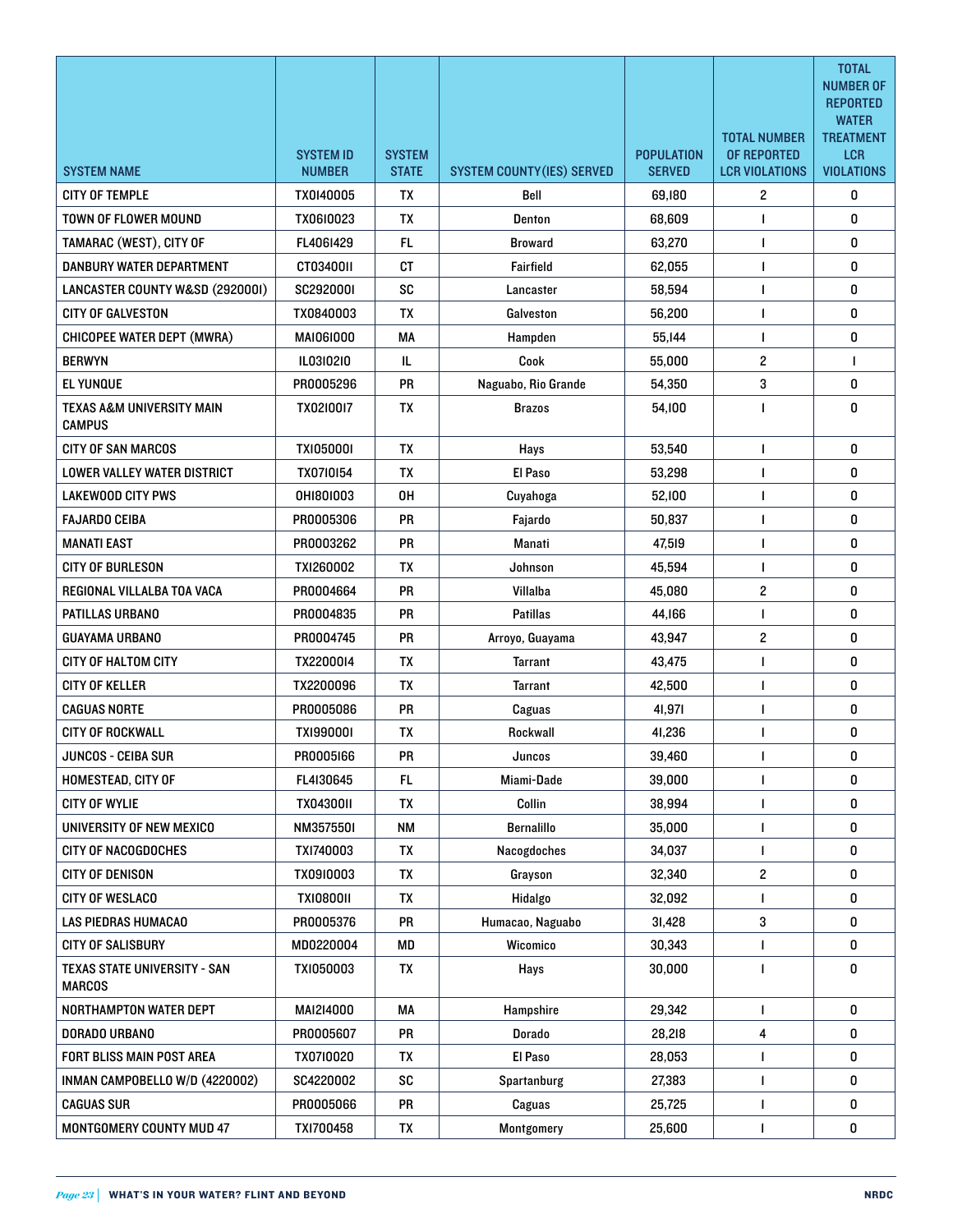|                                                | <b>SYSTEM ID</b> | <b>SYSTEM</b> |                                   | <b>POPULATION</b> | <b>TOTAL NUMBER</b><br>OF REPORTED | <b>TOTAL</b><br><b>NUMBER OF</b><br><b>REPORTED</b><br><b>WATER</b><br><b>TREATMENT</b><br><b>LCR</b> |
|------------------------------------------------|------------------|---------------|-----------------------------------|-------------------|------------------------------------|-------------------------------------------------------------------------------------------------------|
| <b>SYSTEM NAME</b>                             | <b>NUMBER</b>    | <b>STATE</b>  | <b>SYSTEM COUNTY (IES) SERVED</b> | <b>SERVED</b>     | <b>LCR VIOLATIONS</b>              | <b>VIOLATIONS</b>                                                                                     |
| <b>MOROVIS URBANO</b>                          | PR0002762        | PR            | <b>Morovis</b>                    | 25,506            | $\mathbf{I}$                       | 0                                                                                                     |
| JUNCTION CITY, CITY OF                         | KS2006I08        | <b>KS</b>     | Geary                             | 24,665            | 1                                  | 0                                                                                                     |
| <b>CITY OF COLLEYVILLE</b>                     | TX2200043        | <b>TX</b>     | Tarrant                           | 23,500            | $\mathbf{I}$                       | 0                                                                                                     |
| SAN LORENZO URBANO                             | PR0005106        | <b>PR</b>     | San Lorenzo                       | 23,276            | $\mathbf{I}$                       | 0                                                                                                     |
| <b>SPRINGS HILL WSC</b>                        | TX0940022        | <b>TX</b>     | Guadalupe                         | 23,000            | 1                                  | 0                                                                                                     |
| <b>CITY OF BELLAIRE</b>                        | <b>TXI0I0004</b> | <b>TX</b>     | <b>Harris</b>                     | 22,473            | $\mathbf{I}$                       | 0                                                                                                     |
| <b>CABO ROJO</b>                               | PR0003373        | <b>PR</b>     | Cabo Rojo                         | 21,987            | 1                                  | 0                                                                                                     |
| <b>WILMINGTON WATER DEPT</b>                   | MA3342000        | MA            | Middlesex                         | 21,906            | $\mathbf{I}$                       | 0                                                                                                     |
| <b>PENUELAS</b>                                | PR0004324        | PR            | <b>Penuelas</b>                   | 21,772            | $\mathbf{I}$                       | 0                                                                                                     |
| OAK ISLAND, TOWN OF                            | NC0410020        | <b>NC</b>     | <b>Brunswick</b>                  | 20,523            | $\mathbf{I}$                       | 0                                                                                                     |
| <b>CITY OF SAGINAW</b>                         | TX2200023        | TX            | <b>Tarrant</b>                    | 20,500            | $\mathbf{I}$                       | 0                                                                                                     |
| GAFFNEY BPW (III000I)                          | <b>SCIII000I</b> | <b>SC</b>     | Cherokee                          | 20,304            | $\mathbf{I}$                       | 0                                                                                                     |
| <b>COALINGA-CITY</b>                           | CAI010004        | CA            | Fresno                            | 19,362            | 1                                  | 0                                                                                                     |
| <b>CITY OF STEPHENVILLE</b>                    | TX0720002        | TX            | Erath                             | 19,320            | $\mathbf{I}$                       | 0                                                                                                     |
| <b>CITY OF PORTLAND</b>                        | TX2050005        | TX            | San Patricio                      | 19,186            | $\mathbf{I}$                       | 0                                                                                                     |
| CHINO, CITY OF                                 | CA3610012        | CA            | San Bernardino                    | 18,907            | $\mathbf{I}$                       | 0                                                                                                     |
| <b>CITY OF ROMA</b>                            | TX2I40007        | TX            | <b>Starr</b>                      | 18,903            | $\mathbf{I}$                       | 0                                                                                                     |
| UTUADO URBANO                                  | PR0002702        | <b>PR</b>     | <b>Utuado</b>                     | 18,787            | $\overline{\mathbf{c}}$            | 0                                                                                                     |
| <b>LOGAN COUNTY PSD - NORTHERN</b><br>REGIONAL | WV3302364        | <b>WV</b>     | Logan                             | 18,691            |                                    | 0                                                                                                     |
| <b>CITY OF ANGLETON</b>                        | TX0200002        | <b>TX</b>     | <b>Brazoria</b>                   | 18,120            | $\mathbf{I}$                       | 0                                                                                                     |
| <b>CITY OF MURPHY</b>                          | TX0430042        | TX            | Collin                            | 18,020            | $\mathbf{I}$                       | 0                                                                                                     |
| <b>NEGROS</b>                                  | PR0005537        | <b>PR</b>     | Corozal                           | 17,988            | $\mathbf{I}$                       | 0                                                                                                     |
| <b>CAYEY URBANO</b>                            | PR0004635        | <b>PR</b>     | Cayey                             | 17,814            | $\mathbf{2}$                       | 0                                                                                                     |
| <b>WELLS BRANCH MUD I</b>                      | TX2270227        | TX            | <b>Travis</b>                     | 17,704            | L                                  | 0                                                                                                     |
| <b>CITY OF TERRELL</b>                         | TXI290006        | TX            | Kaufman                           | 17,665            | L                                  | 0                                                                                                     |
| <b>LARES ESPINO</b>                            | PR0003872        | PR            | Lares                             | 17,554            | $\overline{c}$                     | 0                                                                                                     |
| MONTGOMERY COUNTY MUD 46                       | TXI700348        | TX            | Montgomery                        | 17,463            | $\overline{c}$                     | 0                                                                                                     |
| <b>CITY OF HEWITT</b>                          | TX1550031        | TX            | McLennan                          | 17,310            | L                                  | 0                                                                                                     |
| AIBONITO LA PLATA                              | PR0004545        | <b>PR</b>     | Aibonito                          | 17,278            | $\overline{c}$                     | 0                                                                                                     |
| PIONEER RURAL WATER DIST<br>(3720001)          | SC3720001        | SC            | Oconee                            | 16,236            | L                                  | 0                                                                                                     |
| <b>HARRIS COUNTY MUD 53</b>                    | <b>TXI0I0720</b> | TX            | <b>Harris</b>                     | 16,164            | L                                  | 0                                                                                                     |
| SARDIS LONE ELM WSC                            | TX0700034        | TX            | <b>Ellis</b>                      | 15,900            | L                                  | 0                                                                                                     |
| <b>PORTER SUD</b>                              | TXI700068        | TX            | Montgomery                        | 15,892            | L                                  | 0                                                                                                     |
| MILITARY HWY WSC PROGRESO                      | TX1080234        | TX            | Hidalgo                           | 15,765            | L                                  | 0                                                                                                     |
| <b>CRYSTAL CLEAR WSC</b>                       | TX0940015        | TX            | Guadalupe                         | 15,690            | L                                  | 0                                                                                                     |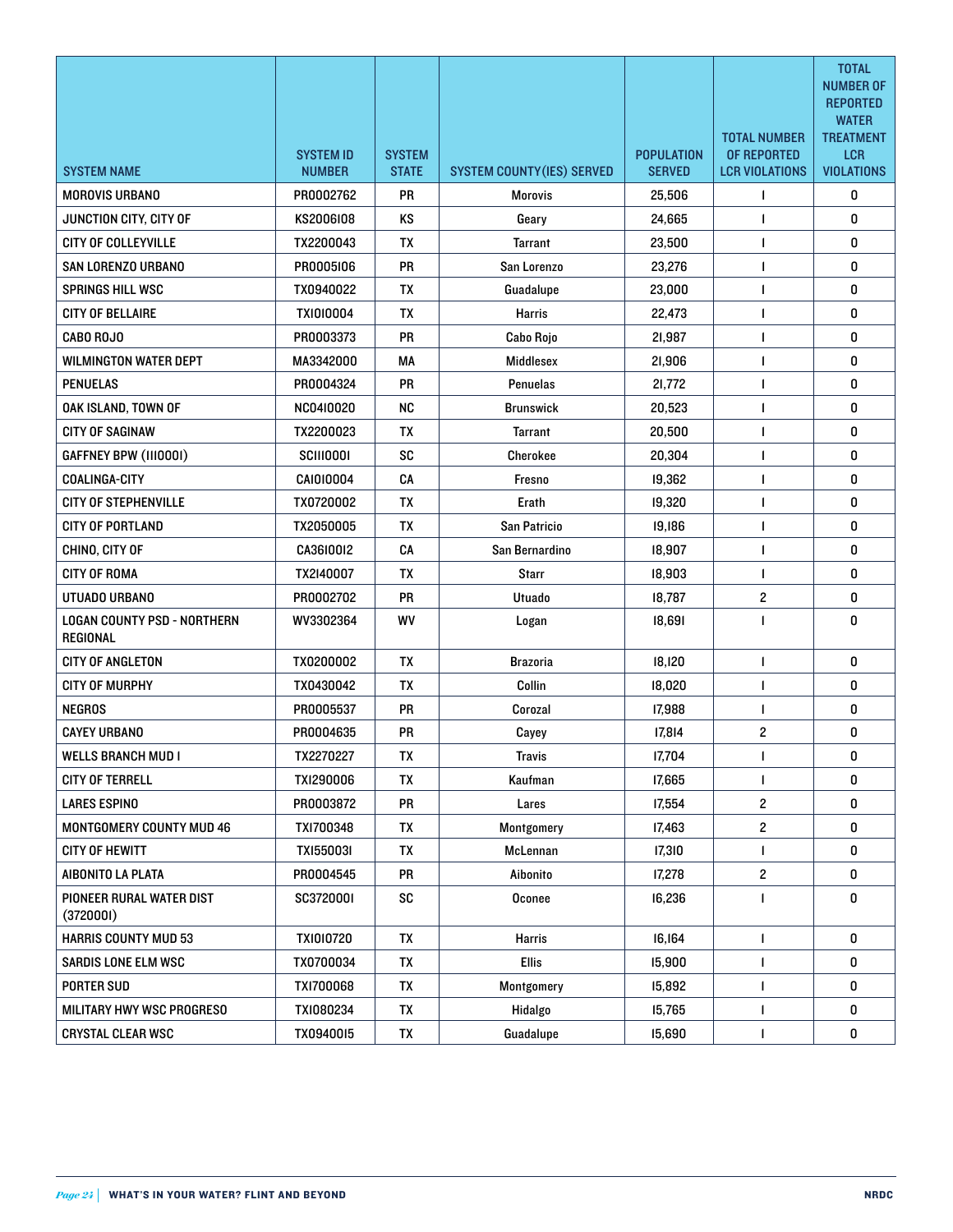## 100 COMMUNITY WATER SYSTEMS WITH THE MOST LEAD AND COPPER RULE (LCR) VIOLATIONS IN 2015<sup>xxvi</sup>

*Note that NRDC has obtained these data directly from EPA's Safe Drinking Water Information System, which the agency compiles from data submitted by state regulators in accordance with EPA rules. NRDC has not independently verified these data.*

#### ORGANIZED BY TOTAL NUMBER OF LCR VIOLATIONS, MOST FIRST

|                                                    |                  |               |                                   |                   |                                    | <b>TOTAL</b><br><b>NUMBER OF</b><br><b>REPORTED</b><br><b>WATER</b> |
|----------------------------------------------------|------------------|---------------|-----------------------------------|-------------------|------------------------------------|---------------------------------------------------------------------|
|                                                    | <b>SYSTEM ID</b> | <b>SYSTEM</b> |                                   | <b>POPULATION</b> | <b>TOTAL NUMBER</b><br>OF REPORTED | <b>TREATMENT</b><br><b>LCR</b>                                      |
| <b>SYSTEM NAME</b>                                 | <b>NUMBER</b>    | <b>STATE</b>  | <b>SYSTEM COUNTY (IES) SERVED</b> | <b>SERVED</b>     | <b>LCR VIOLATIONS</b>              | <b>VIOLATIONS</b>                                                   |
| BEAVER CO RWD #2 (GATE)                            | 0K2000405        | 0K            | Beaver                            | 87                | 8                                  | 1                                                                   |
| POTOSI WSC                                         | TX2210008        | TХ            | Taylor                            | 5,595             | 6                                  | 3                                                                   |
| <b>GENOA CITY WATERWORKS</b>                       | WI2650058        | WI            | Walworth                          | 2.766             | 6                                  | 4                                                                   |
| <b>LAKE VALLEY WATER</b>                           | TX2470020        | TX            | Wilson                            | 408               | 6                                  | 0                                                                   |
| TRI COUNTY POINT WATER SYSTEM 3                    | TXI200028        | TX            | Jackson                           | 297               | 6                                  | 0                                                                   |
| <b>VALLENAR VIEW MOBILE HOME PARK</b>              | AK2120012        | AK            | Ketchikan Gateway                 | 225               | 6                                  | 0                                                                   |
| <b>TYONEK WATER SYSTEM</b>                         | AK2240472        | AK            | Kenai Peninsula                   | 199               | 6                                  | 0                                                                   |
| <b>GREEN HILLS SUBDIVISION</b>                     | TX0340019        | TX            | Cass                              | 108               | 6                                  | 0                                                                   |
| <b>PEAK PROPERTIES</b>                             | TX1650043        | TX            | Midland                           | 99                | 6                                  | 0                                                                   |
| <b>PORT ALEXANDER PWS</b>                          | AK2130156        | AK            | Sitka                             | 95                | 6                                  | 0                                                                   |
| <b>STOCKTON WATER SYSTEM</b>                       | PA2400148        | PA            | Luzerne                           | 85                | 6                                  | 0                                                                   |
| <b>CEDAR LAKE CONDO</b>                            | <b>NC03I9I28</b> | <b>NC</b>     | Chatham                           | 84                | 6                                  | 3                                                                   |
| <b>CIRCLE H MHP</b>                                | NC0363I24        | <b>NC</b>     | Moore                             | 75                | 6                                  | 0                                                                   |
| OAK HILL ACRES MOBILE HOME<br><b>SUBDIVISION</b>   | <b>TX0150156</b> | TX            | Bexar                             | 75                | 6                                  | 0                                                                   |
| PLAZA MOBILE HOME PARK                             | TX0150552        | <b>TX</b>     | <b>Bexar</b>                      | 66                | 6                                  | 0                                                                   |
| <b>FOUR POST COMMUNITY WATER</b><br><b>SYSTEM</b>  | TXI290050        | TX            | Kaufman                           | 66                | 6                                  | 0                                                                   |
| <b>WILLOWBROOK SUBDIVISION</b>                     | TX2370049        | <b>TX</b>     | Waller                            | 66                | 6                                  | 0                                                                   |
| <b>LEROYS MOBILE HOME PARK</b>                     | TX0190074        | TX            | Bowie                             | 60                | 6                                  | 0                                                                   |
| PLATINUM CITY WATER SYSTEM                         | AK2271059        | AK            | <b>Bethel</b>                     | 51                | 6                                  | 0                                                                   |
| <b>WALNUT BEND WATER SYSTEM</b>                    | TX0030037        | <b>TX</b>     | Angelina                          | 51                | 6                                  | 0                                                                   |
| PINE KNOB SUBDIVISION                              | TX1700652        | <b>TX</b>     | Montgomery                        | 39                | 6                                  | $\mathbf{I}$                                                        |
| <b>IWANDA MOBILE HOME PARK</b>                     | TX1810061        | <b>TX</b>     | Orange                            | 38                | 6                                  | 0                                                                   |
| <b>KEY ROAD SUBDIVISION WATER</b><br><b>SYSTEM</b> | TX2350055        | TX            | Victoria                          | 37                | 6                                  | 0                                                                   |
| <b>LAKESIDE WATER COMPANY</b>                      | TX0030104        | TX            | Angelina                          | 16                | 6                                  | 0                                                                   |
| RIO BLANCO, VIEQUES, CULEDRA                       | PR0005386        | <b>PR</b>     | Las Piedras, Naguabo, Vieques     | 76,455            | 5                                  | 0                                                                   |
| <b>CERRILLOS</b>                                   | PR0004634        | <b>PR</b>     | Ponce                             | 8,203             | 5                                  | 0                                                                   |

xxvi Based upon data for violations that occurred between January 1, 2015 and December 31, 2015 or were "open" (but unresolved) violations that occurred between January 1, 2013 and December 31, 2015; from the 2016 Quarter 1 data set of the EPA Safe Drinking Water Information System (SDWIS).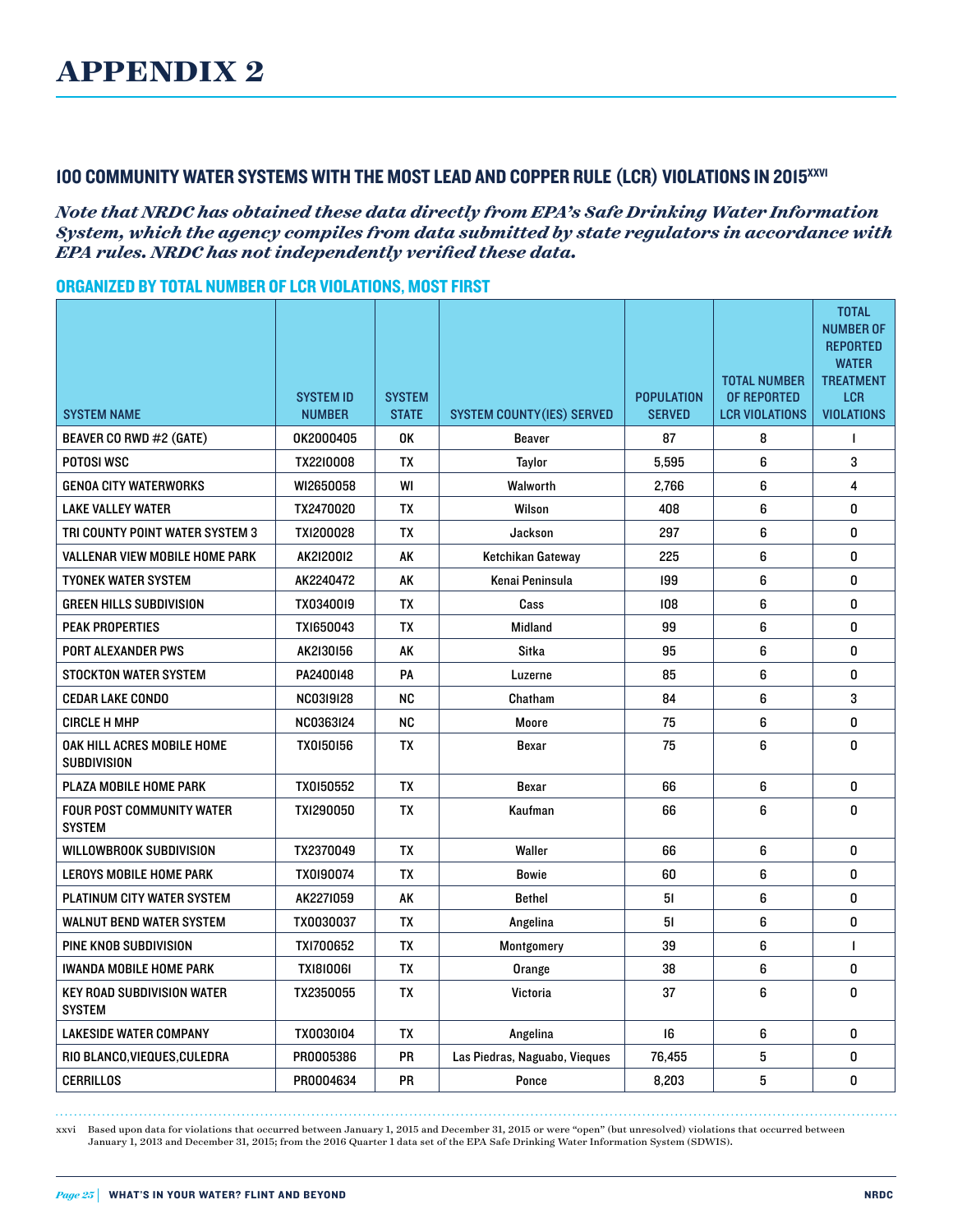|                                                                                                                            |                  |               |                                  |                   |                       | <b>TOTAL</b><br><b>NUMBER OF</b><br><b>REPORTED</b> |
|----------------------------------------------------------------------------------------------------------------------------|------------------|---------------|----------------------------------|-------------------|-----------------------|-----------------------------------------------------|
|                                                                                                                            |                  |               |                                  |                   | <b>TOTAL NUMBER</b>   | <b>WATER</b><br><b>TREATMENT</b>                    |
|                                                                                                                            | <b>SYSTEM ID</b> | <b>SYSTEM</b> |                                  | <b>POPULATION</b> | OF REPORTED           | <b>LCR</b>                                          |
| <b>SYSTEM NAME</b>                                                                                                         | <b>NUMBER</b>    | <b>STATE</b>  | <b>SYSTEM COUNTY(IES) SERVED</b> | <b>SERVED</b>     | <b>LCR VIOLATIONS</b> | <b>VIOLATIONS</b>                                   |
| EASTERN WYOMING PSD STEPHENSON<br>WTP                                                                                      | WV3305521        | <b>WV</b>     | Wyoming                          | 3,465             | 5                     | 0                                                   |
| <b>CITY OF ROTAN</b>                                                                                                       | TX0760002        | <b>TX</b>     | Fisher                           | 1,508             | 5                     | 0                                                   |
| <b>MORRIS</b>                                                                                                              | 0K30056I0        | 0K            | Okmulgee                         | I,440             | 5                     | $\overline{c}$                                      |
| LA PASADA MDWCA                                                                                                            | NM3517725        | <b>NM</b>     | San Miguel                       | 177               | 5                     | 0                                                   |
| ROLLING HILLS WATER SUPPLY                                                                                                 | TX1550139        | <b>TX</b>     | McLennan                         | 168               | 5                     | 0                                                   |
| LONE GROVE MHC                                                                                                             | 0K2001039        | 0K            | Carter                           | 150               | 5                     | 0                                                   |
| <b>COAL MOUNTAIN WATER</b>                                                                                                 | WV3305527        | <b>WV</b>     | Wyoming                          | $\overline{118}$  | 5                     | 0                                                   |
| <b>AERO VALLEY WATER SERVICE</b>                                                                                           | TX06I0243        | <b>TX</b>     | Denton                           | II4               | 5                     | 0                                                   |
| WHISPERING OAKS WATER COOP                                                                                                 | TX1160081        | <b>TX</b>     | Hunt                             | 105               | 5                     | 0                                                   |
| <b>ROUGH CANYON CONDOS</b>                                                                                                 | TX2330047        | TХ            | Val Verde                        | 97                | 5                     | 0                                                   |
| HARRISBURG WSC                                                                                                             | <b>TXI2I00I3</b> | <b>TX</b>     | Jasper                           | 96                | 5                     | 0                                                   |
| PIERPOINT WATER                                                                                                            | WV3305536        | <b>WV</b>     | Wyoming                          | 88                | 5                     | 0                                                   |
| SELLERS ESTATES MOBILE HOME<br>COMM                                                                                        | <b>TXI0II459</b> | TХ            | Harris                           | 85                | 5                     | 0                                                   |
| PINNACLE WATER ASSOCIATION                                                                                                 | WV3302828        | WV            | <b>Mercer</b>                    | 85                | 5                     | 0                                                   |
| NORTHVIEW MOBILE HOME PARK                                                                                                 | TX1880015        | ТX            | Potter                           | 75                | 5                     | 0                                                   |
| HIAWATHA WATER                                                                                                             | WV3302814        | <b>WV</b>     | Mercer                           | 75                | 5                     | 0                                                   |
| RAINBOW VALLEY                                                                                                             | 0K2006306        | 0K            | Pottawatomie                     | 70                | 5                     | 0                                                   |
| <b>OLD ALTON WATER</b>                                                                                                     | TX0610268        | <b>TX</b>     | <b>Denton</b>                    | 69                | 5                     | 0                                                   |
| GREEN LAKE ESTATES WATER SUPPLY                                                                                            | TXI470034        | ТX            | Limestone                        | 66                | 5                     | 0                                                   |
| JUNIPER HILLS RANCH                                                                                                        | NM3574826        | NΜ            | Santa Fe                         | 65                | 5                     | 0                                                   |
| <b>CIMARRON CITY</b>                                                                                                       | OK2004253        | 0K            | Logan                            | 65                | 5                     | 0                                                   |
| <b>HOLLISTER</b>                                                                                                           | 0K2007I02        | 0K            | Tillman                          | 60                | 5                     | 0                                                   |
| <b>HIDDEN TREE RANCH</b>                                                                                                   | TXI520009        | TX            | Lubbock                          | 60                | 5                     | 0                                                   |
| <b>CLARA HILLS WATER SYSTEM</b>                                                                                            | TX0260022        | TX            | Burleson                         | 57                | 5                     | $\mathbf{I}$                                        |
| <b>HAVENSHIRE WATER SYSTEM</b>                                                                                             | TXI700588        | TX            | Montgomery                       | 57                | 5                     | 0                                                   |
| TURNER WATER SERVICE                                                                                                       | TX0790190        | TX            | <b>Fort Bend</b>                 | 54                | 5                     | 0                                                   |
| <b>MAR LYNN SUBDIVISION</b>                                                                                                | TX1840103        | TX            | Parker                           | 42                | 5                     |                                                     |
| LEE LIMAS MOBILE HOME PARK                                                                                                 | TX0710158        | TX            | El Paso                          | 39                | 5                     | 0                                                   |
| GREENVILLA MOBILE HOME PARK                                                                                                | TX0840067        | TX            | Galveston                        | 39                | 5                     | 0                                                   |
| SHELBY WATER                                                                                                               | TX2I00038        | TΧ            | Shelby                           | 38                | 5                     | 0                                                   |
| <b>CABAZOS HOMES</b>                                                                                                       | TX1520269        | TX            | Lubbock                          | 34                | 5                     | 0                                                   |
| HICKORY HOLLOW MHP                                                                                                         | 0K3001947        | 0K            | Creek                            | 26                | 5                     | 0                                                   |
| ELM GROVE MOBILE HOME PARK                                                                                                 | TX1520156        | TX            | Lubbock                          | $\mathsf{I}7$     | 5                     | 0                                                   |
| LUQUILLO URBANO                                                                                                            | PR0005316        | PR            | Luquillo                         | 0*                | 5                     | 0                                                   |
| <b>METROPOLITANO</b>                                                                                                       | PR0002591        | PR            | Bayamon, San Juan, Toa Alta      | 1,064,730         | 4                     | 0                                                   |
| DORADO URBANO                                                                                                              | PR0005607        | PR            | Dorado                           | 28,218            | 4                     | 0                                                   |
| MAUNABO URBANO                                                                                                             | PR0004815        | PR            | Maunabo                          | 12,307            | 4                     | 0                                                   |
| LAGO GUAJATACA                                                                                                             | PR0003772        | PR            | Isabela, San Sebastian           | 10,629            | 4                     | 0                                                   |
| * According to the 2015 Quarter 3 dataset of the Safe Drinking Water Information System, this system served I2,05I people. |                  |               |                                  |                   |                       |                                                     |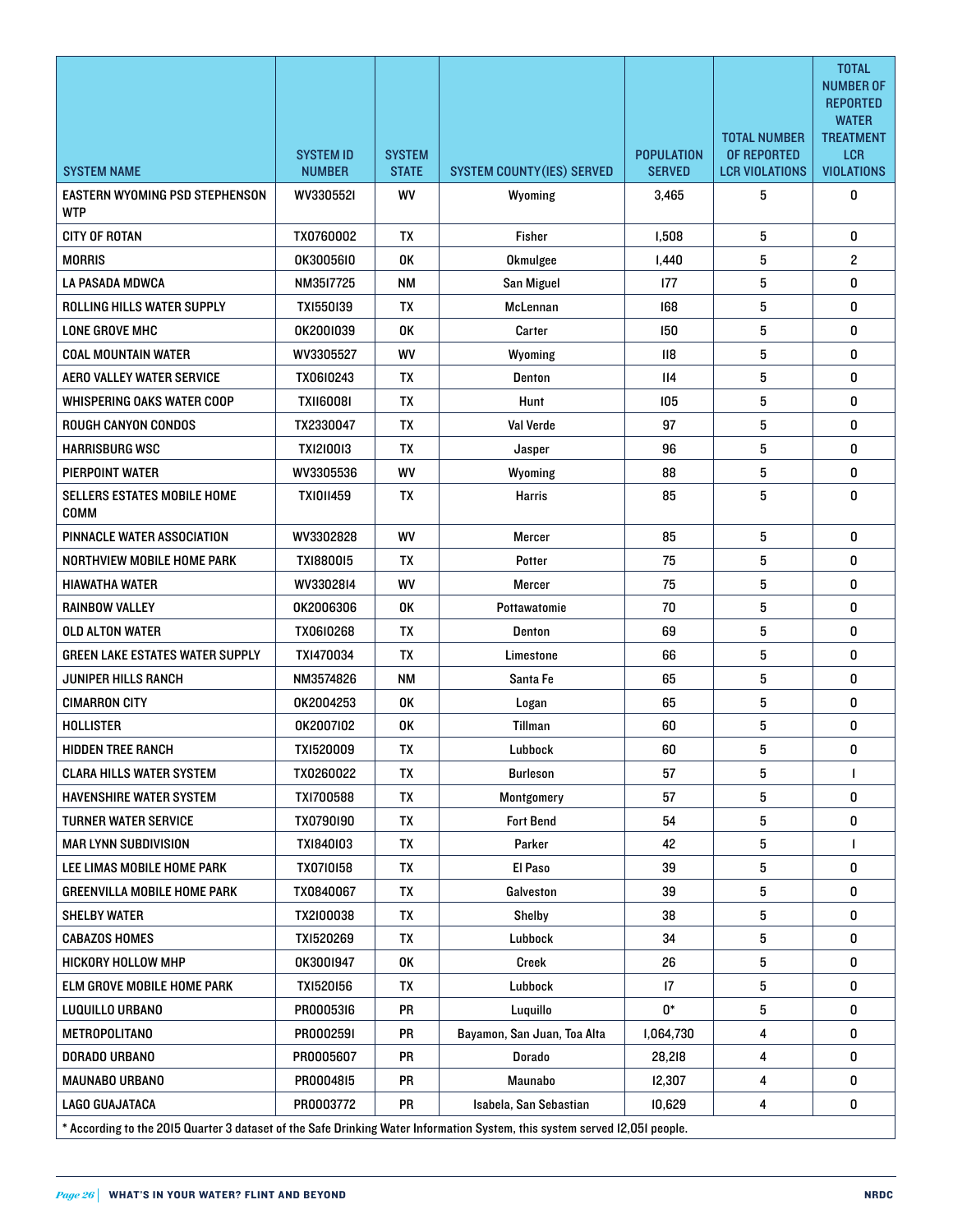|                                                           | <b>SYSTEM ID</b> | <b>SYSTEM</b>           |                                   | <b>POPULATION</b> | <b>TOTAL NUMBER</b><br>OF REPORTED | <b>TOTAL</b><br><b>NUMBER OF</b><br><b>REPORTED</b><br><b>WATER</b><br><b>TREATMENT</b><br><b>LCR</b> |
|-----------------------------------------------------------|------------------|-------------------------|-----------------------------------|-------------------|------------------------------------|-------------------------------------------------------------------------------------------------------|
| <b>SYSTEM NAME</b>                                        | <b>NUMBER</b>    | <b>STATE</b>            | <b>SYSTEM COUNTY (IES) SERVED</b> | <b>SERVED</b>     | <b>LCR VIOLATIONS</b>              | <b>VIOLATIONS</b>                                                                                     |
| YABUCOA URBANO                                            | PR0005196        | <b>PR</b>               | Yabucoa                           | 9,868             | 4                                  | 0                                                                                                     |
| <b>JACAGUAS</b>                                           | PR0004534        | <b>PR</b>               | Juana Diaz                        | 5,156             | 4                                  | 0                                                                                                     |
| <b>DUEY</b>                                               | PR0004234        | <b>PR</b>               | Maricao, Yauco                    | 3,388             | 4                                  | 0                                                                                                     |
| THREE RIVERS FIRE DISTRICT                                | MAI227003        | МA                      | Hampden                           | 3,258             | 4                                  | 0                                                                                                     |
| CITY OF REFUGIO                                           | TX1960001        | TX                      | Refugio                           | 2,890             | 4                                  | 0                                                                                                     |
| <b>SABANA GRANDE</b>                                      | PR0003I92        | PR                      | Utuado                            | 2,707             | 4                                  | 0                                                                                                     |
| CITY OF RANGER                                            | TX0670004        | TX                      | Eastland                          | 2,565             | 4                                  | $\overline{c}$                                                                                        |
| <b>GUARAGUAO</b>                                          | PR0004114        | <b>PR</b>               | Ponce                             | 1,680             | 4                                  | 0                                                                                                     |
| <b>RAMON VALENTIN</b>                                     | PR0003399        | <b>PR</b>               | Moca                              | 1,123             | 4                                  | 0                                                                                                     |
| WOODWARD CO RWD #2                                        | 0K2007710        | 0K                      | Woodward                          | 920               | 4                                  | 0                                                                                                     |
| SPRING FOREST SUBDIVISION                                 | TXI700033        | TX                      | Montgomery                        | 756               | 4                                  | 0                                                                                                     |
| <b>SHAWNEE CO RWD 2C</b>                                  | KS2017713        | <b>KS</b>               | Shawnee                           | 700               | 4                                  | 0                                                                                                     |
| LEON, CITY OF                                             | KS2001515        | KS                      | <b>Butler</b>                     | 697               | 4                                  | 0                                                                                                     |
| <b>MOROVIS</b>                                            | PR0005486        | <b>PR</b>               | <b>RIO GRANDE</b>                 | 614               | 4                                  | 0                                                                                                     |
| WASHINGTON CO RWD #7                                      | 0K3007415        | 0K                      | Washington                        | 340               | 4                                  | 0                                                                                                     |
| <b>PARKER</b>                                             | $1.05E + 08$     | <b>EPA</b><br>Region IO |                                   | 300               | 4                                  | 0                                                                                                     |
| <b>R&amp;K WEIMAN MHP</b>                                 | <b>TXI0I20I9</b> | TX                      | <b>Harris</b>                     | 279               | 4                                  | 0                                                                                                     |
| <b>ROCK CREEK WSC</b>                                     | TX1820080        | <b>TX</b>               | Palo Pinto                        | 279               | 4                                  | 0                                                                                                     |
| <b>WALNUT RIDGE ESTATES WATER</b><br><b>SYSTEM</b>        | TX0030006        | TX                      | Angelina                          | 178               | 4                                  | 0                                                                                                     |
| HILLSIDE WATER WORKS                                      | TX0710050        | <b>TX</b>               | El Paso                           | 156               | 4                                  | 0                                                                                                     |
| SAVANNAH PLANTATION SUBDIVISION                           | TX0200599        | TX                      | <b>Brazoria</b>                   | 129               | 4                                  | 0                                                                                                     |
| <b>TIMBER CREEK ADDITION</b>                              | TX0490030        | TX                      | Cooke                             | 123               | 4                                  | 0                                                                                                     |
| <b>CENTERLINE WSC</b>                                     | TX0260012        | TX                      | Burleson                          | 105               | 4                                  | 0                                                                                                     |
| <b>CASSIE WATER SYSTEM</b>                                | TX0270047        | TX                      | <b>Burnet</b>                     | 102               | 4                                  | 3                                                                                                     |
| <b>OZARK WATER INC</b>                                    | OK3001125        | 0K                      | Cherokee                          | 99                | 4                                  | 0                                                                                                     |
| HARBOUR LIGHT ESTATES COMMUNITY                           | MD0220212        | MD                      | Wicomico                          | 95                | 4                                  | $\mathbf{I}$                                                                                          |
| HERITAGE OAKS ADDITION                                    | TX2200090        | TX                      | Tarrant                           | 93                | 4                                  | 0                                                                                                     |
| HILLTOP MOBILE HOME PARK                                  | TX2200107        | TX                      | <b>Tarrant</b>                    | 90                | 4                                  | 0                                                                                                     |
| <b>TELEMARK VILLAGE</b>                                   | VT000557I        | VT                      | Rutland                           | 82                | 4                                  | $\overline{2}$                                                                                        |
| <b>FORT JACKSON MOBILE ESTATES</b>                        | TX1520064        | TX                      | Lubbock                           | 61                | 4                                  | 0                                                                                                     |
| SUNSET VALLEY ESTATES LLC                                 | KS2005I0I        | KS                      | <b>Ellis</b>                      | 60                | 4                                  | 0                                                                                                     |
| CHAPLINES MOBILE HOME PARK                                | TX0200181        | TX                      | Brazoria                          | 60                | 4                                  | 0                                                                                                     |
| <b>WILDWOOD ESTATES SUBDIVISION</b><br><b>WATER SYSTE</b> | TX2040052        | TX                      | San Jacinto                       | 55                | 4                                  | 0                                                                                                     |
| <b>LOS BOTINES CAFE</b>                                   | TX2400043        | TX                      | Webb                              | 54                | 4                                  | 0                                                                                                     |
| <b>MARY JACKSON TP</b>                                    | 0K200I036        | 0K                      | Carter                            | 50                | 4                                  | 0                                                                                                     |
| CITRUS TRAILER PARK                                       | TX0310017        | TX                      | Cameron                           | 45                | 4                                  | 0                                                                                                     |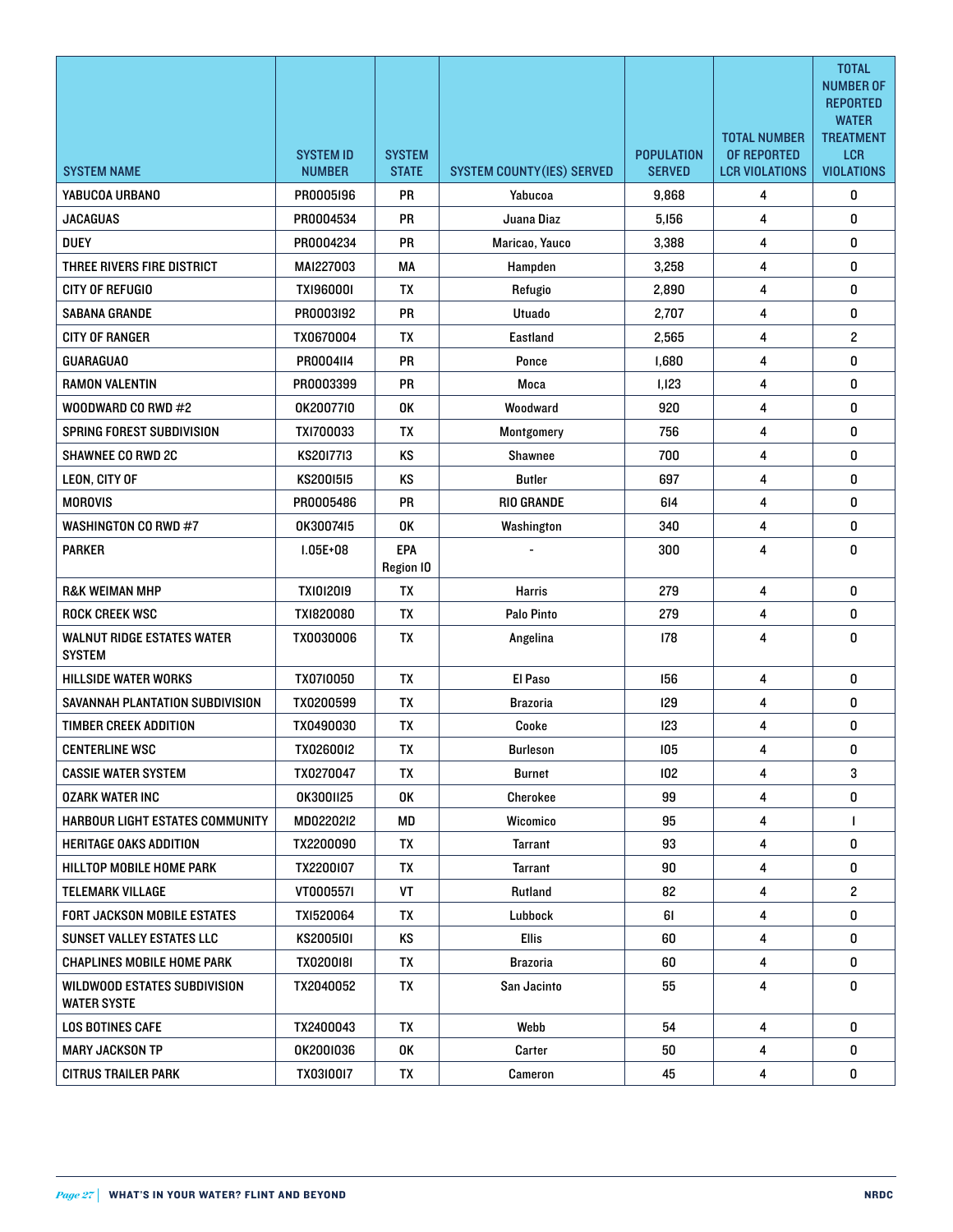## 100 LARGEST COMMUNITY WATER SYSTEMS WITH LEAD ACTION LEVEL EXCEEDANCES (ALES) IN 2013–2015xxvii

*Note that the EPA action level is 15 ppb in the 90th-percentile sample; an ALE is not itself considered a violation. Also note that NRDC has obtained these data directly from EPA's Safe Drinking Water Information System, which the agency compiles from data submitted by state regulators in accordance with EPA rules. NRDC has not independently verified these data.*

#### RANKED BY POPULATION, LARGEST FIRST

| <b>SYSTEM NAME</b>                                    | <b>SYSTEM ID</b><br><b>NUMBER</b> | <b>SYSTEM</b><br><b>STATE</b> | <b>SYSTEM</b><br><b>COUNTY(IES)</b><br><b>SERVED</b> | <b>POPULATION</b><br><b>SERVED</b> | <b>NUMBER OF</b><br><b>ACTION LEVEL</b><br><b>EXCEEDANCES</b> | <b>AVERAGE</b><br><b>ALE LEVEL</b><br>(PPB) | <b>MINIMUM</b><br><b>ALE LEVEL</b><br>(PPB) | <b>MAXIMUM</b><br><b>ALE LEVEL</b><br>(PPB) | <b>START DATE</b><br>OF ALE<br><b>SAMPLE</b> | <b>END DATE OF</b><br><b>ALE SAMPLE</b><br>COLLECTION COLLECTION |
|-------------------------------------------------------|-----------------------------------|-------------------------------|------------------------------------------------------|------------------------------------|---------------------------------------------------------------|---------------------------------------------|---------------------------------------------|---------------------------------------------|----------------------------------------------|------------------------------------------------------------------|
| PORTLAND WATER<br><b>BUREAU</b>                       | 0R4I00657                         | 0R                            | Multnomah                                            | 585,000                            | $\mathbf{I}$                                                  | 15.9                                        | 15.9                                        | 15.9                                        | 7/1/2013                                     | 12/31/2013                                                       |
| PASSAIC VALLEY<br><b>WATER COMMISSION</b>             | NJI605002                         | NJ                            | Passaic                                              | 314,900                            | $\mathbf{I}$                                                  | 17.0                                        | 17.0                                        | 17.0                                        | 1/1/2015                                     | 12/31/2015                                                       |
| PROVIDENCE-CITY<br>0F                                 | RII592024                         | RI                            | Providence                                           | 295,700                            | 2                                                             | 23.0                                        | 16.0                                        | 30.0                                        | 7/1/2014                                     | 12/31/2014                                                       |
| <b>TUALATIN VALLEY</b><br>WATER DISTRICT              | 0R4I00665                         | 0R                            | Washington                                           | 206,600                            | $\mathbf{I}$                                                  | 15.9                                        | 15.9                                        | 15.9                                        | 7/1/2013                                     | 12/31/2013                                                       |
| CITY OF JACKSON                                       | MS0250008                         | ΜS                            | Hinds                                                | 192,547                            | $\mathbf{I}$                                                  | 28.6                                        | 28.6                                        | 28.6                                        | 1/1/2013                                     | 12/31/2015                                                       |
| <b>RACINE</b><br><b>WATERWORKS</b>                    | WI2520062                         | WI                            | Racine                                               | 105,100                            | $\mathbf{I}$                                                  | 19.0                                        | 19.0                                        | 19.0                                        | 6/1/2014                                     | 9/30/2014                                                        |
| NEW BEDFORD<br>DEPT. OF PUB.<br><b>INFRASTRUCTURE</b> | MA4201000                         | MA                            | <b>Bristol</b>                                       | 95,072                             | $\mathbf{I}$                                                  | 31.0                                        | 31.0                                        | 31.0                                        | 1/1/2015                                     | 6/30/2015                                                        |
| <b>GRESHAM PWO-</b><br><b>WATER SECTION</b>           | 0R4I00357                         | 0R                            | <b>Multnomah</b>                                     | 66,000                             | $\blacksquare$                                                | 15.9                                        | 15.9                                        | 15.9                                        | 7/1/2013                                     | 12/31/2013                                                       |
| ROCKWOOD PUD                                          | 0R4I00668                         | 0R                            | <b>Multnomah</b>                                     | 61,082                             | $\mathbf{I}$                                                  | 15.9                                        | 15.9                                        | 15.9                                        | 7/1/2013                                     | 12/31/2013                                                       |
| <b>MALDEN WATER</b><br>DIVISION (MWRA)                | MA3165000                         | МA                            | Middlesex                                            | 59,450                             | $\overline{\mathbf{c}}$                                       | 19.1                                        | 18.5                                        | 19.7                                        | 7/1/2015                                     | 12/31/2015                                                       |
| TIGARD, CITY OF                                       | 0R4I00878                         | 0R                            | Washington                                           | 57,658                             | $\mathbf{I}$                                                  | 15.9                                        | 15.9                                        | 15.9                                        | 7/1/2013                                     | 12/31/2013                                                       |
| CHELSEA WATER<br>DEPT. (MWRA)                         | MA3057000                         | MA                            | <b>Suffolk</b>                                       | 41,577                             | $\mathbf{I}$                                                  | 26.5                                        | 26.5                                        | 26.5                                        | 1/1/2013                                     | 12/31/2013                                                       |
| JUNCOS - CEIBA SUR                                    | PR0005166                         | PR                            | Juncos                                               | 39,460                             | $\mathbf{I}$                                                  | 26.0                                        | 26.0                                        | 26.0                                        | 1/1/2013                                     | 6/30/2013                                                        |
| WAUSAU<br>WATERWORKS                                  | WI7370102                         | WI                            | <b>Marathon</b>                                      | 39,106                             | $\mathbf{I}$                                                  | 16.0                                        | 16.0                                        | 16.0                                        | 6/1/2014                                     | 9/30/2014                                                        |
| MARLBOROUGH DPW<br><b>WATER DIV.</b>                  | MA2170000                         | МA                            | Middlesex                                            | 38,000                             | $\mathbf{I}$                                                  | 18.0                                        | 18.0                                        | 18.0                                        | 1/1/2013                                     | 6/30/2013                                                        |
| <b>ROY CITY WATER</b><br><b>SYSTEM</b>                | <b>UTAH29016</b>                  | UT                            | Weber                                                | 38,000                             | $\mathbf{2}$                                                  | 23.7                                        | 23.7                                        | 23.7                                        | 1/1/2014                                     | 12/31/2016                                                       |
| GALESBURG                                             | IL0950200                         | IL                            | Knox                                                 | 31,745                             | $\mathbf{I}$                                                  | 22.0                                        | 22.0                                        | 22.0                                        | 1/1/2013                                     | 12/31/2015                                                       |
| <b>COMMUNITY WATER</b><br><b>SYSTEM</b>               | AR0000101                         | AR                            | Cleburne                                             | 31,364                             | 1                                                             | 25.0                                        | 25.0                                        | 25.0                                        | 1/1/2013                                     | 6/30/2013                                                        |

xxvii Based upon data for action level exceedances that initiated between January 1, 2013 and December 31, 2015. Action level exceedances that occurred before January 1, 2013, but whose compliance period overlapped with the calendar years 2013-2015 were excluded from the listing.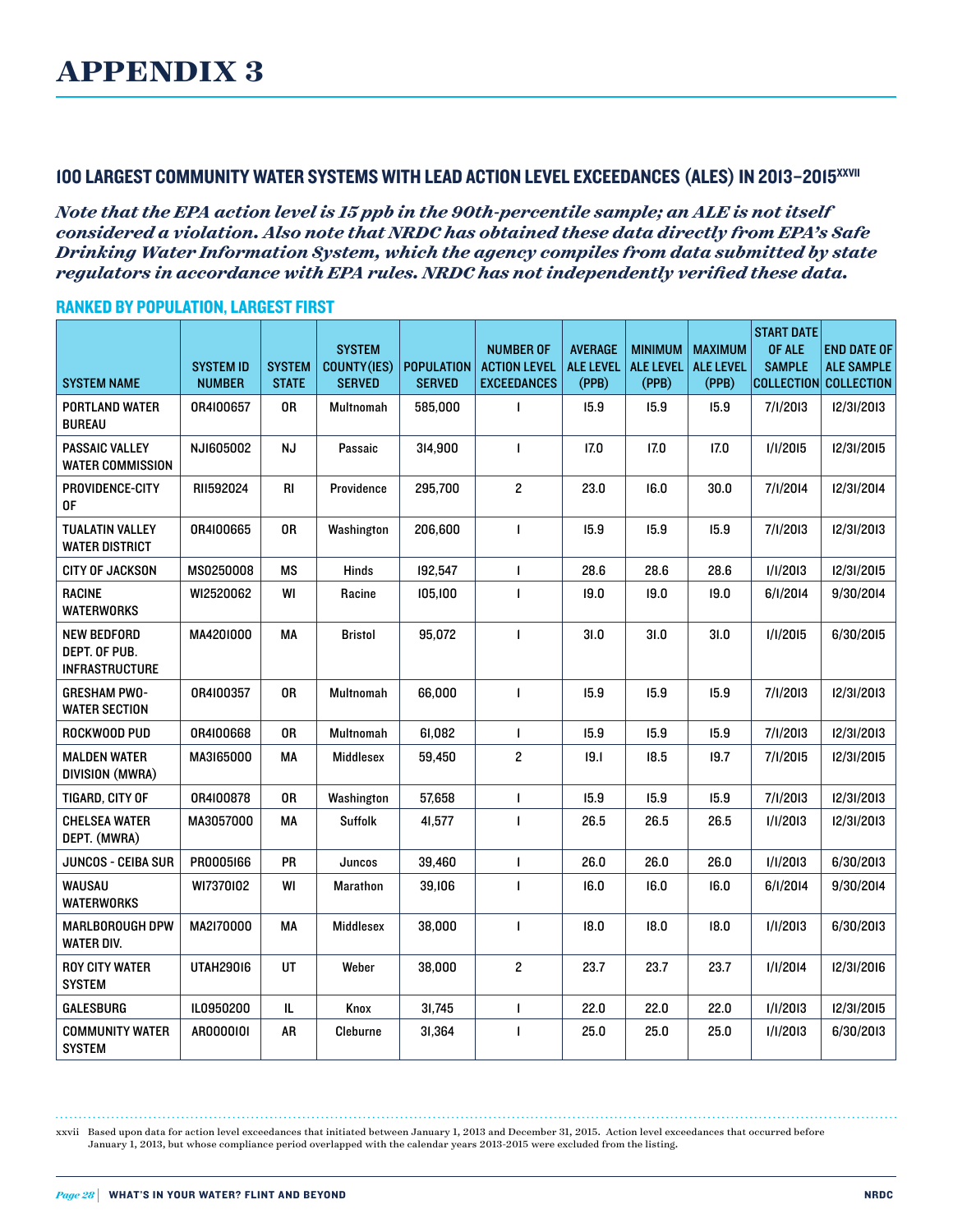| <b>SYSTEM NAME</b>                                 | <b>SYSTEM ID</b><br><b>NUMBER</b> | <b>SYSTEM</b><br><b>STATE</b> | <b>SYSTEM</b><br>COUNTY(IES)<br><b>SERVED</b> | <b>POPULATION</b><br><b>SERVED</b> | <b>NUMBER OF</b><br><b>ACTION LEVEL</b><br><b>EXCEEDANCES</b> | <b>AVERAGE</b><br><b>ALE LEVEL</b><br>(PPB) | <b>MINIMUM</b><br><b>ALE LEVEL</b><br>(PPB) | <b>MAXIMUM</b><br><b>ALE LEVEL</b><br>(PPB) | <b>START DATE</b><br>OF ALE<br><b>SAMPLE</b> | <b>END DATE OF</b><br><b>ALE SAMPLE</b><br>COLLECTION COLLECTION |
|----------------------------------------------------|-----------------------------------|-------------------------------|-----------------------------------------------|------------------------------------|---------------------------------------------------------------|---------------------------------------------|---------------------------------------------|---------------------------------------------|----------------------------------------------|------------------------------------------------------------------|
| <b>ELIZABETHTON</b><br><b>WATER DEPT</b>           | TN000022I                         | TN                            | Carter                                        | 29,390                             | $\overline{c}$                                                | 22.0                                        | 16.0                                        | 28.0                                        | 1/1/2014                                     | 6/30/2014                                                        |
| <b>MELROSE WATER</b><br>DEPT. (MWRA)               | MA3178000                         | МA                            | <b>Middlesex</b>                              | 27,690                             | $\mathbf{I}$                                                  | 15.7                                        | 15.7                                        | 15.7                                        | 1/1/2015                                     | 12/31/2015                                                       |
| TUALATIN, CITY OF                                  | 0R4I00906                         | 0R                            | Washington                                    | 26,879                             | $\mathbf{I}$                                                  | 15.9                                        | 15.9                                        | 15.9                                        | 7/I/2013                                     | 12/31/2013                                                       |
| <b>NEENAH</b><br><b>WATERWORKS</b>                 | WI4710348                         | WI                            | Winnebago                                     | 25,892                             |                                                               | 18.0                                        | 18.0                                        | 18.0                                        | 6/1/2014                                     | 9/30/2014                                                        |
| <b>BANGOR WATER</b><br><b>DISTRICT</b>             | ME0090110                         | МE                            | Penobscot                                     | 25,855                             | 1                                                             | 22.5                                        | 22.5                                        | 22.5                                        | 1/1/2013                                     | 6/30/2013                                                        |
| <b>WEST TRAVIS</b><br><b>COUNTY REGIONAL</b><br>WS | TX2270235                         | TX                            | <b>Travis</b>                                 | 18,408                             | $\mathbf{I}$                                                  | 35.5                                        | 35.5                                        | 35.5                                        | 1/1/2013                                     | 12/31/2013                                                       |
| <b>NEW CASTLE</b><br><b>UTILITIES</b>              | <b>IN5233011</b>                  | $\sf IN$                      | Henry                                         | 18.000                             | $\mathbf{I}$                                                  | 25.1                                        | 25.1                                        | 25.1                                        | 1/1/2014                                     | 12/31/2016                                                       |
| <b>WINTHROP WATER</b><br>DIVISION, (MWRA)          | MA3346000                         | МA                            | <b>Suffolk</b>                                | 17,497                             | $\mathbf{I}$                                                  | 17.4                                        | 17.4                                        | 17.4                                        | 1/1/2013                                     | 12/31/2013                                                       |
| <b>HARRISON</b><br><b>WATERWORKS</b>               | AR0000062                         | AR                            | <b>Boone</b>                                  | 16,905                             | $\overline{\mathbf{c}}$                                       | 20.0                                        | 17.0                                        | 23.0                                        | 7/1/2015                                     | 12/31/2015                                                       |
| <b>AUBURN WATER</b><br><b>DISTRICT</b>             | ME0090070                         | ME                            | Androscoggin                                  | 16,530                             | $\overline{\mathbf{c}}$                                       | 21.9                                        | 20.3                                        | 23.4                                        | 1/1/2014                                     | 12/31/2016                                                       |
| <b>PERU WATER</b><br><b>DEPARTMENT</b>             | IN5252016                         | IN                            | Miami                                         | 16,000                             | $\mathbf{I}$                                                  | 18.0                                        | 18.0                                        | 18.0                                        | 1/1/2014                                     | 12/31/2016                                                       |
| UNH/DURHAM<br><b>WATER SYS</b>                     | NH0691010                         | <b>NH</b>                     | <b>Strafford</b>                              | 16,000                             | $\mathbf{I}$                                                  | 23.0                                        | 23.0                                        | 23.0                                        | 1/1/2014                                     | 12/31/2014                                                       |
| <b>CLACKAMAS RIVER</b><br><b>WATER - CLAIRMONT</b> | 0R4I00594                         | 0R                            | <b>Clackamas</b>                              | 15,371                             | $\mathbf{I}$                                                  | 17.0                                        | 17.0                                        | 17.0                                        | 1/1/2013                                     | 6/30/2013                                                        |
| STOUGHTON<br><b>WATERWORKS</b>                     | WIII30078                         | WI                            | Dane                                          | 12,698                             | $\mathbf{I}$                                                  | 19.0                                        | 19.0                                        | 19.0                                        | 6/1/2014                                     | 9/30/2014                                                        |
| MAUNABO URBANO                                     | PR0004815                         | PR                            | Maunabo                                       | 12,307                             | $\mathbf{I}$                                                  | 32.0                                        | 32.0                                        | 32.0                                        | 7/1/2013                                     | 12/31/2013                                                       |
| <b>WEST SLOPE WATER</b><br>DISTRICT                | 0R4I00660                         | 0R                            | Washington                                    | 11,060                             |                                                               | 15.9                                        | 15.9                                        | 15.9                                        | 7/1/2013                                     | 12/31/2013                                                       |
| <b>TARRYTOWN WATER</b><br><b>SUPPLY</b>            | NY5903461                         | <b>NY</b>                     | Westchester                                   | II,000                             | $\mathbf{I}$                                                  | 15.7                                        | 15.7                                        | 15.7                                        | 1/1/2013                                     | 12/31/2015                                                       |
| KENDALLVILLE<br>WATER DEPARTMENT                   | IN5257008                         | ${\sf IN}$                    | Noble                                         | 9,616                              | $\mathbf{I}$                                                  | 50.0                                        | 50.0                                        | 50.0                                        | 1/1/2013                                     | 12/31/2015                                                       |
| FIRESTONE TOWN OF                                  | C00162476                         | $c_{0}$                       | Weld                                          | 9,487                              | 4                                                             | 22.0                                        | 15.8                                        | 34.1                                        | 7/1/2015                                     | 12/31/2015                                                       |
| <b>FREDERICK TOWN OF</b>                           | C00162288                         | CO.                           | Weld                                          | 9,000                              | $\mathbf{I}$                                                  | 15.4                                        | 15.4                                        | 15.4                                        | 1/1/2015                                     | 12/31/2015                                                       |
| <b>SUNBELT FWSD</b><br>HIGH MEADOWS<br>SUBDIVISION | TX1010292                         | TX                            | Harris                                        | 8,700                              | $\mathbf{I}$                                                  | 46.6                                        | 46.6                                        | 46.6                                        | 1/1/2013                                     | 12/31/2013                                                       |
| <b>CWS RIVER HILLS</b><br>S/D (4650006)            | SC4650006                         | SC                            | York                                          | 8,566                              | $\mathbf{I}$                                                  | 40.0                                        | 40.0                                        | 40.0                                        | 1/1/2013                                     | 12/31/2015                                                       |
| PASQUOTANK CO RO<br><b>WATER SYSTEM</b>            | NC6070000                         | <b>NC</b>                     | Pasquotank                                    | 8,185                              | 3                                                             | 56.7                                        | 25.0                                        | 107.0                                       | 1/1/2014                                     | 6/30/2014                                                        |
| KINGSBRIDGE MUD                                    | TX0790158                         | TX                            | <b>Fort Bend</b>                              | 8,113                              | $\mathbf{I}$                                                  | 19.0                                        | 19.0                                        | 19.0                                        | 1/1/2015                                     | 12/31/2015                                                       |
| SEBRING VILLAGE<br><b>PWS</b>                      | 0H5001911                         | 0H                            | <b>Mahoning</b>                               | 8,100                              | $\mathbf{I}$                                                  | 21.0                                        | 21.0                                        | 21.0                                        | 1/1/2013                                     | 12/31/2015                                                       |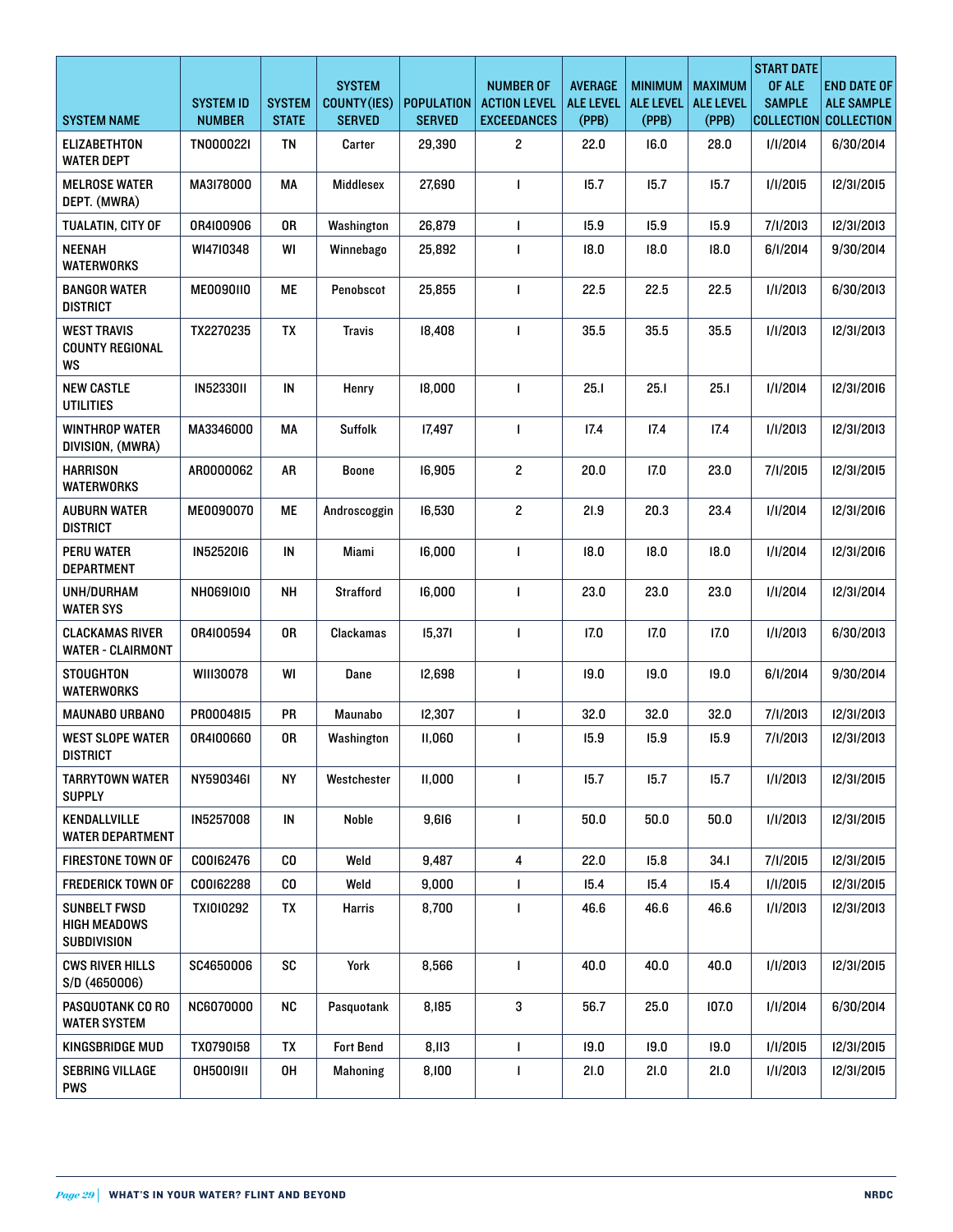|                                                    |                                   |                               | <b>SYSTEM</b>                |                                    | <b>NUMBER OF</b>                          | <b>AVERAGE</b>            | <b>MINIMUM</b>            | <b>MAXIMUM</b>            | <b>START DATE</b><br>OF ALE | <b>END DATE OF</b>                         |
|----------------------------------------------------|-----------------------------------|-------------------------------|------------------------------|------------------------------------|-------------------------------------------|---------------------------|---------------------------|---------------------------|-----------------------------|--------------------------------------------|
| <b>SYSTEM NAME</b>                                 | <b>SYSTEM ID</b><br><b>NUMBER</b> | <b>SYSTEM</b><br><b>STATE</b> | COUNTY(IES)<br><b>SERVED</b> | <b>POPULATION</b><br><b>SERVED</b> | <b>ACTION LEVEL</b><br><b>EXCEEDANCES</b> | <b>ALE LEVEL</b><br>(PPB) | <b>ALE LEVEL</b><br>(PPB) | <b>ALE LEVEL</b><br>(PPB) | <b>SAMPLE</b>               | <b>ALE SAMPLE</b><br>COLLECTION COLLECTION |
| <b>BEDFORD</b><br><b>CONSOLIDATED W.D.</b>         | NY59034I9                         | <b>NY</b>                     | Westchester                  | 8,000                              | $\mathbf{I}$                              | 19.0                      | 19.0                      | 19.0                      | 1/1/2015                    | 12/31/2015                                 |
| <b>DYESS AIR FORCE</b><br><b>BASE</b>              | TX2210013                         | TX                            | <b>Taylor</b>                | 7,350                              | $\mathbf{I}$                              | 16.2                      | 16.2                      | 16.2                      | 1/1/2013                    | 12/31/2013                                 |
| <b>STERLING WATER</b><br><b>DEPARTMENT</b>         | MA2282000                         | МA                            | Worcester                    | 7,000                              | $\overline{c}$                            | 20.5                      | 16.0                      | 25.0                      | 7/I/2013                    | 12/31/2013                                 |
| <b>BURNT HILLS-</b><br><b>BALLSTON LK WD</b>       | NY4505658                         | <b>NY</b>                     | Saratoga                     | 6,942                              | $\mathbf{I}$                              | 34.0                      | 34.0                      | 34.0                      | 1/1/2013                    | 12/31/2013                                 |
| NCSA-<br>WINTERGREEN                               | VA2I25910                         | VA                            | Nelson                       | 6,714                              | 1                                         | 92.0                      | 92.0                      | 92.0                      | 1/1/2013                    | 6/30/2013                                  |
| <b>NOTTINGHAM</b><br><b>COUNTRY MUD</b>            | <b>TXI0I23I5</b>                  | TX                            | Harris                       | 6,633                              | 1                                         | 22.0                      | 22.0                      | 22.0                      | 1/1/2013                    | 12/31/2015                                 |
| <b>BIG CANOE</b><br><b>SUBDIVISION</b>             | GA2270004                         | GA                            | <b>Pickens</b>               | 6,396                              | $\mathbf{I}$                              | 25.0                      | 25.0                      | 25.0                      | 1/1/2013                    | 12/31/2015                                 |
| <b>RENSSELAER WATER</b><br><b>DEPARTMENT</b>       | IN5237005                         | ${\sf IN}$                    | Jasper                       | 5,912                              | $\mathbf{I}$                              | 16.3                      | 16.3                      | 16.3                      | 1/1/2014                    | 12/31/2016                                 |
| <b>LAKE PROVIDENCE</b><br><b>WATER SYSTEM</b>      | LAI035002                         | LA                            | <b>East Carroll</b>          | 5,850                              | $\mathbf{I}$                              | 16.0                      | 16.0                      | 16.0                      | 1/1/2015                    | 12/31/2015                                 |
| <b>BUFFALO TWP MUN</b><br><b>AUTH FREEPORT</b>     | PA5030019                         | PA                            | Armstrong                    | 5,849                              | $\mathbf{I}$                              | 18.4                      | 18.4                      | 18.4                      | 6/1/2013                    | 9/30/2013                                  |
| <b>SARANAC LAKE V</b>                              | <b>NYI600011</b>                  | <b>NY</b>                     | <b>Franklin</b>              | 5,800                              | $\mathbf{I}$                              | 34.0                      | 34.0                      | 34.0                      | 1/1/2014                    | 6/30/2014                                  |
| <b>MCCURTAIN CO</b><br>RWD #8 (MT. FORK<br>WATER)  | OKI010207                         | 0K                            | <b>McCurtain</b>             | 5,685                              | $\mathbf{I}$                              | 18.4                      | 18.4                      | 18.4                      | 7/1/2015                    | 12/31/2015                                 |
| <b>TDCJ CHASE FIELD</b>                            | TX0I30002                         | TX                            | Bee                          | 5,660                              | $\mathbf{I}$                              | 27.3                      | 27.3                      | 27.3                      | 1/1/2013                    | 12/31/2013                                 |
| <b>VALLEY CENTER.</b><br><b>CITY OF</b>            | KS2017318                         | KS                            | Sedgwick                     | 5,654                              | 1                                         | 19.0                      | 19.0                      | 19.0                      | 1/1/2013                    | 12/31/2015                                 |
| POTOSI WSC                                         | TX2210008                         | TX                            | Taylor                       | 5,595                              | $\mathbf{I}$                              | 19.7                      | 19.7                      | 19.7                      | 1/1/2013                    | 12/31/2013                                 |
| <b>TULALIP BAY WATER</b><br>DIST#1                 | $1.05E + 08$                      | EPA<br>Region<br>10           |                              | 5,439                              | 1                                         | 16.0                      | 16.0                      | 16.0                      | 1/1/2014                    | 12/31/2014                                 |
| <b>BERTHOUD TOWN OF</b>                            | C00I35I38                         | CO                            | Larimer                      | 5,400                              | $\overline{c}$                            | 30.0                      | 30.0                      | 30.0                      | 1/1/2015                    | 12/31/2016                                 |
| <b>WESTADOR MUD</b>                                | <b>TXI0I0277</b>                  | ТX                            | <b>Harris</b>                | 5,310                              | L                                         | 15.4                      | 15.4                      | 15.4                      | 1/1/2013                    | 12/31/2013                                 |
| <b>LAKE MILLS</b><br><b>WATERWORKS</b>             | WII280I08                         | WI                            | Jefferson                    | 5,300                              | $\overline{\mathbf{c}}$                   | 63.0                      | 51.0                      | 75.0                      | 1/1/2015                    | 6/30/2015                                  |
| <b>TEXAS STATE</b><br>TECHNICAL COLLEGE<br>- WACO  | TX1550138                         | TX                            | McLennan                     | 5,250                              | 1                                         | 19.2                      | 19.2                      | 19.2                      | 1/1/2013                    | 12/31/2013                                 |
| <b>SOUTH</b><br><b>ELIZABETHTON</b><br>UTILITY DIS | TN0000646                         | TN                            | Carter                       | 5,115                              | $\overline{\mathbf{c}}$                   | 22.0                      | 16.0                      | 28.0                      | 1/1/2014                    | 6/30/2014                                  |
| ADOC EYMAN UNIT                                    | AZ0411705                         | AZ                            | Pinal                        | 5,100                              | $\overline{c}$                            | 37.5                      | 20.0                      | 55.0                      | 1/1/2014                    | 6/30/2014                                  |
| DAUPHIN ISLAND<br><b>WATER &amp; SEWER</b>         | AL000097I                         | AL.                           | Mobile                       | 4,902                              | 1                                         | 20.0                      | 20.0                      | 20.0                      | 1/1/2013                    | 12/31/2013                                 |
| <b>WAUPUN</b><br><b>CORRECTIONAL INST</b>          | WIII40142                         | WI                            | Dodge                        | 4,901                              | 1                                         | 20.0                      | 20.0                      | 20.0                      | 6/1/2014                    | 9/30/2014                                  |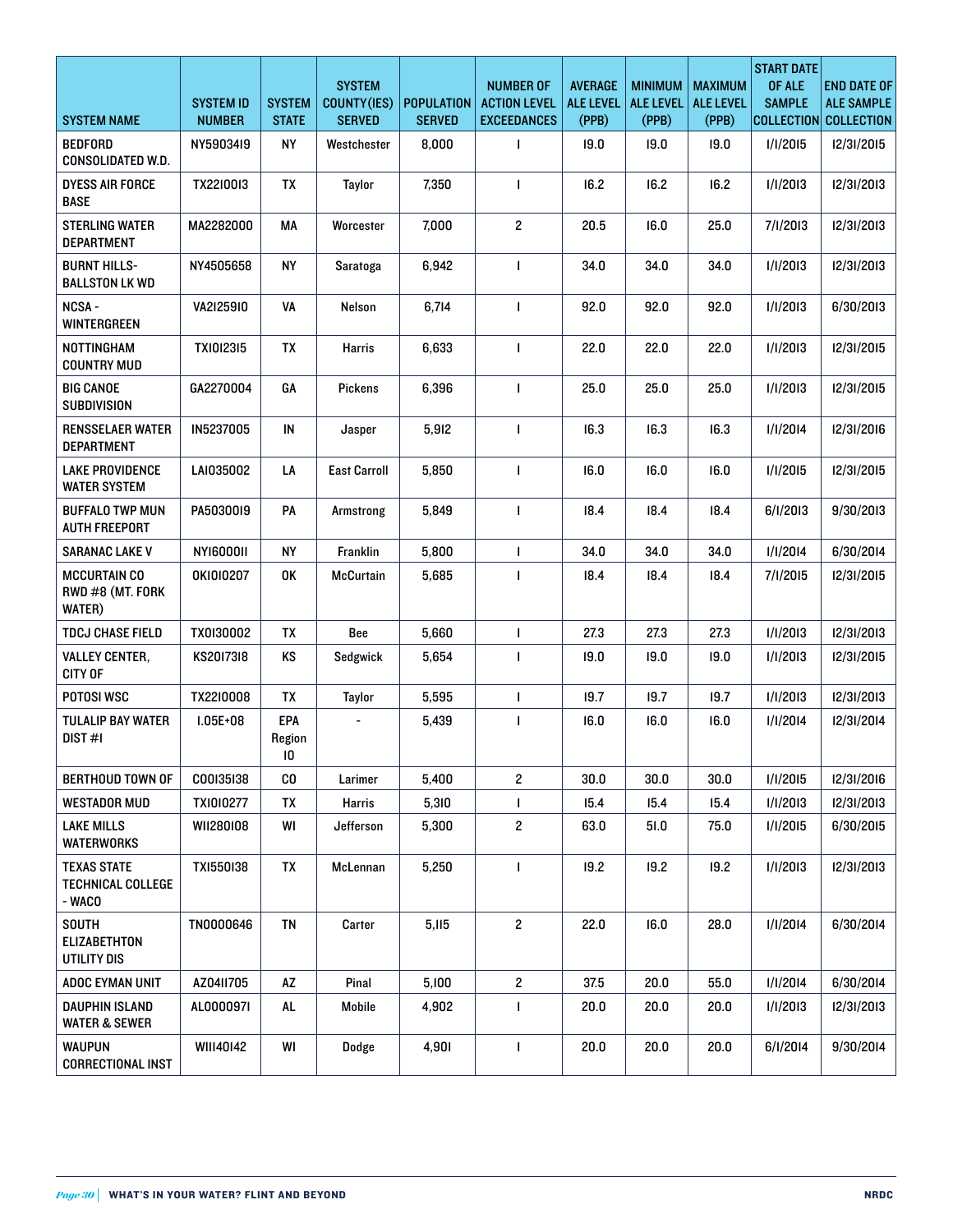| <b>SYSTEM NAME</b>                                      | <b>SYSTEM ID</b><br><b>NUMBER</b> | <b>SYSTEM</b><br><b>STATE</b> | <b>SYSTEM</b><br>COUNTY(IES)<br><b>SERVED</b> | <b>POPULATION</b><br><b>SERVED</b> | <b>NUMBER OF</b><br><b>ACTION LEVEL</b><br><b>EXCEEDANCES</b> | <b>AVERAGE</b><br><b>ALE LEVEL</b><br>(PPB) | <b>MINIMUM</b><br><b>ALE LEVEL</b><br>(PPB) | <b>MAXIMUM</b><br><b>ALE LEVEL</b><br>(PPB) | <b>START DATE</b><br>OF ALE<br><b>SAMPLE</b> | <b>END DATE OF</b><br><b>ALE SAMPLE</b><br>COLLECTION COLLECTION |
|---------------------------------------------------------|-----------------------------------|-------------------------------|-----------------------------------------------|------------------------------------|---------------------------------------------------------------|---------------------------------------------|---------------------------------------------|---------------------------------------------|----------------------------------------------|------------------------------------------------------------------|
| DEUEL VOCATIONAL<br>INSTITUTION                         | CA3910800                         | CA                            | San Joaquin                                   | 4,544                              | 1                                                             | 100.0                                       | 100.0                                       | 100.0                                       | 1/1/2013                                     | 12/31/2015                                                       |
| <b>RALEIGH WATER</b><br><b>DISTRICT</b>                 | 0R4I00667                         | 0R                            | Washington                                    | 4,500                              | 1                                                             | 15.9                                        | 15.9                                        | 15.9                                        | 7/1/2013                                     | 12/31/2013                                                       |
| CITY OF JACKSBORO                                       | TXII90002                         | TX                            | Jack                                          | 4,342                              | $\mathbf{I}$                                                  | 20.0                                        | 20.0                                        | 20.0                                        | 1/1/2014                                     | 12/31/2014                                                       |
| <b>BUFFALO, CITY OF</b>                                 | WY5600005                         | WY                            | Johnson                                       | 4,200                              | $\mathbf{I}$                                                  | 37.0                                        | 37.0                                        | 37.0                                        | 1/1/2013                                     | 12/31/2015                                                       |
| OKLA ORDNANCE<br><b>WORKS AUTHORITY</b>                 | OKI021602                         | 0K                            | <b>Mayes</b>                                  | 4,000                              | 1                                                             | 21.4                                        | 21.4                                        | 21.4                                        | 1/1/2013                                     | 12/31/2015                                                       |
| CITY OF COLORADO<br><b>CITY</b>                         | TX1680001                         | TX                            | <b>Mitchell</b>                               | 3,936                              | $\mathbf{I}$                                                  | 63.0                                        | 63.0                                        | 63.0                                        | 1/1/2014                                     | 12/31/2014                                                       |
| WHISPERING PINES<br><b>DEVELOPMENT</b>                  | <b>NC0363II2</b>                  | <b>NC</b>                     | Moore                                         | 3,822                              | $\mathbf{2}$                                                  | 32.0                                        | 27.0                                        | 37.0                                        | 7/I/2013                                     | 12/31/2013                                                       |
| <b>FORT BRANCH</b><br><b>WATER DEPARTMENT</b>           | <b>IN5226001</b>                  | IN                            | Gibson                                        | 3,780                              | 1                                                             | 16.1                                        | 16.1                                        | 16.1                                        | 1/1/2014                                     | 12/31/2014                                                       |
| <b>CITY OF WEST</b><br><b>TAWAKONI</b>                  | <b>TXII60012</b>                  | TX                            | Hunt                                          | 3,720                              | 1                                                             | 16.2                                        | 16.2                                        | 16.2                                        | 1/1/2013                                     | 12/31/2013                                                       |
| <b>WHITE PINE WATER</b><br><b>SYSTEM</b>                | TN0000746                         | TN                            | Jefferson                                     | 3.688                              | 1                                                             | 29.2                                        | 29.2                                        | 29.2                                        | 1/1/2013                                     | 12/31/2015                                                       |
| KIEL WATERWORKS                                         | WI4360427                         | WI                            | <b>Manitowoc</b>                              | 3,630                              | $\mathbf{I}$                                                  | 19.0                                        | 19.0                                        | 19.0                                        | 6/1/2014                                     | 9/30/2014                                                        |
| OSU INSTITUTE OF<br><b>TECHNOLOGY</b>                   | OK3005625                         | 0K                            | Okmulgee                                      | 3,606                              | 1                                                             | 73.0                                        | 73.0                                        | 73.0                                        | 1/1/2013                                     | 6/30/2013                                                        |
| <b>VILLAGE OF</b><br>SURFSIDE BEACH                     | TX0200037                         | TX                            | <b>Brazoria</b>                               | 3,477                              | $\mathbf{I}$                                                  | 42.3                                        | 42.3                                        | 42.3                                        | 1/1/2015                                     | 12/31/2015                                                       |
| <b>GREENWOOD LAKE</b><br>VILLAGE                        | NY3503530                         | <b>NY</b>                     | Orange                                        | 3,411                              | 1                                                             | 16.0                                        | 16.0                                        | 16.0                                        | 1/1/2015                                     | 6/30/2015                                                        |
| <b>BIG VALLEY</b><br>RANCHERIA WATER<br><b>DISTRICT</b> | 90605164                          | EPA<br>Region<br>9            | $\overline{\phantom{a}}$                      | 3,135                              | 1                                                             | 39.0                                        | 39.0                                        | 39.0                                        | 7/1/2015                                     | 12/31/2015                                                       |
| <b>CITY OF STAMFORD</b>                                 | TXI270003                         | TΧ                            | Jones                                         | 3,124                              | 3                                                             | 19.2                                        | 17.9                                        | 20.0                                        | 7/1/2015                                     | 12/31/2015                                                       |
| <b>HARRIS COUNTY</b><br><b>WCID FONDREN</b><br>ROAD     | TX1010249                         | TX                            | Harris                                        | 3,078                              |                                                               | 61.3                                        | 61.3                                        | 61.3                                        | <b>I/I/2013</b>                              | 12/31/2015                                                       |
| <b>LAKE GROVE WATER</b><br><b>DISTRICT</b>              | 0R4I00460                         | 0R                            | Clackamas                                     | 3,000                              | $\mathbf{I}$                                                  | 15.9                                        | 15.9                                        | 15.9                                        | 7/1/2013                                     | 12/31/2013                                                       |
| DILLON TOWN OF                                          | C00I59035                         | CO                            | Summit                                        | 2,992                              | 3                                                             | 26.0                                        | 21.0                                        | 32.0                                        | 7/1/2014                                     | 12/31/2014                                                       |
| <b>GRAND LAKES MUD 4</b>                                | TX0790356                         | TX                            | <b>Fort Bend</b>                              | 2,973                              | L                                                             | 16.0                                        | 16.0                                        | 16.0                                        | 1/1/2013                                     | 12/31/2015                                                       |
| <b>EAST DUNDEE</b>                                      | IL0890250                         | IL.                           | Kane                                          | 2,860                              | $\mathbf{I}$                                                  | 127.0                                       | 127.0                                       | 127.0                                       | 7/1/2014                                     | 12/31/2014                                                       |
| LAUGHLIN AIR<br><b>FORCE BASE</b>                       | TX2330006                         | TX                            | Val Verde                                     | 2,790                              | 1                                                             | 20.0                                        | 20.0                                        | 20.0                                        | 1/1/2014                                     | 12/31/2014                                                       |
| <b>PLATTEVILLE TOWN</b><br>0F                           | CO0162615                         | CO.                           | Weld                                          | 2,740                              | $\overline{c}$                                                | 16.0                                        | 16.0                                        | 16.0                                        | 1/1/2014                                     | 6/30/2014                                                        |
| BRIDGEPORT                                              | <b>ILIOI0I00</b>                  | IL                            | Lawrence                                      | 2,734                              | $\mathbf{I}$                                                  | 51.1                                        | 51.1                                        | 51.1                                        | 7/I/2013                                     | 12/31/2013                                                       |
| LONGS PEAK WD                                           | C00107486                         | CO                            | <b>Boulder</b>                                | 2,700                              | $\mathbf{I}$                                                  | 18.0                                        | 18.0                                        | 18.0                                        | 1/1/2014                                     | 12/31/2016                                                       |
| <b>BROCKWAY</b><br>SANITARY DIST I                      | WI6270299                         | WI                            | Jackson                                       | 2,692                              |                                                               | 26.0                                        | 26.0                                        | 26.0                                        | 6/1/2014                                     | 9/30/2014                                                        |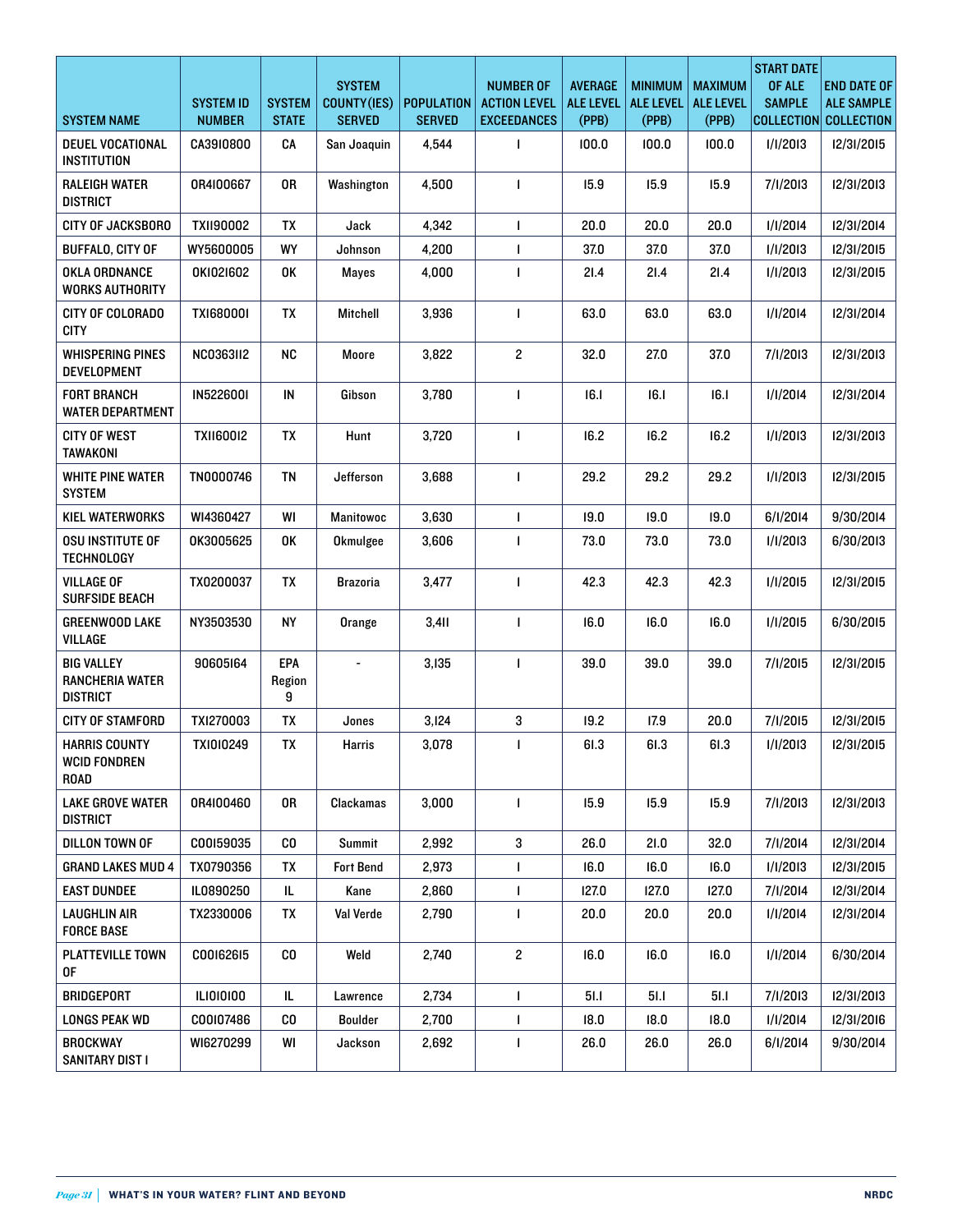| <b>SYSTEM NAME</b>                                                 | <b>SYSTEM ID</b><br><b>NUMBER</b> | <b>SYSTEM</b><br><b>STATE</b> | <b>SYSTEM</b><br>COUNTY(IES)<br><b>SERVED</b> | <b>POPULATION</b><br><b>SERVED</b> | <b>NUMBER OF</b><br><b>ACTION LEVEL</b><br><b>EXCEEDANCES</b> | <b>AVERAGE</b><br><b>ALE LEVEL</b><br>(PPB) | <b>MINIMUM</b><br><b>ALE LEVEL</b><br>(PPB) | <b>MAXIMUM</b><br><b>ALE LEVEL</b><br>(PPB) | <b>START DATE</b><br>OF ALE<br><b>SAMPLE</b> | <b>END DATE OF</b><br><b>ALE SAMPLE</b><br> COLLECTION  COLLECTION |
|--------------------------------------------------------------------|-----------------------------------|-------------------------------|-----------------------------------------------|------------------------------------|---------------------------------------------------------------|---------------------------------------------|---------------------------------------------|---------------------------------------------|----------------------------------------------|--------------------------------------------------------------------|
| <b>SANTA FE COUNTY</b><br><b>WEST SECTOR</b>                       | NM3500926                         | <b>NM</b>                     | Santa Fe                                      | 2,690                              |                                                               | 30.0                                        | 30.0                                        | 30.0                                        | 1/1/2014                                     | 12/31/2014                                                         |
| <b>SIAM UTILITY</b><br><b>DISTRICT</b>                             | TN0000633                         | <b>TN</b>                     | Carter                                        | 2,595                              | 2                                                             | 22.0                                        | 16.0                                        | 28.0                                        | 1/1/2014                                     | 6/30/2014                                                          |
| PORT ALLEGANY<br><b>WATER DEPARTMENT</b>                           | PA642002I                         | PA                            | McKean                                        | 2,591                              |                                                               | 20.6                                        | 20.6                                        | 20.6                                        | 6/1/2013                                     | 9/30/2013                                                          |
| <b>LAURADALE S/D</b>                                               | NC0467136                         | <b>NC</b>                     | Onslow                                        | 2,586                              |                                                               | 17.1                                        | 17.1                                        | 17.1                                        | 1/1/2014                                     | 6/30/2014                                                          |
| <b>CITY OF RANGER</b>                                              | TX0670004                         | TX                            | Eastland                                      | 2,565                              |                                                               | 29.0                                        | 29.0                                        | 29.0                                        | 7/1/2014                                     | 12/31/2014                                                         |
| <b>EASTERN LOUISIANA</b><br><b>MENTAL HEALTH</b><br><b>SYSTEMS</b> | LAI037005                         | LA                            | East Feliciana                                | 2,500                              |                                                               | 36.0                                        | 36.0                                        | 36.0                                        | 1/1/2013                                     | 12/31/2015                                                         |
| <b>NORTH CASTLE</b><br>WD#1                                        | NY5903445                         | <b>NY</b>                     | Westchester                                   | 2,500                              |                                                               | 42.6                                        | 42.6                                        | 42.6                                        | 1/1/2014                                     | 12/31/2016                                                         |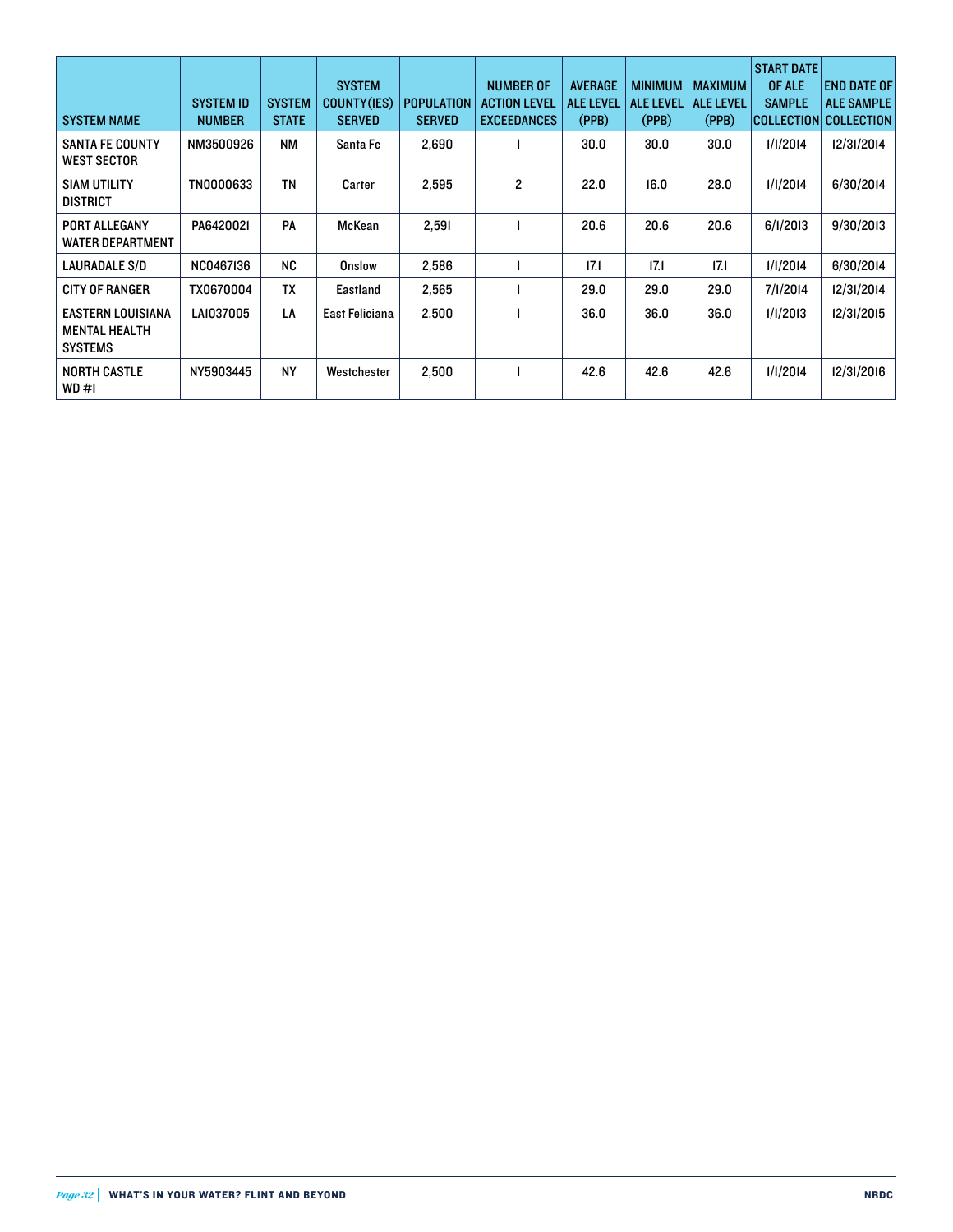## 100 COMMUNITY WATER SYSTEMS WITH HIGHEST LEAD ACTION LEVEL EXCEEDANCES (ALES) IN 2013–2015xxviii

*Note that NRDC has obtained these data directly from EPA's Safe Drinking Water Information System, which the agency compiles from data submitted by state regulators in accordance with EPA rules. NRDC has not independently verified these data.*

| <b>SYSTEM NAME</b>                                      | <b>SYSTEM ID</b><br><b>NUMBER</b> | <b>SYSTEM</b><br><b>STATE</b> | <b>SYSTEM</b><br><b>COUNTY(IES)</b><br><b>SERVED</b> | <b>POPULATION</b><br><b>SERVED</b> | <b>NUMBER</b><br>OF ACTION<br><b>LEVEL</b><br><b>EXCEEDANCES</b> | <b>AVERAGE</b><br><b>ALE LEVEL</b><br>(PPB) | <b>MINIMUM</b><br><b>ALE LEVEL</b><br>(PPB) | <b>MAXIMUM</b><br><b>ALE LEVEL</b><br>(PPB) | <b>START DATE</b><br>OF ALE<br><b>SAMPLE</b><br><b>COLLECTION</b> | <b>END DATE</b><br>OF ALE<br><b>SAMPLE</b><br><b>COLLECTION</b> |
|---------------------------------------------------------|-----------------------------------|-------------------------------|------------------------------------------------------|------------------------------------|------------------------------------------------------------------|---------------------------------------------|---------------------------------------------|---------------------------------------------|-------------------------------------------------------------------|-----------------------------------------------------------------|
| COTTONWOOD<br><b>MUTUAL</b>                             | <b>UTAHI5013</b>                  | UT                            | Morgan                                               | 1,675                              | $\blacksquare$                                                   | 6.000.0                                     | 6,000.0                                     | 6,000.0                                     | 1/1/2013                                                          | 12/31/2015                                                      |
| <b>MATTAWAN</b>                                         | MI0004I77                         | ΜI                            | Van Buren                                            | 2,037                              | $\mathbf{I}$                                                     | 4,700.0                                     | 4,700.0                                     | 4,700.0                                     | 1/1/2013                                                          | 12/31/2015                                                      |
| <b>LAWRENCE</b>                                         | MI0003820                         | ΜI                            | Van Buren                                            | 1,045                              | $\blacksquare$                                                   | 2,900.0                                     | 2,900.0                                     | 2,900.0                                     | 1/1/2013                                                          | 12/31/2015                                                      |
| ACUED. RURAL DE<br><b>TEJAS</b>                         | PR0677016                         | PR                            | Yabucoa                                              | 1,892                              | $\blacksquare$                                                   | 1,650.0                                     | 1,650.0                                     | 1,650.0                                     | 7/1/2013                                                          | 12/31/2013                                                      |
| PAINT TOWNSHIP<br><b>MUN WATER AUTH</b>                 | PA6160044                         | PA                            | Clarion                                              | 40                                 | $\blacksquare$                                                   | 1,273.0                                     | 1,273.0                                     | 1,273.0                                     | 6/1/2014                                                          | 9/30/2014                                                       |
| TIMBERLAND MHC                                          | 0K4005573                         | 0K                            | <b>Oklahoma</b>                                      | 200                                | $\blacksquare$                                                   | 1,190.0                                     | 1,190.0                                     | 1,190.0                                     | 1/1/2013                                                          | 12/31/2013                                                      |
| <b>BOSTIAN HEIGHTS</b><br><b>WTR SYSTEM</b>             | <b>NC0180104</b>                  | <b>NC</b>                     | Rowan                                                | 109                                | $\mathbf{I}$                                                     | 1,030.0                                     | 1,030.0                                     | 1,030.0                                     | 1/1/2014                                                          | 12/31/2016                                                      |
| <b>KEESEVILLE</b><br><b>COUNTRY GARDENS</b>             | NY0917769                         | <b>NY</b>                     | Clinton                                              | 58                                 | $\overline{c}$                                                   | 1,005.8                                     | 611.5                                       | 1,400.0                                     | 1/1/2015                                                          | 6/30/2015                                                       |
| <b>EVERGREEN</b><br><b>TERRACE WATER</b><br>ASSOCIATION | <b>IDI0500IO</b>                  | ID                            | <b>Benewah</b>                                       | 68                                 | $\mathbf{I}$                                                     | 990.0                                       | 990.0                                       | 990.0                                       | 1/1/2013                                                          | 6/30/2013                                                       |
| <b>FREEDOM VILLAGE</b><br><b>CONDOS</b>                 | NH0862030                         | <b>NH</b>                     | Carroll                                              | 165                                | $\overline{\mathbf{c}}$                                          | 898.5                                       | 137.0                                       | 1,660.0                                     | 7/1/2014                                                          | 12/31/2014                                                      |
| <b>MOOSUP GARDEN</b><br>APARTMENTS                      | CTI09022I                         | СT                            | Windham                                              | 210                                | $\blacksquare$                                                   | 336.0                                       | 336.0                                       | 336.0                                       | 1/1/2015                                                          | 12/31/2015                                                      |
| <b>SUNDOWNER WEST</b><br><b>MOBILE HOME PARK</b>        | KS2016910                         | KS                            | Saline                                               | 220                                | $\overline{\mathbf{c}}$                                          | 332.0                                       | 16.8                                        | 647.2                                       | 7/1/2015                                                          | 12/31/2015                                                      |
| WOODSTOCK JOB<br><b>CORPS CENTER</b>                    | MD0030012                         | MD                            | <b>Baltimore</b>                                     | 675                                | $\mathbf{I}$                                                     | 315.0                                       | 315.0                                       | 315.0                                       | 1/1/2013                                                          | 12/31/2015                                                      |
| <b>KELLEY CREST</b>                                     | WA5329441                         | <b>WA</b>                     | Cowlitz                                              | 45                                 | $\overline{\mathbf{c}}$                                          | 274.0                                       | 274.0                                       | 274.0                                       | 1/1/2015                                                          | 12/31/2015                                                      |
| <b>BRINTON MANOR</b>                                    | PAI230006                         | PA                            | <b>Delaware</b>                                      | 196                                | $\mathbf{I}$                                                     | 271.0                                       | 271.0                                       | 271.0                                       | 6/1/2013                                                          | 9/30/2013                                                       |
| <b>BAXTER FARMS</b><br><b>COMMUNITY WATER</b><br>ASSOC  | CT1420021                         | <b>CT</b>                     | <b>Tolland</b>                                       | 175                                | $\mathbf{I}$                                                     | 250.0                                       | 250.0                                       | 250.0                                       | 1/1/2013                                                          | 12/31/2015                                                      |
| NORTH CARTER<br>LAKE WD                                 | C00I35553                         | CO.                           | Larimer                                              | 293                                | $\overline{\mathbf{c}}$                                          | 240.5                                       | 240.5                                       | 240.5                                       | 1/1/2015                                                          | 12/31/2016                                                      |
| <b>WINHALL ACRES</b>                                    | VT0005629                         | VT                            | <b>Bennington</b>                                    | 84                                 | $\overline{\mathbf{c}}$                                          | 234.5                                       | 43.0                                        | 426.0                                       | 7/1/2015                                                          | 12/31/2015                                                      |
| <b>BEULAH WATER</b><br><b>WORKS DISTRICT</b>            | C00151100                         | CO                            | Pueblo                                               | 355                                | $\blacksquare$                                                   | 230.0                                       | 230.0                                       | 230.0                                       | 1/1/2014                                                          | 12/31/2016                                                      |

xxviii Based upon data for action level exceedances that initiated between January 1, 2013 and December 31, 2015. Action level exceedances that occurred before January 1, 2013, but whose compliance period overlapped with the calendar years 2013-2015 were excluded from the listing.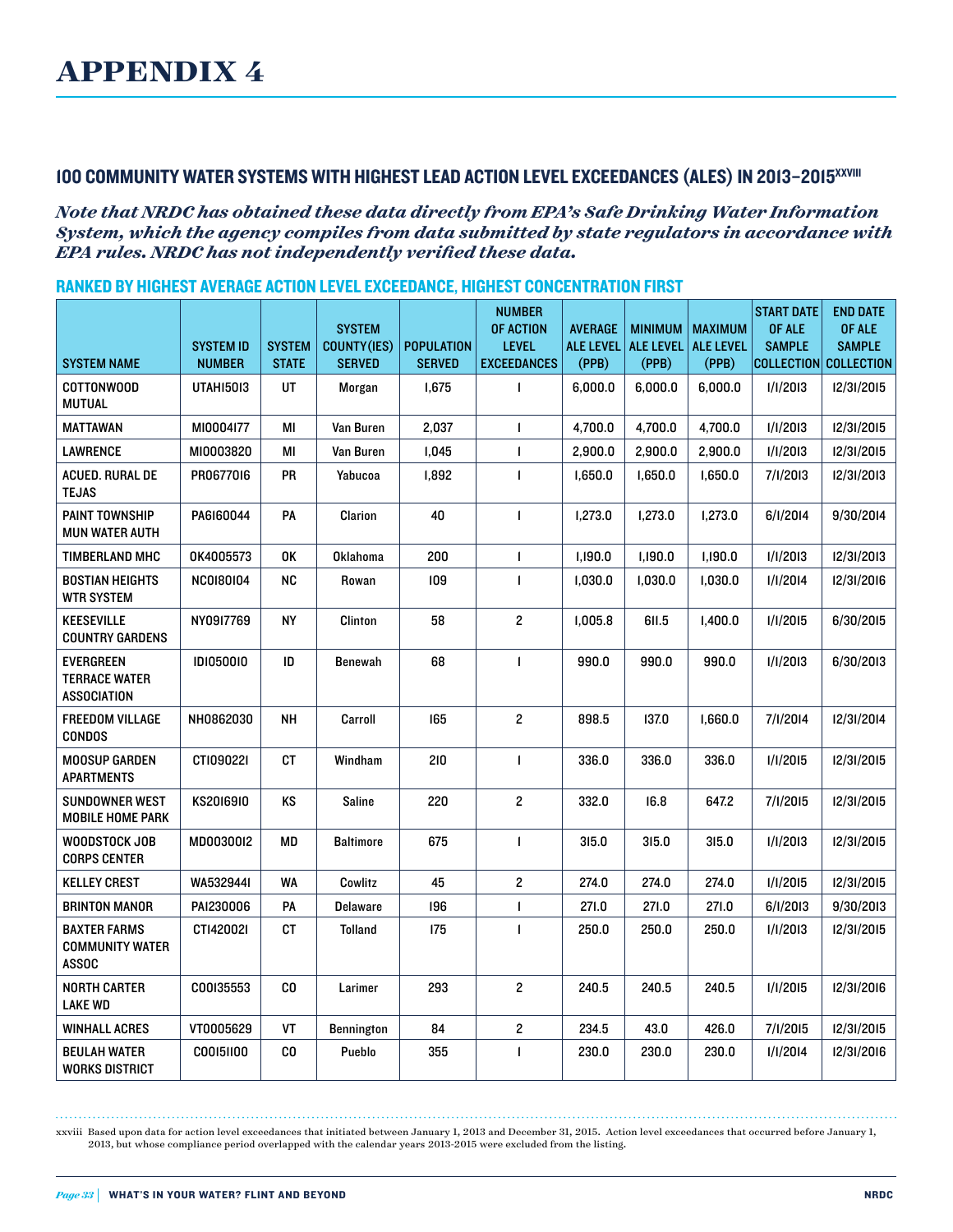|                                                               |                                   |                               | <b>SYSTEM</b>                |                                    | <b>NUMBER</b><br><b>OF ACTION</b>  | <b>AVERAGE</b>            | <b>MINIMUM</b>            | <b>MAXIMUM</b>            | <b>START DATE</b><br>OF ALE        | <b>END DATE</b><br>OF ALE          |
|---------------------------------------------------------------|-----------------------------------|-------------------------------|------------------------------|------------------------------------|------------------------------------|---------------------------|---------------------------|---------------------------|------------------------------------|------------------------------------|
| SYSTEM NAME                                                   | <b>SYSTEM ID</b><br><b>NUMBER</b> | <b>SYSTEM</b><br><b>STATE</b> | COUNTY(IES)<br><b>SERVED</b> | <b>POPULATION</b><br><b>SERVED</b> | <b>LEVEL</b><br><b>EXCEEDANCES</b> | <b>ALE LEVEL</b><br>(PPB) | <b>ALE LEVEL</b><br>(PPB) | <b>ALE LEVEL</b><br>(PPB) | <b>SAMPLE</b><br><b>COLLECTION</b> | <b>SAMPLE</b><br><b>COLLECTION</b> |
| CHARLES E.<br><b>JOHNSON</b><br>CORRECTIONAL<br><b>CENTER</b> | 0K3007608                         | 0K                            | Woods                        | 444                                | $\overline{\mathbf{c}}$            | 224.0                     | 169.0                     | 279.0                     | 7/1/2015                           | 12/31/2015                         |
| <b>HOMESTEAD S/D</b><br><b>WATER SYSTEM</b>                   | <b>NC0118241</b>                  | <b>NC</b>                     | Catawba                      | 389                                | $\mathbf{I}$                       | 223.0                     | 223.0                     | 223.0                     | 1/1/2014                           | 12/31/2016                         |
| <b>Monument Valley</b><br><b>Utah Schools</b>                 | NN4900227                         | Navajo<br>Nation              |                              | 330                                | $\mathbf{I}$                       | 212.3                     | 212.3                     | 212.3                     | 1/1/2014                           | 12/31/2016                         |
| LUQUILLO URBANO                                               | PR0005316                         | PR                            | Luquillo                     | 0*                                 | $\mathbf{I}$                       | 211.0                     | 211.0                     | 211.0                     | 7/1/2014                           | 12/31/2014                         |
| <b>DOUGLAS</b>                                                | 0K3002414                         | 0K                            | Garfield                     | 32                                 | $\overline{c}$                     | 208.7                     | 39.4                      | 378.0                     | 7/1/2015                           | 12/31/2015                         |
| WINTERPLACE<br><b>WATER SYSTEM</b>                            | VT0005635                         | VT                            | Windsor                      | 700                                | $\overline{c}$                     | 200.0                     | 200.0                     | 200.0                     | 1/1/2014                           | 12/31/2016                         |
| <b>COUNTRY GREEN</b><br><b>ESTATES</b>                        | WA5315483                         | <b>WA</b>                     | Pierce                       | 66                                 | $\mathbf{I}$                       | 163.0                     | 163.0                     | 163.0                     | 7/1/2013                           | 12/31/2013                         |
| <b>LAZY K</b><br>CAMPGROUND                                   | PA3060105                         | PA                            | <b>Berks</b>                 | 75                                 | $\mathbf{I}$                       | 152.0                     | 152.0                     | 152.0                     | 7/1/2014                           | 12/31/2014                         |
| ARROWHEAD BY THE<br>LAKE ASSOCIATION,<br>INC.                 | CTI669011                         | CT                            | New Haven                    | 288                                | 3                                  | 151.0                     | 16.0                      | 297.0                     | 7/1/2015                           | 12/31/2016                         |
| <b>WESTSIDE</b><br><b>GREENWOOD LAKE</b><br>W.D.              | NY3503566                         | <b>NY</b>                     | Orange                       | 1,160                              | $\mathbf{I}$                       | 140.0                     | 140.0                     | 140.0                     | 1/1/2013                           | 12/31/2015                         |
| <b>MARSHALL WATER</b><br><b>WORKS</b>                         | IN5261003                         | IN                            | Parke                        | 378                                | $\mathbf{I}$                       | 131.0                     | 131.0                     | 131.0                     | 1/1/2013                           | 12/31/2015                         |
| <b>JIMINY PEAK</b><br><b>RESORT</b>                           | MAII2I004                         | MA                            | <b>Berkshire</b>             | 1,000                              | $\mathbf{I}$                       | 130.0                     | 130.0                     | 130.0                     | 1/1/2013                           | 12/31/2015                         |
| <b>EAST DUNDEE</b>                                            | IL0890250                         | IL                            | Kane                         | 2,860                              | $\mathbf{I}$                       | 127.0                     | 127.0                     | 127.0                     | 7/1/2014                           | 12/31/2014                         |
| <b>LAWRENCEVILLE</b><br><b>SCHOOL</b>                         | <b>NJII0700I</b>                  | ΝJ                            | Mercer                       | 1,000                              | $\mathbf{I}$                       | 124.0                     | 124.0                     | 124.0                     | 1/1/2013                           | 6/30/2013                          |
| KIRK GLEN S/D                                                 | NCOIIII49                         | NC                            | Buncombe                     | 92                                 | $\mathbf{I}$                       | 123.0                     | 123.0                     | 123.0                     | 7/1/2015                           | 12/31/2015                         |
| <b>SNUG HARBOR</b><br>SUBDIVISION                             | TX0200053                         | <b>TX</b>                     | <b>Brazoria</b>              | 99                                 | $\mathbf{I}$                       | 122.0                     | 122.0                     | 122.0                     | 1/1/2013                           | 12/31/2013                         |
| <b>HARRIS SPRINGS</b><br>RANCH                                | NV0001080                         | ΝV                            | Clark                        | 40                                 | $\mathbf{I}$                       | 120.0                     | 120.0                     | 120.0                     | 1/1/2014                           | 12/31/2016                         |
| <b>UAW FAMILY</b><br><b>EDUCATION CENTER</b>                  | MI0006705                         | МI                            | Cheboygan                    | 450                                | $\mathbf{I}$                       | 117.0                     | II7.0                     | II7.0                     | 1/1/2013                           | 12/31/2015                         |
| CEDAR LAKE CONDO                                              | <b>NC03I9I28</b>                  | <b>NC</b>                     | Chatham                      | 84                                 | 3                                  | II5.3                     | 16.0                      | 210.0                     | 1/1/2014                           | 6/30/2014                          |
| <b>MILTON ROAD</b><br><b>WATER COMPANY</b>                    | CA2801080                         | CA                            | Napa                         | 55                                 | $\mathbf{I}$                       | III.5                     | III.5                     | III.5                     | 1/1/2014                           | 12/31/2014                         |
| GREENTOWN<br><b>MUNICIPAL WATER</b>                           | IN5234006                         | IN                            | Howard                       | 2,415                              | $\mathbf{I}$                       | 110.0                     | 110.0                     | 110.0                     | 1/1/2013                           | 12/31/2015                         |
| MOUNTAIN GREEN<br>CONDOMINIUM                                 | VT0005539                         | VT                            | Rutland                      | 1,300                              | $\mathbf{I}$                       | 110.0                     | 110.0                     | 110.0                     | 1/1/2014                           | 6/30/2014                          |
| <b>CANONCITO AT</b><br><b>APACHE CANYON</b>                   | NM3510026                         | ΝM                            | Santa Fe                     | 250                                | $\mathbf{I}$                       | 110.0                     | 110.0                     | 110.0                     | 1/1/2014                           | 12/31/2016                         |
| <b>WESTBANK MESA</b><br>HOA                                   | C00I23836                         | C0                            | Garfield                     | 93                                 | $\mathbf{I}$                       | 110.0                     | 110.0                     | 110.0                     | 1/1/2014                           | 6/30/2014                          |
| <b>SALMON RIVER RV</b><br><b>PARK</b>                         | 0R4I92048                         | 0R                            | Lincoln                      | 45                                 | $\mathbf{I}$                       | 110.0                     | 110.0                     | 110.0                     | 7/I/2013                           | 12/31/2013                         |

\* According to the 2015 Quarter 3 data set of the Safe Drinking Water Information System, this system served 12,051 people.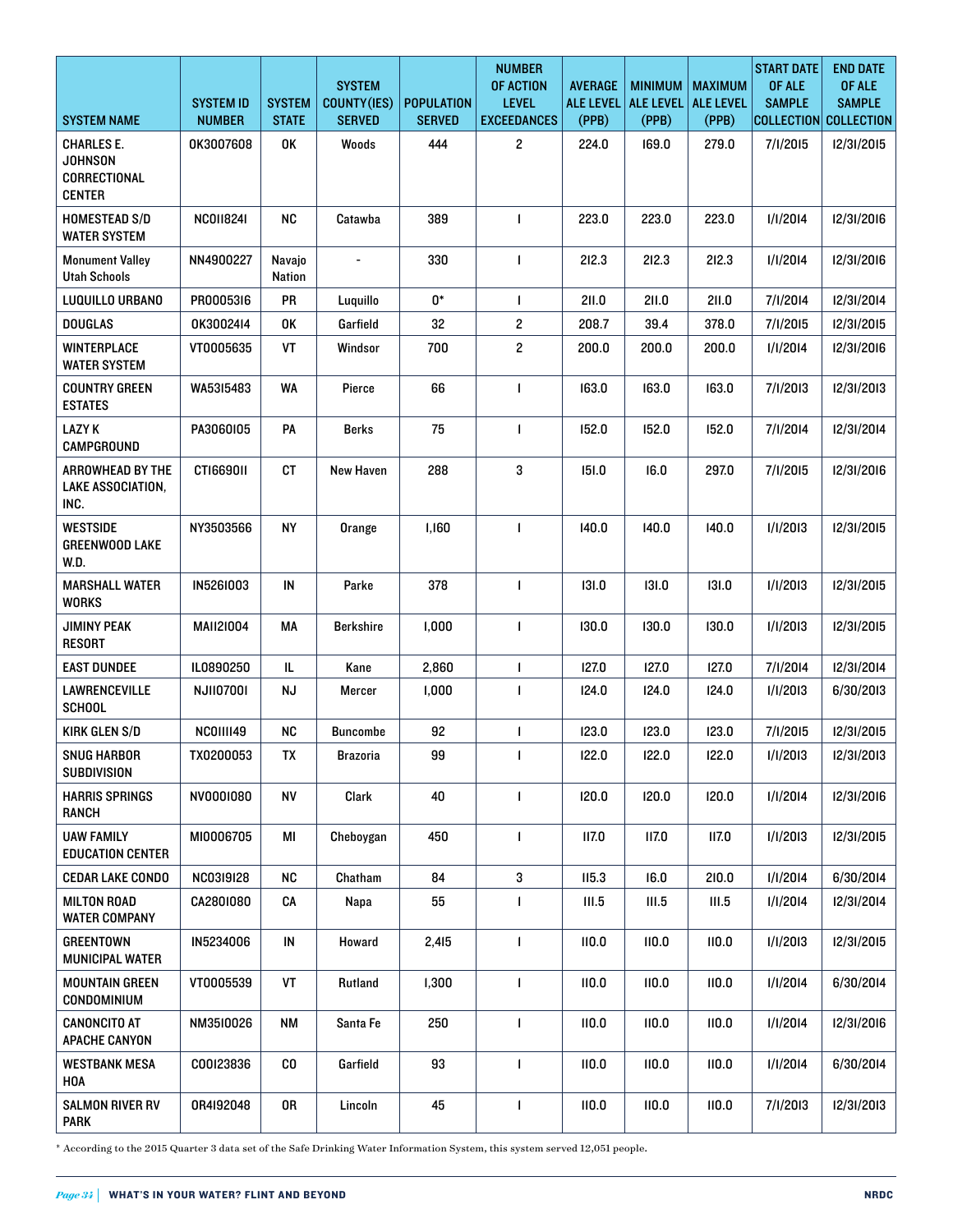| <b>SYSTEM NAME</b>                              | <b>SYSTEM ID</b><br><b>NUMBER</b> | <b>SYSTEM</b><br><b>STATE</b> | <b>SYSTEM</b><br>COUNTY(IES)<br><b>SERVED</b> | <b>POPULATION</b><br><b>SERVED</b> | <b>NUMBER</b><br>OF ACTION<br><b>LEVEL</b><br><b>EXCEEDANCES</b> | <b>AVERAGE</b><br><b>ALE LEVEL</b><br>(PPB) | <b>MINIMUM</b><br><b>ALE LEVEL</b><br>(PPB) | <b>MAXIMUM</b><br><b>ALE LEVEL</b><br>(PPB) | <b>START DATE</b><br>OF ALE<br><b>SAMPLE</b><br>COLLECTION COLLECTION | <b>END DATE</b><br>OF ALE<br><b>SAMPLE</b> |
|-------------------------------------------------|-----------------------------------|-------------------------------|-----------------------------------------------|------------------------------------|------------------------------------------------------------------|---------------------------------------------|---------------------------------------------|---------------------------------------------|-----------------------------------------------------------------------|--------------------------------------------|
| <b>WESTMONT MOBILE</b><br><b>HOME COMMUNITY</b> | TXI700490                         | TX                            | Montgomery                                    | 309                                | $\mathbf{I}$                                                     | 109.1                                       | 109.1                                       | 109.1                                       | 1/1/2015                                                              | 12/31/2015                                 |
| <b>OAKS THE</b>                                 | WI4150213                         | WI                            | Door                                          | 95                                 | $\mathbf{I}$                                                     | 103.6                                       | 103.6                                       | 103.6                                       | 1/1/2014                                                              | 6/30/2014                                  |
| <b>PINE TERRACE</b><br><b>MOBILE HOME PARK</b>  | PA3540042                         | PA                            | Schuylkill                                    | 50                                 | $\overline{\mathbf{c}}$                                          | 100.3                                       | 32.5                                        | 168.0                                       | 1/1/2015                                                              | 6/30/2015                                  |
| <b>DEUEL VOCATIONAL</b><br><b>INSTITUTION</b>   | CA3910800                         | CA                            | San Joaquin                                   | 4,544                              | $\mathbf{I}$                                                     | 100.0                                       | 100.0                                       | 100.0                                       | 1/1/2013                                                              | 12/31/2015                                 |
| MAPLE RIDGE<br><b>MOBILE HOME PARK</b>          | ME0095340                         | МE                            | Penobscot                                     | $\mathsf{II0}$                     | 3                                                                | 98.3                                        | 95.0                                        | 100.0                                       | 1/1/2014                                                              | 12/31/2016                                 |
| OKLAHOMA<br><b>VETERANS CENTER</b>              | 0K3003906                         | OK                            | Latimer                                       | 175                                | $\mathbf{I}$                                                     | 97.4                                        | 97.4                                        | 97.4                                        | 1/1/2014                                                              | 6/30/2014                                  |
| <b>GOLDEN EAGLE</b><br><b>WATER USERS ASSN</b>  | MT0002840                         | МT                            | Yellowstone                                   | 125                                | $\mathbf{I}$                                                     | 97.0                                        | 97.0                                        | 97.0                                        | 1/1/2013                                                              | 12/31/2015                                 |
| THE JEFFERSON<br><b>SCHOOL</b>                  | MDII00054                         | MD                            | Frederick                                     | 54                                 | $\mathbf{I}$                                                     | 97.0                                        | 97.0                                        | 97.0                                        | 1/1/2014                                                              | 12/31/2014                                 |
| <b>WEST BURKE</b><br><b>HOUSING</b>             | VT0005555                         | VT                            | Caledonia                                     | 40                                 | $\overline{\mathbf{c}}$                                          | 97.0                                        | 97.0                                        | 97.0                                        | 1/1/2014                                                              | 12/31/2016                                 |
| <b>SCARBOROUGH</b><br><b>GARDENS</b>            | ME0091416                         | ME                            | Cumberland                                    | 45                                 | $\mathbf{2}$                                                     | 92.5                                        | 85.0                                        | 100.0                                       | 7/I/2015                                                              | 12/31/2016                                 |
| NCSA-<br><b>WINTERGREEN</b>                     | VA2I25910                         | VA                            | Nelson                                        | 6,714                              | $\mathbf{I}$                                                     | 92.0                                        | 92.0                                        | 92.0                                        | 1/1/2013                                                              | 6/30/2013                                  |
| <b>MELROSE MHP</b>                              | NC0465135                         | <b>NC</b>                     | <b>New Hanover</b>                            | 50                                 | $\mathbf{I}$                                                     | 91.8                                        | 91.8                                        | 91.8                                        | 1/1/2014                                                              | 12/31/2016                                 |
| <b>WHITE ROCK MOBILE</b><br><b>HOME PARK</b>    | PA2450038                         | PA                            | Monroe                                        | 50                                 | $\mathbf{I}$                                                     | 89.0                                        | 89.0                                        | 89.0                                        | 1/1/2013                                                              | 6/30/2013                                  |
| <b>BURLINGTON</b><br><b>APARTMENTS</b>          | IN5208012                         | ${\sf IN}$                    | Carroll                                       | 25                                 | $\mathbf{I}$                                                     | 86.7                                        | 86.7                                        | 86.7                                        | 1/1/2014                                                              | 12/31/2016                                 |
| <b>GIDEON GROVE TP</b><br><b>NO1</b>            | NC0279692                         | <b>NC</b>                     | Rockingham                                    | 71                                 | $\mathbf{I}$                                                     | 85.0                                        | 85.0                                        | 85.0                                        | 1/1/2013                                                              | 12/31/2013                                 |
| <b>HOPEWELL</b><br><b>SERVICES INC</b>          | NYI302764                         | <b>NY</b>                     | <b>Dutchess</b>                               | 500                                | $\mathbf{I}$                                                     | 84.7                                        | 84.7                                        | 84.7                                        | 1/1/2014                                                              | 12/31/2014                                 |
| <b>EDGEHILL</b>                                 | GAI250004                         | GA                            | Glascock                                      | 30                                 | $\mathbf{I}$                                                     | 83.6                                        | 83.6                                        | 83.6                                        | 1/1/2013                                                              | 12/31/2013                                 |
| <b>ROYAL OAKS</b><br>HOMEOWNERS<br>ASSN., INC.  | IN5291019                         | IN                            | White                                         | 390                                |                                                                  | 83.5                                        | 83.5                                        | 83.5                                        | 1/1/2013                                                              | 12/31/2013                                 |
| WOODBURY W.D. #6<br>(AMDUR PARK)                | NY3503570                         | <b>NY</b>                     | Orange                                        | 183                                | $\mathbf{I}$                                                     | 83.2                                        | 83.2                                        | 83.2                                        | 1/1/2013                                                              | 12/31/2015                                 |
| <b>LITTLE</b><br>SWITZERLAND                    | NYI302803                         | <b>NY</b>                     | <b>Dutchess</b>                               | 400                                | $\mathbf{I}$                                                     | 81.0                                        | 81.0                                        | 81.0                                        | 1/1/2015                                                              | 12/31/2015                                 |
| <b>LAKEVIEW WATER</b><br><b>SYSTEM</b>          | LAI017019                         | LA                            | Caddo                                         | 1,971                              | $\mathbf{I}$                                                     | 80.0                                        | 80.0                                        | 80.0                                        | 1/1/2013                                                              | 12/31/2015                                 |
| <b>CATHEDRAL HILLS</b><br>MWC, INC              | CA4400652                         | CA                            | Santa Cruz                                    | 60                                 | $\mathbf{I}$                                                     | 80.0                                        | 80.0                                        | 80.0                                        | 1/1/2015                                                              | 12/31/2017                                 |
| NATIVE VILLAGE OF<br><b>SLEETMUTE</b>           | AK2271874                         | AK                            | Bethel                                        | 82                                 | $\mathbf{I}$                                                     | 76.5                                        | 76.5                                        | 76.5                                        | 1/1/2013                                                              | 12/31/2015                                 |
| SEMINOLE CO<br>RW&SWMD#3                        | 0K3006703                         | 0K                            | Seminole                                      | 337                                | $\mathbf{I}$                                                     | 74.0                                        | 74.0                                        | 74.0                                        | 1/1/2015                                                              | 12/31/2015                                 |
| OSU INSTITUTE OF<br><b>TECHNOLOGY</b>           | OK3005625                         | 0K                            | <b>Okmulgee</b>                               | 3,606                              | $\mathbf{I}$                                                     | 73.0                                        | 73.0                                        | 73.0                                        | 1/1/2013                                                              | 6/30/2013                                  |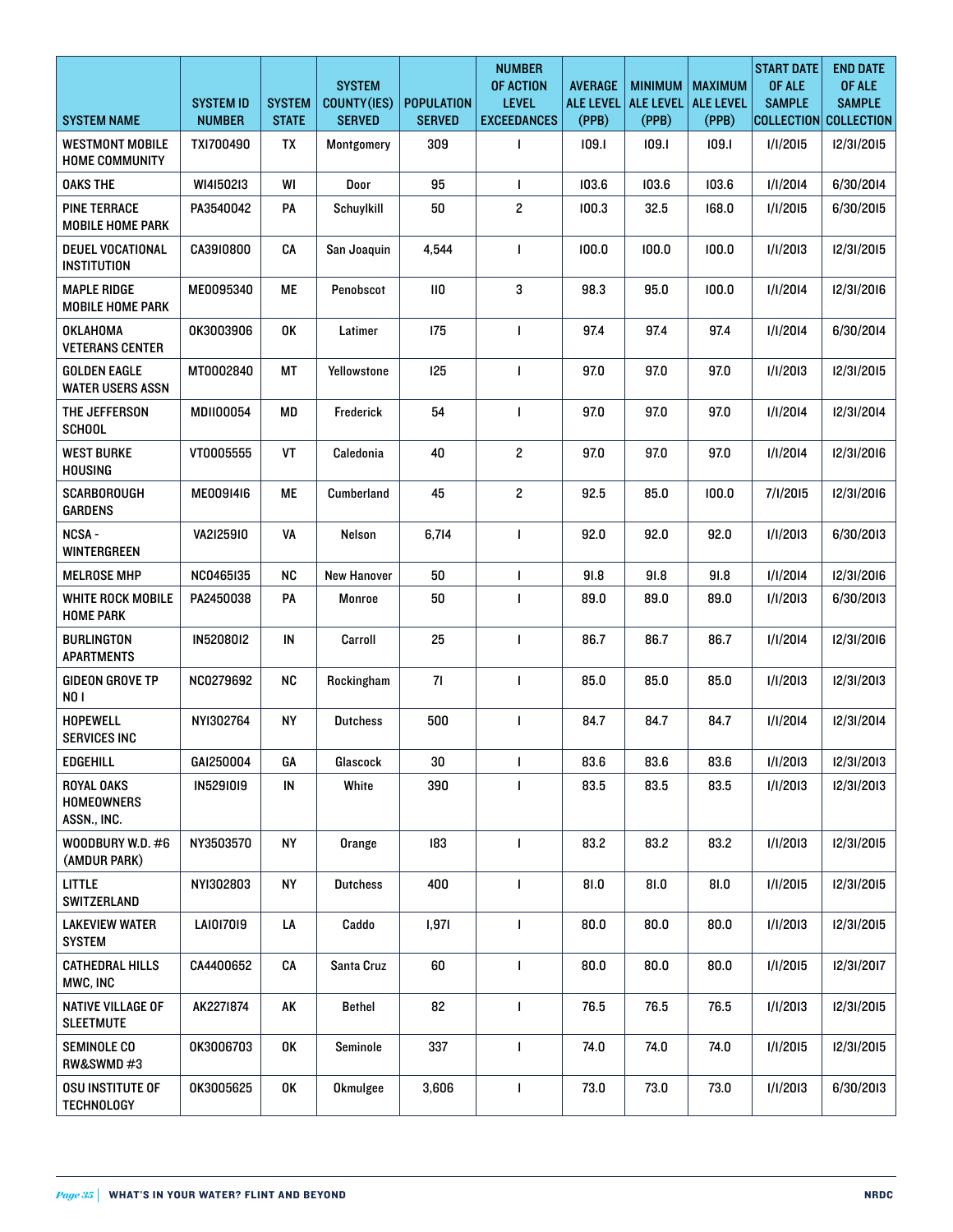|                                                             | <b>SYSTEM ID</b><br><b>NUMBER</b> | <b>SYSTEM</b><br><b>STATE</b> | <b>SYSTEM</b><br>COUNTY(IES) | <b>POPULATION</b><br><b>SERVED</b> | <b>NUMBER</b><br>OF ACTION<br><b>LEVEL</b> | <b>AVERAGE</b><br><b>ALE LEVEL</b> | <b>MINIMUM</b><br><b>ALE LEVEL</b> | <b>MAXIMUM</b><br><b>ALE LEVEL</b><br>(PPB) | <b>START DATE</b><br>OF ALE<br><b>SAMPLE</b><br>COLLECTION COLLECTION | <b>END DATE</b><br>OF ALE<br><b>SAMPLE</b> |
|-------------------------------------------------------------|-----------------------------------|-------------------------------|------------------------------|------------------------------------|--------------------------------------------|------------------------------------|------------------------------------|---------------------------------------------|-----------------------------------------------------------------------|--------------------------------------------|
| <b>SYSTEM NAME</b>                                          |                                   |                               | <b>SERVED</b>                |                                    | <b>EXCEEDANCES</b>                         | (PPB)                              | (PPB)                              |                                             |                                                                       |                                            |
| <b>PARSON HILL</b><br><b>PARTNERSHIP</b>                    | VT0005584                         | VT                            | Rutland                      | 32                                 | $\overline{c}$                             | 72.0                               | 70.0                               | 74.0                                        | 7/1/2015                                                              | 12/31/2015                                 |
| <b>SPRINGRIDGE SUBD</b>                                     | C00I237I8                         | CO                            | Garfield                     | $\mathsf{II0}$                     | $\mathbf{I}$                               | 71.6                               | 71.6                               | 71.6                                        | 7/1/2013                                                              | 12/31/2013                                 |
| <b>VILLAS AT</b><br>GEORGETOWN                              | PA7360184                         | PA                            | Lancaster                    | 30                                 | 5                                          | 70.9                               | 30.5                               | 200.5                                       | 1/1/2015                                                              | 6/30/2015                                  |
| <b>ROSWELL</b><br>CORRECTIONAL<br><b>CENTER</b>             | NM3552803                         | <b>NM</b>                     | Chaves                       | 340                                | $\mathbf{I}$                               | 70.0                               | 70.0                               | 70.0                                        | 1/1/2014                                                              | 12/31/2014                                 |
| <b>PORTER CREEK DWID</b>                                    | AZ0409013                         | AZ                            | Navajo                       | 300                                | $\mathbf{I}$                               | 70.0                               | 70.0                               | 70.0                                        | 1/1/2013                                                              | 12/31/2015                                 |
| <b>RAINBOW MOBILE</b><br><b>HOME PARK</b>                   | GA2370092                         | GА                            | Putnam                       | 31                                 | $\overline{\mathbf{c}}$                    | 70.0                               | 70.0                               | 70.0                                        | 1/1/2015                                                              | 12/31/2017                                 |
| <b>LOG CABIN COURT</b>                                      | PA7360004                         | PA                            | Lancaster                    | 175                                | $\mathbf{I}$                               | 69.5                               | 69.5                               | 69.5                                        | 6/1/2013                                                              | 9/30/2013                                  |
| <b>CURRYVILLE</b>                                           | M02010201                         | M0                            | Pike                         | 255                                | 2                                          | 69.1                               | 69.1                               | 69.1                                        | 1/1/2014                                                              | 12/31/2016                                 |
| <b>WAVERLY</b>                                              | M01010839                         | M <sub>0</sub>                | Lafayette                    | 840                                | $\mathbf{I}$                               | 69.0                               | 69.0                               | 69.0                                        | 7/I/2013                                                              | 12/31/2013                                 |
| THOMPSON HILL<br><b>WATER CO - PAULA</b><br><b>LANE DIV</b> | CT1410661                         | CT                            | Windham                      | 85                                 | 4                                          | 68.5                               | 50.0                               | 87.0                                        | 1/1/2014                                                              | 6/30/2014                                  |
| <b>SEDONA VENTURE</b><br><b>WATER COMPANY</b>               | AZ04I3I08                         | AZ                            | Yavapai                      | 700                                | $\overline{\mathbf{c}}$                    | 65.4                               | 65.4                               | 65.4                                        | 1/1/2015                                                              | 12/31/2017                                 |
| <b>LAKE ALLURE</b><br>SUBDIVISION -<br><b>ASHLAND</b>       | NE3121353                         | <b>NE</b>                     | <b>Saunders</b>              | 75                                 | $\mathbf{I}$                               | 65.2                               | 65.2                               | 65.2                                        | 7/1/2014                                                              | 12/31/2014                                 |
| <b>COTSWOLD WATER</b><br><b>SUPPLY</b>                      | NY5920706                         | <b>NY</b>                     | Westchester                  | 150                                | $\mathbf{I}$                               | 65.1                               | 65.1                               | 65.1                                        | 1/1/2014                                                              | 12/31/2016                                 |
| <b>CHEROKEE</b>                                             | 0K2000208                         | 0K                            | Alfalfa                      | 1,630                              | $\overline{\mathbf{c}}$                    | 63.5                               | 63.5                               | 63.5                                        | 1/1/2015                                                              | 12/31/2017                                 |
| <b>LAKE MILLS</b><br>WATERWORKS                             | WII280I08                         | WI                            | Jefferson                    | 5,300                              | $\overline{\mathbf{c}}$                    | 63.0                               | 51.0                               | 75.0                                        | 1/1/2015                                                              | 6/30/2015                                  |
| CITY OF COLORADO<br><b>CITY</b>                             | <b>TXI680001</b>                  | TX                            | <b>Mitchell</b>              | 3,936                              | $\mathbf{I}$                               | 63.0                               | 63.0                               | 63.0                                        | 1/1/2014                                                              | 12/31/2014                                 |
| <b>HARRIS COUNTY</b><br><b>WCID FONDREN</b><br><b>ROAD</b>  | TX1010249                         | TX                            | Harris                       | 3,078                              | $\mathbf{I}$                               | 61.3                               | 61.3                               | 61.3                                        | 1/1/2013                                                              | 12/31/2015                                 |
| <b>JUBILEE MHP</b>                                          | PA7360108                         | PA                            | Lancaster                    | 30                                 | $\mathbf{I}$                               | 60.5                               | 60.5                               | 60.5                                        | 6/1/2013                                                              | 9/30/2013                                  |
| <b>CTWC - LONDON</b><br><b>PARK DIVISION</b>                | CT06700II                         | CT                            | <b>Tolland</b>               | 221                                | $\mathbf{I}$                               | 60.0                               | 60.0                               | 60.0                                        | 1/1/2013                                                              | 12/31/2015                                 |
| <b>OAKWOOD</b><br><b>COMMUNITY</b><br>ASSOCIATION, INC.     | IN5201009                         | ${\sf IN}$                    | Adams                        | 120                                | $\blacksquare$                             | 60.0                               | 60.0                               | 60.0                                        | 1/1/2013                                                              | 12/31/2015                                 |
| ANASAZI TRAILS<br><b>WATER CO-OP</b>                        | NM3501523                         | <b>NM</b>                     | Sandoval                     | 75                                 | $\mathbf{I}$                               | 60.0                               | 60.0                               | 60.0                                        | 1/1/2014                                                              | 12/31/2016                                 |
| <b>HODGDON</b><br>HOMESTEAD                                 | ME0094503                         | МE                            | Aroostook                    | 33                                 | $\mathbf{I}$                               | 60.0                               | 60.0                               | 60.0                                        | 1/1/2013                                                              | 6/30/2013                                  |
| <b>MADDEN ESTATES</b>                                       | MA2323002                         | МA                            | Worcester                    | 50                                 | 3                                          | 59.8                               | 22.5                               | 131.0                                       | 1/1/2015                                                              | 6/30/2015                                  |
| LIVERMORE WATER<br><b>SUPPLY</b>                            | IA4647090                         | IA                            | Humboldt                     | 384                                | $\mathbf{I}$                               | 59.0                               | 59.0                               | 59.0                                        | 1/1/2015                                                              | 6/30/2015                                  |
| <b>LOCUST GROVE</b><br><b>RETIREMENT HOME</b>               | PA4340016                         | PA                            | Juniata                      | 177                                | $\overline{\mathbf{c}}$                    | 58.2                               | 16.5                               | 100.0                                       | 7/1/2014                                                              | 12/31/2014                                 |
| <b>CWS FOXWOOD</b><br>(4650008)                             | SC4650008                         | SC                            | York                         | 520                                | $\mathbf{I}$                               | 57.0                               | 57.0                               | 57.0                                        | 1/1/2013                                                              | 12/31/2015                                 |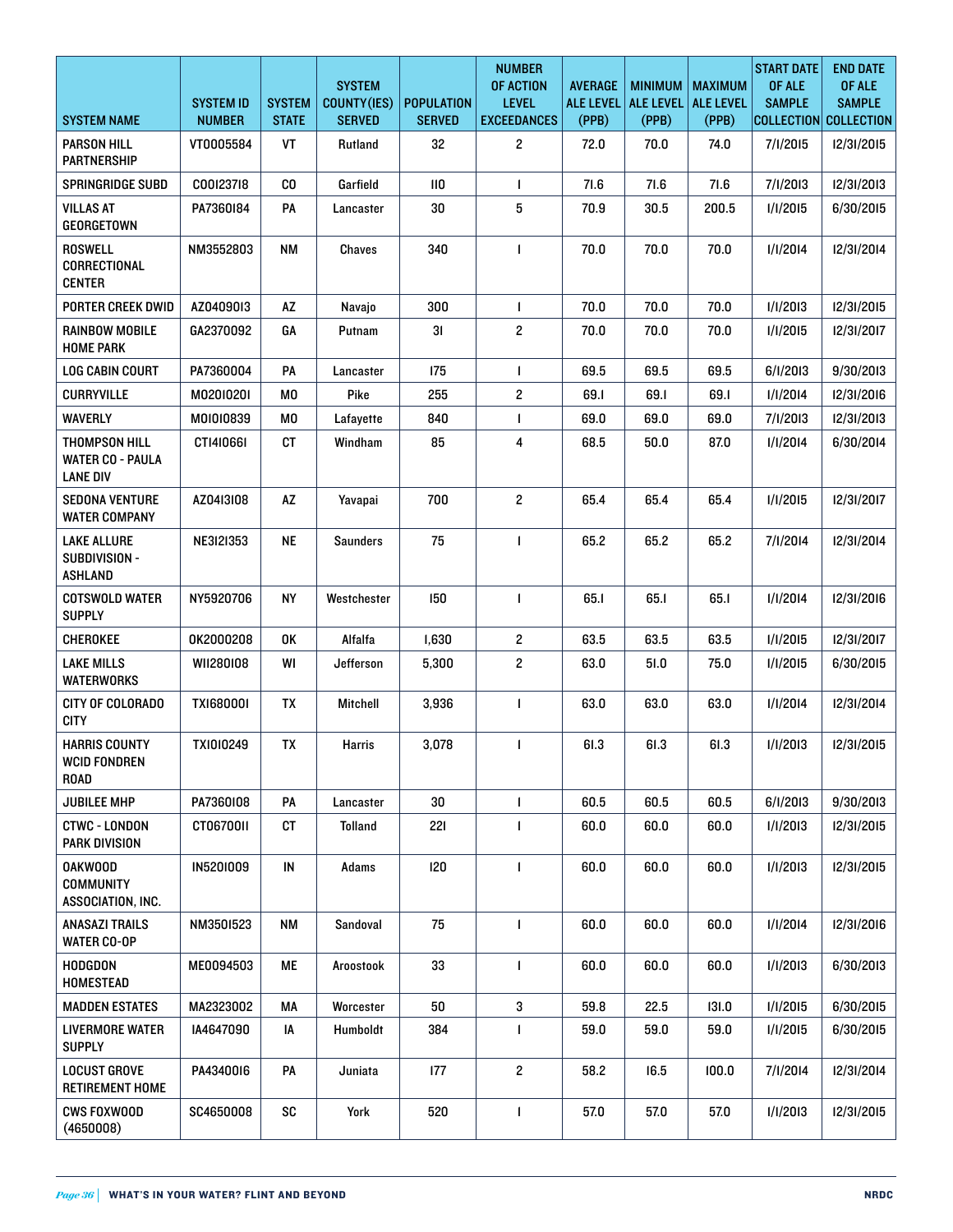| <b>SYSTEM NAME</b>                                          | <b>SYSTEM ID</b><br><b>NUMBER</b> | <b>SYSTEM</b><br><b>STATE</b> | <b>SYSTEM</b><br><b>COUNTY(IES)</b><br><b>SERVED</b> | <b>POPULATION</b><br><b>SERVED</b> | <b>NUMBER</b><br>OF ACTION<br><b>LEVEL</b><br><b>EXCEEDANCES</b> | <b>AVERAGE</b><br><b>ALE LEVEL</b><br>(PPB) | <b>MINIMUM</b><br><b>ALE LEVEL</b><br>(PPB) | <b>MAXIMUM</b><br><b>ALE LEVEL</b><br>(PPB) | <b>START DATE</b><br>OF ALE<br><b>SAMPLE</b><br> COLLECTION  COLLECTION | <b>END DATE</b><br>OF ALE<br><b>SAMPLE</b> |
|-------------------------------------------------------------|-----------------------------------|-------------------------------|------------------------------------------------------|------------------------------------|------------------------------------------------------------------|---------------------------------------------|---------------------------------------------|---------------------------------------------|-------------------------------------------------------------------------|--------------------------------------------|
| <b>ARCADY BAY</b><br><b>ESTATES</b>                         | NY5618220                         | <b>NY</b>                     | Warren                                               | 350                                |                                                                  | 57.0                                        | 57.0                                        | 57.0                                        | 1/1/2015                                                                | 6/30/2015                                  |
| <b>VENICE RANCH</b><br><b>MOBILE HOME</b><br><b>ESTATES</b> | FL6581900                         | FL.                           | Sarasota                                             | 295                                |                                                                  | 57.0                                        | 57.0                                        | 57.0                                        | 1/1/2015                                                                | 12/1/2015                                  |
| <b>Windsor Oaks</b><br><b>Development</b>                   | <b>MNI7I0015</b>                  | ΜN                            | Sherburne                                            | 80                                 |                                                                  | 57.0                                        | 57.0                                        | 57.0                                        | 7/1/2014                                                                | 12/31/2014                                 |
| <b>ORANGEWOOD</b><br><b>MOBILE HOME PARK</b>                | FL3640955                         | FL.                           | Volusia                                              | 67                                 |                                                                  | 56.8                                        | 56.8                                        | 56.8                                        | 7/1/2013                                                                | 12/1/2013                                  |
| PASQUOTANK CO RO<br><b>WATER SYSTEM</b>                     | <b>NC6070000</b>                  | <b>NC</b>                     | Pasquotank                                           | 8,185                              | 3                                                                | 56.7                                        | 25.0                                        | 107.0                                       | 1/1/2014                                                                | 6/30/2014                                  |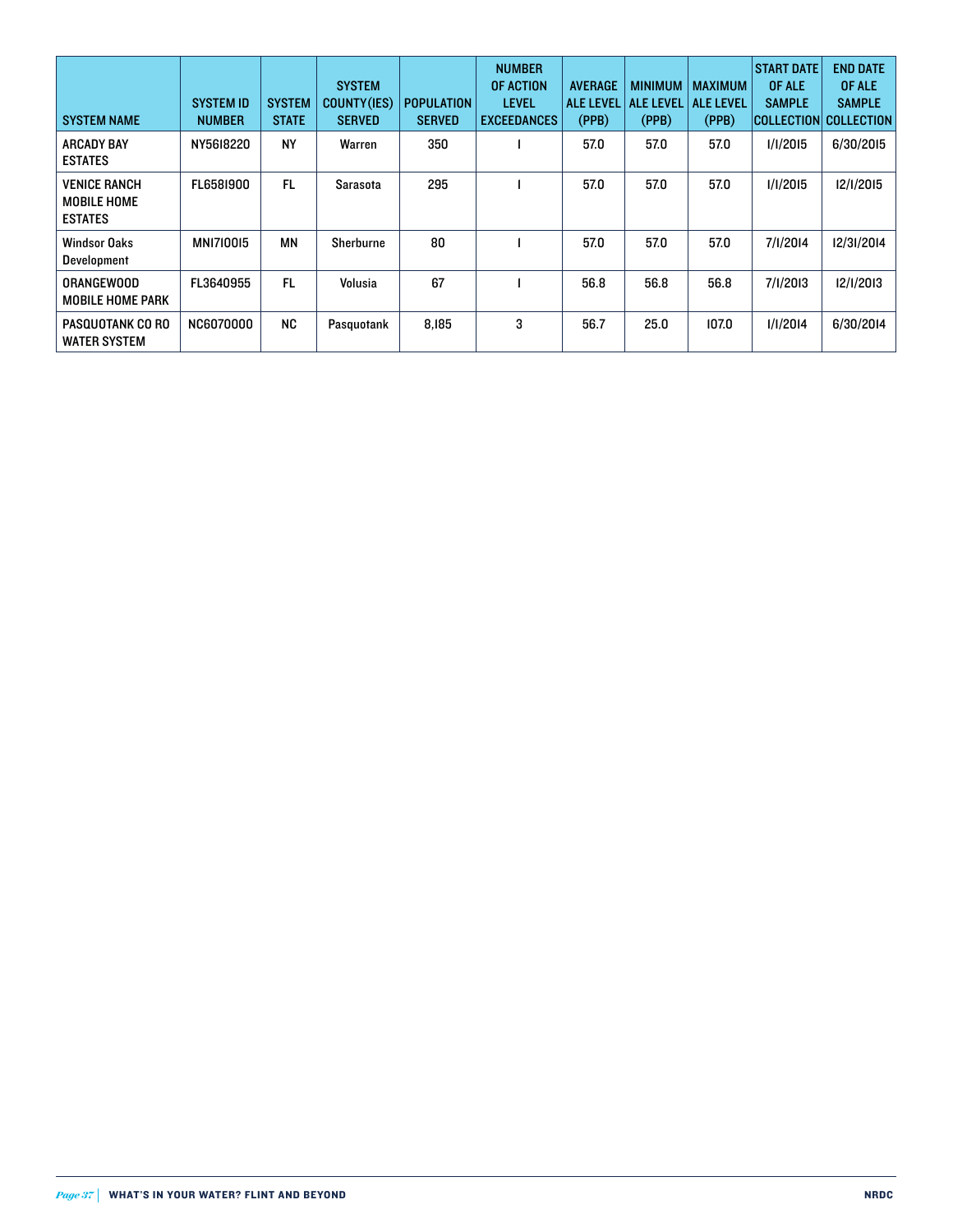#### METHODS FOR DATA ANALYSIS

#### *Calculations of populations and systems impacted by violations to the Lead and Copper Rule or action level exceedances*

The Safe Drinking Water Information System is an EPA-maintained database that includes state-reported information about drinking water systems and their violations of federal drinking water laws. EPA regulations<sup>xxix</sup> require primacy states to report violations and enforcement actions to the EPA quarterly. To calculate the populations and systems impacted by violations of the Lead and Copper Rule, we downloaded drinking water data from the violations tab of the 2016 Quarter 1 data set from the EPA Safe Drinking Water Information System on April 27, 2016.xxx

For population values and mapping, data were limited to public water systems that were active in the 2016 Quarter 1 data set and included systems with violations between January 1, 2015 and December 31, 2015. For systems with unresolved "open" violations (those with no fixed compliance period), data were downloaded from the Safe Drinking Water Information System for either all violations regardless of date or were limited to those that had a start date between January 1, 2013 and December 31, 2015. Data for community water systems with violations of the Lead and Copper Rule were extracted from the original data through Microsoft Excel filtering tools. To remove duplicate entries for "open" violations, a unique violation ID number was created for each system using a combination of the public water system identification (PWS ID) number and Violation ID fields in the Safe Drinking Water Information System. Safe Drinking Water Information System data fields include PWS ID, PWS Name, EPA Region, Primacy Agency, PWS Type, Primacy Type, Primary Source, Activity Status, Deactivation Date, Population Served Count, Rule Name, Violation Code, Violation Type, Violation Category Code, Is Health Based, Contaminant Name, Compliance Period Begin Date, Compliance Period End Date, Compliance Status, Return to Compliance (RTC) Date, Enforcement Action Type Code, Enforcement Action Description, Is Major Violation, Severity Indicator Count, Public Notification Tier, Is School or Daycare, and Violation ID. Each system and population was counted only once for total number of systems and population served.

To calculate the populations served by systems with action level exceedances for lead, drinking water data from Lead and Copper Report tab of the 2016 Quarter 1 data set of the EPA Safe Drinking Water Information System were downloaded on April 27, 2016. Action level exceedances occur when the concentration of lead in 90th percentile of sampled taps in a specific drinking water system exceed 15 ppb of lead. Data were limited to public water systems that were active between January 1, 2013 and December 31, 2015. ALE data were then subdivided into two groups – systems with compliance periods that overlapped with the January 1, 2013 to December 31, 2015 timeframe or had an ALE that initiated after January 1, 2013 or before December 31, 2015. Safe Drinking Water Information System data fields included the EPA Region, Submission Year, Submission Quarter, Public Water System (PWS) ID, PWS Name, Primacy Agency Code, Contaminant Name, Sample Measure (mg/L), Sampling Start Date, Sampling End Date, PWS Activity Code, PWS Type Code, Owner Type Description, Primacy Type Description, Population Served Count, Primary Source Code, PWS Deactivation Date, Season Begin Date, Season End Date, Is Wholesaler, Is School or Daycare, and Service Connections Count.xxxi Each system and population was counted only once for total number of systems and population served.

#### *Geographic representation of populations impacted by Lead and Copper Rule violations and action level exceedances*

To map violations of the Lead and Copper Rule, county-level information was obtained from the Geographic Area tab of the Quarter 1 2016 data set of the EPA Safe Drinking Water Information System, and violations were mapped using the free, open-source geographic information system (GIS) software QGIS. For systems with city-level information only, counties were identified through web searches for county locations or by joining X,Y coordinates for city locations with county layers in QGIS.

County- and state-level 20m-resolution cartographic boundary shapefiles for geographic visualization of drinking water violations or action level exceedances were obtained from the 2015 U.S. Census Bureau's Master Address File/Topologically Integrated Geographic Encoding and Referencing (MAF/TIGER) system.xxxii

For Figure 1, populations served by systems with violations of the Lead and Copper Rule in each county were calculated by grouping violating systems by county and summing the populations for each violating system. For systems serving multiple counties, populations served by systems with violations were included in the population totals for each county served. Populations were not double-counted for aggregate populations served (i.e., total U.S. population served by systems with health-based violations of the Lead and Copper Rule).

xxxi PWS = public water system

xxix *See* 40 CFR 142.15(a).

xxx Available online at [www.epa.gov/your-drinking-water/safe-drinking-water-information-system-sdwis-federal-reporting-services.](http://www.epa.gov/your-drinking-water/safe-drinking-water-information-system-sdwis-federal-reporting-services)

xxxii 20m indicates a 1:20,000,000 resolution level shapefile.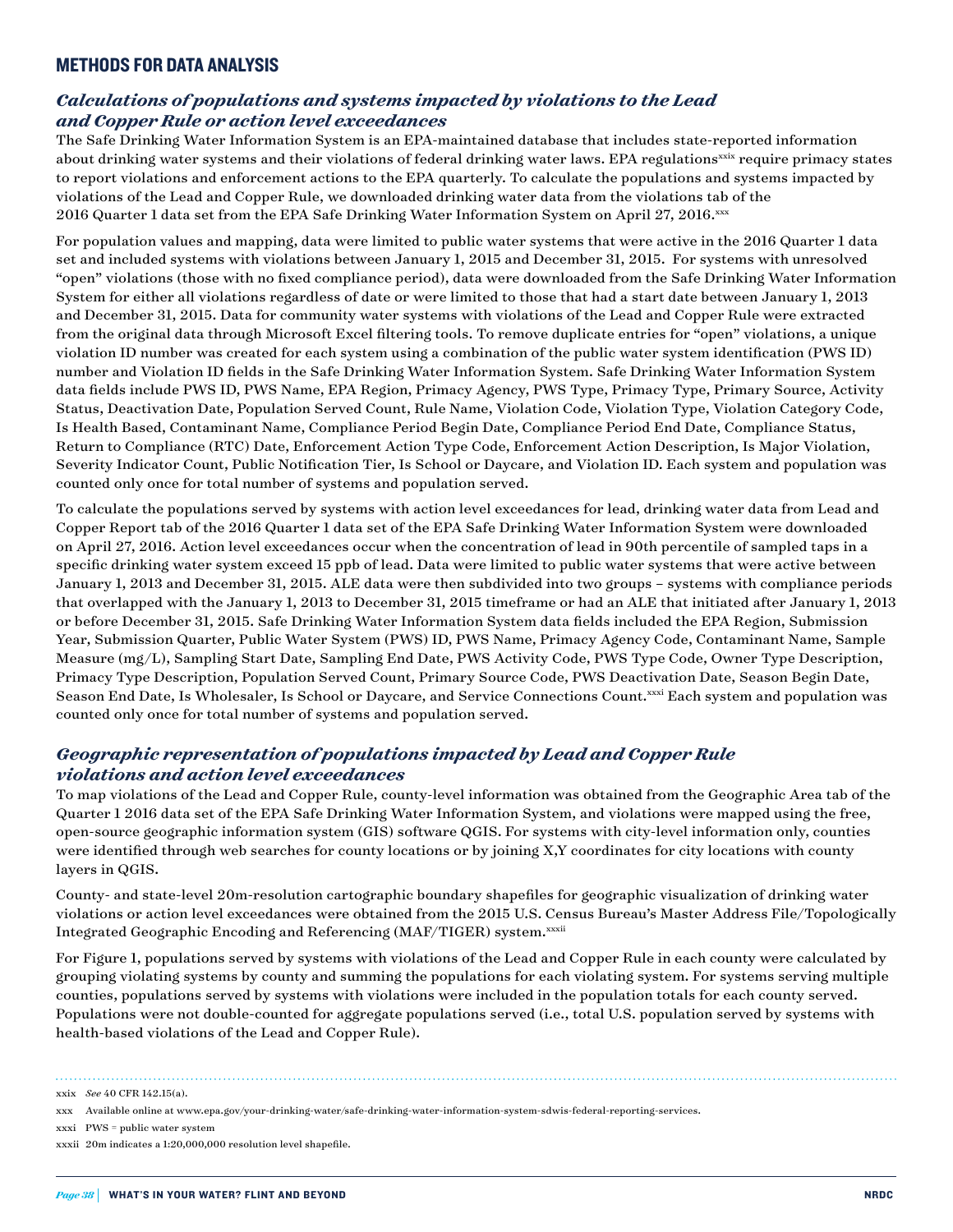Violations in Figure 1 include both monitoring and reporting and treatment technique violations. Specific violation types include: Follow-up or Routine LCR Tap M/R; Water Quality Parameter M/R; Initial Tap Sampling for Pb and Cu; Lead Consumer Notice; Initial, Follow-up, or Routine Source Water M/R; OCCT/SOWT Treatment Installation/Demonstration; MPL Non-Compliance; Public Education; Lead Service Line Replacement (LSLR); OCCT/SOWT Study/Recommendation; and WQP Entry Point/Tap Treatment Technique Non-Compliance. ${}^{xxxxii}$ 

For Figure 2, populations served by systems with health-based violations of the Lead and Copper Rule in each county were calculated by grouping violating community water systems by county and summing the populations for each violating system. For systems serving multiple counties, populations served by systems with violations were included in the population totals for each county served. Populations were not double-counted for aggregate populations served (i.e., total U.S. population served by systems with health-based violations of the Lead and Copper Rule).

Violations reflected in Figure 2 are a subset of the violations in Figure 1, and include only those violations designated as health-based in the Safe Drinking Water Information System "Is Health Based" field. Specific violation types were treatment technique–related only and included: Optimized Corrosion Control Treatment/Source Water Treatment (OCCT/ SOWT), Treatment Installation/Demonstration, Maximum Permissible Level (MPL) Non-Compliance, Public Education, Lead Service Line Replacement (LSLR), OCCT/SOWT Study/Recommendation, and Water Quality Parameter (WQP) Entry Point/Tap Treatment Technique Non-Compliance.

For Figure 3, populations served by systems with action level exceedances in each county were calculated by grouping violating community water systems by county and summing the populations for each system with an action level exceedance. For systems serving multiple counties, populations served by systems with action level exceedances were included in the population totals for each county served. Populations were not double-counted for aggregate populations served (i.e., total U.S. population served by community systems with action level exceedances).

Populations served by systems with unobtainable county-level information (e.g., some tribal lands) were not included in the mapped populations served, but the populations were included in the aggregate population- and system-level totals (e.g., total number of community water systems or total U.S. population served by systems with violations of the Lead and Copper Rule).

#### *Calculations of enforcement actions and compliance rates for systems in violation of the Lead and Copper Rule*

Enforcement actions were obtained from the Safe Drinking Water Information System "Enforcement Action Description" field. Enforcement actions taken between January 1, 2015, and December 31, 2015, included: Federal Complaint for Penalty Consent Order or Consent Decree, Federal Proposed Administrative Order issued, Federal Complaint for Penalty issued, Federal Formal Notice of Violation issued, Federal Final Administrative Order issued, Federal Consent Decree/Judgment, Federal no additional Formal Action needed, Federal Compliance achieved, Federal Variance/Exemption issued, State Civil Case concluded, State Case appealed, State Case dropped, State Hook-up/Extension Ban, State Public Notification issued, State Formal Notice of Violation issued, State Bilateral Compliance Agreement signed, State Administrative/Compliance Order without penalty issued, State Administrative Penalty assessed, State Show-Cause hearing, State Administrative/ Compliance Order with penalty issued, State Civil Case under development, State Civil Case filed in State court, State Consent Decree/Judgment, State Violation/Reminder Notice, State Compliance Meeting conducted, State Technical Assistance Visit, State Site Visit for enforcement purposes, State Public Notification requested, State Public Notification received, State no additional Formal Action needed, State Intentional no-action, State Other, State Compliance achieved, and State Variance/Exemption issued. Enforcement action totals were calculated using Microsoft Excel PivotTables.

To differentiate between formal and informal enforcement actions, formal enforcement actions were identified using definitions established in the 2009 EPA document "Proposed Revision to Enforcement Response Policy for the Public Water System Supervision (PWSS) Program Under the Safe Drinking Water Act and Implementation of the Enforcement Targeting Tool."xxxiv

xxxiv Available online at [www.epa.gov/sites/production/files/documents/drinking\\_water\\_erp\\_2009.pdf](file:///Users/suerossi/Desktop/Flint%20water%20IP%2016-06-A/Text/www.epa.gov/sites/production/files/documents/drinking_water_erp_2009.pdf).

xxxiii LCR = Lead and Copper Rule, M/R = monitoring and reporting, Pb = lead, Cu = copper, OCCT = Optimal Corrosion Control Treatment, SOWT = Source Water Treatment, MPL = Maximum Permissible Level, WQP = Water Quality Parameter.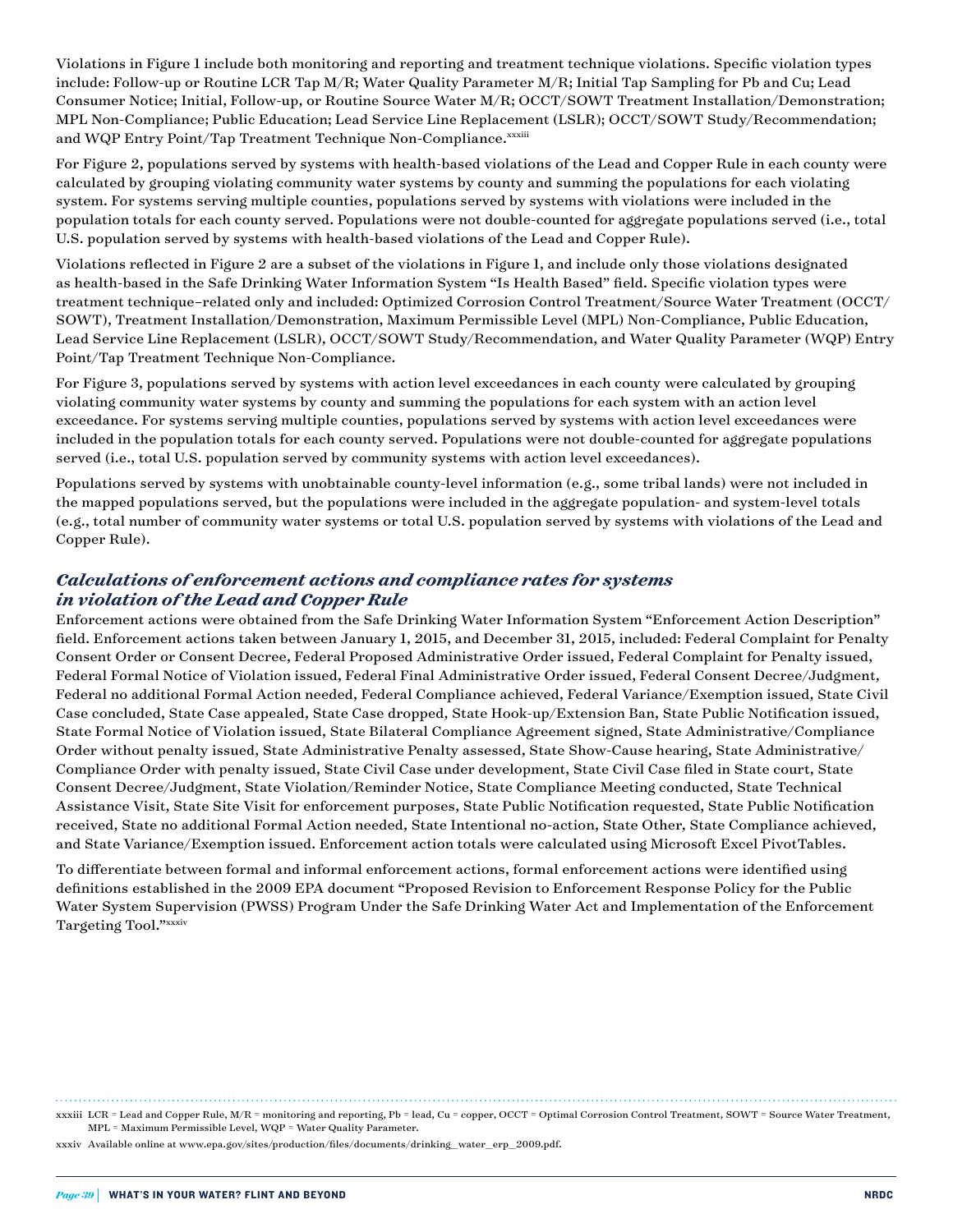#### ENDNOTES

1 Marc Edwards et al., "Flint Water Study Updates: Our Sampling of 252 Homes Demonstrates a High Lead in Water Risk: Flint Should Be Failing to Meet the EPA Lead and Copper Rule," September 8, 2015, [flintwaterstudy.org/2015/09/our](http://flintwaterstudy.org/2015/09/our-sampling-of-252-homes-demonstrates-a-high-lead-in-water-risk-flint-should-be-failing-to-meet-the-epa-lead-and-copper-rule/)[sampling-of-252-homes-demonstrates-a-high-lead-in-water-risk-flint-should-be](http://flintwaterstudy.org/2015/09/our-sampling-of-252-homes-demonstrates-a-high-lead-in-water-risk-flint-should-be-failing-to-meet-the-epa-lead-and-copper-rule/)[failing-to-meet-the-epa-lead-and-copper-rule/](http://flintwaterstudy.org/2015/09/our-sampling-of-252-homes-demonstrates-a-high-lead-in-water-risk-flint-should-be-failing-to-meet-the-epa-lead-and-copper-rule/).

2 Flint Water Advisory Task Force, "Final Report," March 2016, at 2, [www.michigan.gov/documents/snyder/FWATF\\_FINAL\\_](http://www.michigan.gov/documents/snyder/FWATF_FINAL_REPORT_21March2016_517805_7.pdf) [REPORT\\_21March2016\\_517805\\_7.pdf.](http://www.michigan.gov/documents/snyder/FWATF_FINAL_REPORT_21March2016_517805_7.pdf)

3 Advisory Committee on Childhood Lead Poisoning Prevention, Centers for Disease Control and Prevention, "Low Level Lead Exposure Harms Children: A Renewed Call for Primary Prevention," 2012, [www.cdc.gov/nceh/lead/acclpp/](http://www.cdc.gov/nceh/lead/acclpp/final_document_030712.pdf) [final\\_document\\_030712.pdf.](http://www.cdc.gov/nceh/lead/acclpp/final_document_030712.pdf)

#### 4 Ibid.

5 Ibid; *see also* J.P. Wright et al., "Association of Prenatal and Childhood Blood Lead Concentrations with Criminal Arrests in Early Adulthood," *PLoS Med*. 5, no. 5 (May 27, 2008): 2008: e101, [www.ncbi.nlm.nih.gov/pmc/articles/PMC2689664/](http://www.ncbi.nlm.nih.gov/pmc/articles/PMC2689664/); S.D. Lane et al., "Environmental Injustice: Childhood Lead Poisoning, Teen Pregnancy, and Tobacco," *J Adolesc Health* 42, no. 1 (Jan. 2008):43-9.; R. Nevin, "How Lead Exposure Relates to Temporal Changes in IQ, Violent Crime, and Unwed Pregnancy," *Environ Res.* 83, no. 1 (May 2000):1-22; R. Levin, "Reducing Lead in Drinking Water," U.S. Environmental Protection Agency, 1986, [nepis.epa.](http://nepis.epa.gov/Exe/ZyPDF.cgi/2000911C.PDF?Dockey=2000911C.PDF) [gov/Exe/ZyPDF.cgi/2000911C.PDF?Dockey=2000911C.PDF.](http://nepis.epa.gov/Exe/ZyPDF.cgi/2000911C.PDF?Dockey=2000911C.PDF)

6 World Health Organization, "Childhood Lead Poisoning," 2010, at 12 (emphasis added), [www.who.int/ceh/publications/leadguidance.pdf.](http://www.who.int/ceh/publications/leadguidance.pdf)

7 U.S. Department of Health and Human Services, "Educational Interventions for Children Affected by Lead," April 2015, [www.cdc.gov/nceh/lead/publications/](http://www.cdc.gov/nceh/lead/publications/Educational_Interventions_Children_Affected_by_Lead.pdf) [Educational\\_Interventions\\_Children\\_Affected\\_by\\_Lead.pdf](http://www.cdc.gov/nceh/lead/publications/Educational_Interventions_Children_Affected_by_Lead.pdf). *See also* Centers for Disease Control and Prevention (hereinafter CDC), "Managing Elevated Blood Lead Levels Among Young Children: Recommendations from the Advisory Committee on Childhood Lead Poisoning Prevention," 2002, [www.cdc.gov/nceh/](http://www.cdc.gov/nceh/lead/casemanagement/managingEBLLs.pdf) [lead/casemanagement/managingEBLLs.pdf.](http://www.cdc.gov/nceh/lead/casemanagement/managingEBLLs.pdf)

8 CDC, "Guidelines for the Identification and Management of Lead Exposure in Pregnant and Lactating Women, 2010, [www.cdc.gov/nceh/lead/publications/](http://www.cdc.gov/nceh/lead/publications/leadandpregnancy2010.pdf) [leadandpregnancy2010.pdf.](http://www.cdc.gov/nceh/lead/publications/leadandpregnancy2010.pdf)

9 CDC, "Lead: Information for Workers: Health Problems Caused by Lead," last updated September 2013, [www.cdc.gov/niosh/topics/lead/health.html](http://www.cdc.gov/niosh/topics/lead/health.html).

10 CDC, Adult Blood Lead Epidemiology & Surveillance (ABLES), last updated December2015, [www.cdc.gov/niosh/topics/ables/description.html.](http://www.cdc.gov/niosh/topics/ables/description.html)

11 Natural Resources Defense Council (hereinafter NRDC) et al., "Petition for Emergency Action Under the Safe Drinking Water Act, 42 U.S.C. § 300i, to Abate the Imminent and Substantial Endangerment to Flint, Michigan Residents from Lead Contamination in Drinking Water, Submitted on Behalf of Petitioners Coalition for Clean Water, Concerned Pastors for Social Action, Water You Fighting For, Democracy Defense League Water Task Force, Flint Water Study Team, Michigan Nurses Association, NAACP–Michigan State Conference, Michigan Chapter of the National Conference of Black Lawyers, American Civil Liberties Union of Michigan, and the Natural Resources Defense Council," October 1, 2015, *see* NRDC, "Groups Petition EPA for Emergency Response to Flint, MI Drinking Water Contamination," October 1, 2015, [www.nrdc.org/](https://www.nrdc.org/media/2015/151001-0) [media/2015/151001-0](https://www.nrdc.org/media/2015/151001-0). petition is available online, at [http://docs.nrdc.org/water/](http://docs.nrdc.org/water/files/wat_15100101a.pdf) [files/wat\\_15100101a.pdf.](http://docs.nrdc.org/water/files/wat_15100101a.pdf)

12 *See* "Schuette Charges Three with Multiple Felonies in First Stage of Flint Water Crisis Investigation," Michigan Attorney General's Office, press release, April 20, 2016, [www.michigan.gov/ag/0,4534,7-164-46849-382827--,00.html.](http://www.michigan.gov/ag/0,4534,7-164-46849-382827--,00.html)

13 *See* Marc Edwards et al., "Gaps in the EPA Lead and Copper Rule That Can Allow for Gaming of Compliance," DC WASA 2003-2009, October 2009); *see also* discussion *infra* of *Washington Post* and other investigations documenting this problem.

14 Peter C. Grevatt, director, EPA Office of Ground Water and Drinking Water, "Clarification of Recommended Tap Sampling Procedures for Purposes of the Lead and Copper Rule," February 29, 2016, [www.epa.gov/dwreginfo/memo-clarifying](https://www.epa.gov/dwreginfo/memo-clarifying-recommended-tap-sampling-procedures-lead-and-copper-rule)[recommended-tap-sampling-procedures-lead-and-copper-rule](https://www.epa.gov/dwreginfo/memo-clarifying-recommended-tap-sampling-procedures-lead-and-copper-rule).

15 Erik Olson, "Think Before You Drink," 1993, NRDC; Erik Olson et al., "Think Before You Drink: 1992–1993 Update," 1994.

16 U.S. Environmental Protection Agency (hereinafter EPA), "Providing Safe Drinking Water in America: 2013 National Public Water Systems Compliance Report," June 2015, at 3, [www.epa.gov/sites/production/files/2015-06/](https://www.epa.gov/sites/production/files/2015-06/documents/sdwacom2013.pdf) [documents/sdwacom2013.pdf](https://www.epa.gov/sites/production/files/2015-06/documents/sdwacom2013.pdf).

17 Carol D. Leonnig, Jo Becker, and David Nakamura, "Lead Levels in Water Misrepresented Across U.S.—Utilities Manipulate or Withhold Test Results to Ward Off Regulators," *Washington Post*, October 5, 2004, p. 1, www. washingtonpost.com/wp-dyn/articles/A7094-2004Oct4.html.

18 American Recovery and Reinvestment Act of 2009, Pub.L. 111–5 (February 17, 2009); for historic funding levels, *see* Claudia Copeland, "Funding for EPA Water Infrastructure: A Fact Sheet," Congressional Research Service, June 19, 2015, [nationalaglawcenter.org/wp-content/uploads/assets/crs/R43871.pdf](http://nationalaglawcenter.org/wp-content/uploads/assets/crs/R43871.pdf).

19 ACORN v. Edwards, 81 F.3d 1387 (5th Cir.1996) (holding that the Lead Contamination Control Act's provisions codified in section 1464(d) of the Safe Drinking Water Act were unconstitutional under the Tenth Amendment to the U.S. Constitution because they directly compelled the state to enact and enforce a federal regulatory program and provided no options for the state to decline the program).

20 Sarah Hulett, "High Lead Levels in Michigan Kids After City Switches Water Source" National Public Radio, *All Things Considered*, September 29, 2015, interview of Brad Wurfel, MDEQ (Wurfel stating that Del Toral's draft report was the work of a "rogue employee"), www.npr.org/2015/09/29/444497051/highlead-levels-in-michigan-kids-after-city-switches-water-source.

21 The facts about the Flint crisis and events leading up to it discussed in this section are heavily drawn from Flint Water Advisory Task Force, "Final Report"; and from Mona Hanna-Attisha, MD, MPH et al., "Elevated Blood Lead Levels in Children Associated with the Flint Drinking Water Crisis: A Spatial Analysis of Risk and Public Health Response," *Amer. J. Pub. Health* 106, no. 2 (February 2016): 283-290.

22 Flint Water Advisory Task Force, "Final Report."

23 Josh Hakala, "How Did We Get Here? A Look Back at Michigan's Emergency Manager Law," Michigan Radio, February 3, 2016, [michiganradio.org/post/how](http://michiganradio.org/post/how-did-we-get-here-look-back-michigans-emergency-manager-law#stream/0)[did-we-get-here-look-back-michigans-emergency-manager-law#stream/0](http://michiganradio.org/post/how-did-we-get-here-look-back-michigans-emergency-manager-law#stream/0).

26 Ibid; regarding the health effects and formation of trihalomethanes, see EPA, Total Trihalomethanes (TTHMs), [safewater.zendesk.com/hc/en-us/](https://safewater.zendesk.com/hc/en-us/sections/202346187) [sections/202346187.](https://safewater.zendesk.com/hc/en-us/sections/202346187)

27 Flint Water Advisory Task Force, "Final Report."

#### 28 Ibid.

29 Ibid., Integrated Timeline Appendix; Curt Guyette, "In Flint, Michigan, Overpriced Water Is Causing People's Skin to Erupt in Rashes and Hair to Fall Out," *The Nation*, July 16, 2015.

30 Ibid., pp. 17, 18.

31 Miguel Del Toral, regulations manager, Ground Water and Drinking Water Branch, EPA, "High Lead Levels in Flint, Michigan: Interim Report," memorandum to Thomas Poy, chief, Ground Water and Drinking Water Branch, EPA Region 5, June 24, 2015.

32 Siddhartha Roy, "Miguel Del Toral Emerges from EPA's House Arrest; FlintWaterStudy Supports Requested Federal Relief for Flint," Flint Water Study, January 16, 2016, [flintwaterstudy.org/2016/01/miguel-del-toral-emerges-from](http://flintwaterstudy.org/2016/01/miguel-del-toral-emerges-from-epas-house-arrest-flintwaterstudy-supports-requested-federal-relief-for-flint/)[epas-house-arrest-flintwaterstudy-supports-requested-federal-relief-for-flint/](http://flintwaterstudy.org/2016/01/miguel-del-toral-emerges-from-epas-house-arrest-flintwaterstudy-supports-requested-federal-relief-for-flint/).

33 Ibid.

34 Marc Edwards et al., "Flint Water Study Updates."

35 Mona Hanna-Attisha, MD, MPH, et al., "Elevated Blood Lead Levels in Children."

36 Ibid.

37 Flint Water Advisory Task Force, Letter to Governor Snyder, December 29, 2015, [flintwaterstudy.org/wp-content/uploads/2015/12/FWATF-Snyder-](http://flintwaterstudy.org/wp-content/uploads/2015/12/FWATF-Snyder-Letter-12-29-15.pdf)[Letter-12-29-15.pdf](http://flintwaterstudy.org/wp-content/uploads/2015/12/FWATF-Snyder-Letter-12-29-15.pdf).

38 Siddhartha Roy, "Lead Results from Tap Water Sampling in Flint, MI," Flint Water Study, December 1, 2015, [flintwaterstudy.org/2015/12/complete-dataset](http://flintwaterstudy.org/2015/12/complete-dataset-lead-results-in-tap-water-for-271-flint-samples/)[lead-results-in-tap-water-for-271-flint-samples/\)](http://flintwaterstudy.org/2015/12/complete-dataset-lead-results-in-tap-water-for-271-flint-samples/).

39 NRDC et al., "Petition for Emergency Action."

#### 40 Ibid.

41 Letter from Susan Hedman, EPA regional administrator, Region 5, to Dimple Chaudhary, NRDC, December 10, 2015.

42 NRDC, "Flint, MI Safe Drinking Water Lawsuit," January 27, 2016, [www.nrdc.](https://www.nrdc.org/resources/flint-mi-safe-drinking-water-lawsuit) [org/resources/flint-mi-safe-drinking-water-lawsuit.](https://www.nrdc.org/resources/flint-mi-safe-drinking-water-lawsuit)

<sup>24</sup> Ibid.

<sup>25</sup> Ibid.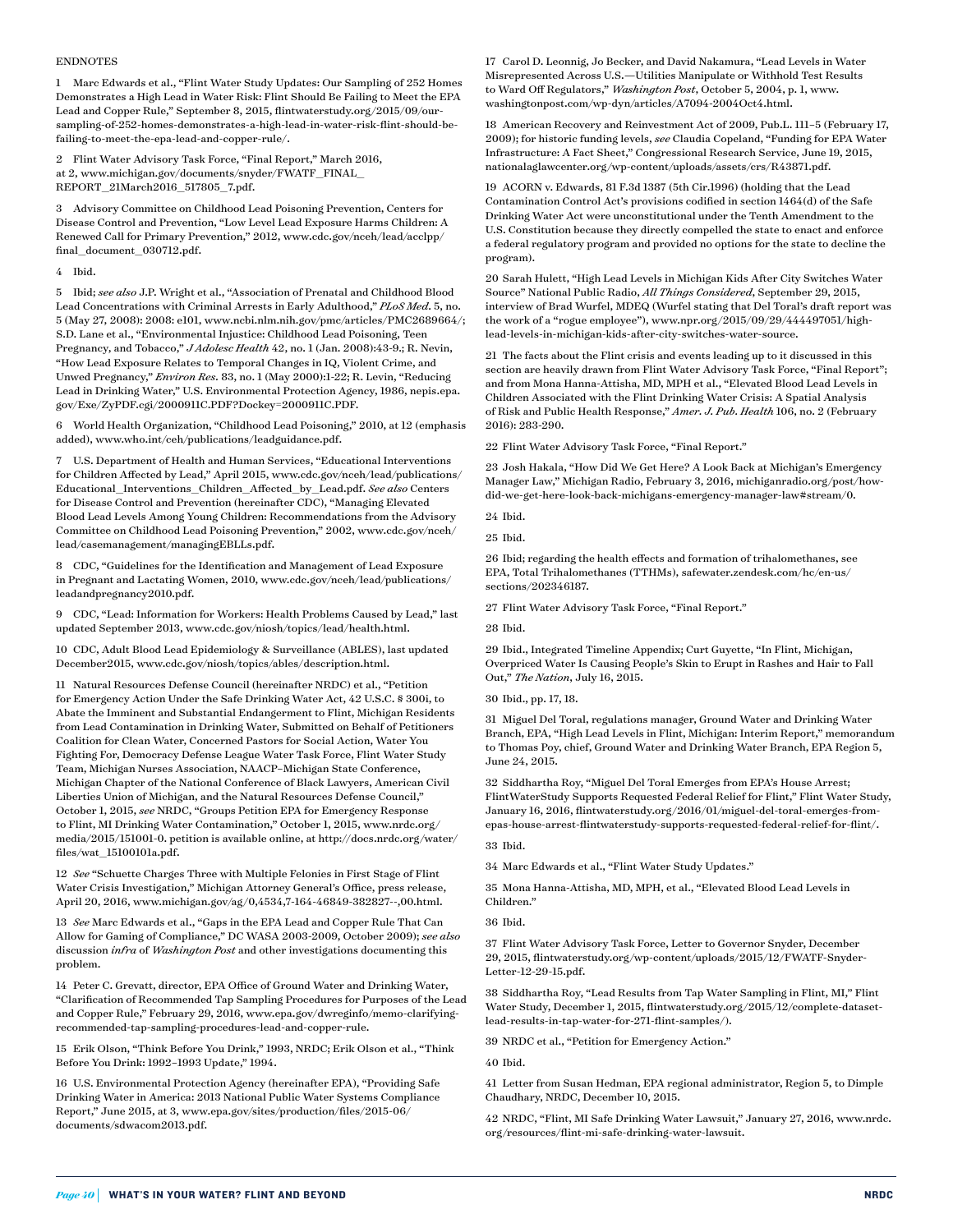43 Marc Edwards et al., "Flint Water Study Updates," March 2016.

44 *See* "Schuette Charges Three."

45 Advisory Committee on Childhood Lead Poisoning Prevention, "Low Level Lead Exposure Harms Children: A Renewed Call for Primary Prevention," CDC, January 4, 2012, www.cdc.gov/nceh/lead/acclpp/final\_document\_030712.pdf.

46 Ibid.

47 Ibid.; *see also* J.P. Wright et al., "Association of Prenatal and Childhood Blood Lead Concentrations"; S.D. Lane et al., "Environmental Injustice"; R. Nevin, "How Lead Exposure Relates to Temporal Changes"; R. Levin, "Reducing Lead in Drinking Water."

48 Ibid.; World Health Organization, "Childhood Lead Poisoning."

49 U.S. Department of Health and Human Services, "Educational Interventions."

50 CDC, "Managing Elevated Blood Lead Levels."

51 *See* Advisory Committee on Childhood Lead Poisoning Prevention, "Low Level Lead Exposure"; U.S. Department of Health and Human Services, "Educational Interventions"; CDC, "Managing Elevated Blood Lead Levels."

52 CDC, "Guidelines for the Identification and Management of Lead Exposure."

53 CDC, "Lead: Information for Workers."

54 CDC, "Adult Blood Lead."

55 EPA, "Maximum Contaminant Level Goals and National Primary Drinking Water Regulations for Lead and Copper," preamble, 58 FR 26460, 26479, June 7, 1991.

56 Marc Edwards et al., "Flint Water Study Updates," March 2016.

57 U.S. Census Bureau, "Quick Facts: Flint City, MI," [www.census.gov/quickfacts/](http://www.census.gov/quickfacts/table/PST045214/2629000) [table/PST045214/2629000](http://www.census.gov/quickfacts/table/PST045214/2629000).

58 Ibid.

59 Flint Water Advisory Task Force, "Final Report," p. 1.

60 Safe Drinking Water Act (SDWA), codified at 42 U.S.C. §300f et seq.

61 Ibid., section 1413.

62 Ibid., sections 1414 and 1431.

63 Ibid., section 1412.

64 EPA, "Table of Regulated Drinking Water Contaminants," [www.epa.gov/your](https://www.epa.gov/your-drinking-water/table-regulated-drinking-water-contaminants)[drinking-water/table-regulated-drinking-water-contaminants](https://www.epa.gov/your-drinking-water/table-regulated-drinking-water-contaminants).

65 SDWA, section 1401(6).

66 EPA, "Maximum Contaminant Level Goals."

67 SDWA, section 1412.

68 *See, for example,* EPA, "Cryptosporidium," [safewater.zendesk.com/hc/](https://safewater.zendesk.com/hc/en-us/sections/202346417) [en-us/sections/202346417](https://safewater.zendesk.com/hc/en-us/sections/202346417); and EPA, "Fact Sheet: Long Term 2 Enhanced Surface Water Treatment Rule," December 2005, [nepis.epa.gov/Exe/ZyPDF.](http://nepis.epa.gov/Exe/ZyPDF.cgi?Dockey=2000E999.txt) [cgi?Dockey=2000E999.txt.](http://nepis.epa.gov/Exe/ZyPDF.cgi?Dockey=2000E999.txt)

69 Maximum Contaminant Level Goals and National Primary Drinking Water Regulations for Lead and Copper., supra note 55.

70 David A. Cornwell, Richard A. Brown, and Steve H. Via, "National Survey of Lead Service Line Occurrence," *Journal of the American Water Works Association* 108, no. 4 (April 2016): E182-E191, [dx.doi.org/10.5942/jawwa.2016.108.0086](http://dx.doi.org/10.5942/jawwa.2016.108.0086).

71 A 1986 law purported to ban lead plumbing and fixtures but defined "lead free" as containing up to 8 percent lead—hardly lead free. In 2011, that law was amended to tighten the definition of lead-free to 0.25 percent lead (weighted average). *See* SDWA, section 1417, as amended by the Reduction of Lead in Drinking Water Act, Public Law 111–380, January 4, 2011. Regarding implementation of SDWA section 1417 as amended, *see* EPA, "Summary of the Reduction of Lead in Drinking Water Act and Frequently Asked Questions," December 19, 2013, [nepis.epa.gov/Exe/ZyPDF.cgi/P100M5DB.](http://nepis.epa.gov/Exe/ZyPDF.cgi/P100M5DB.PDF?Dockey=P100M5DB.PDF) [PDF?Dockey=P100M5DB.PDF](http://nepis.epa.gov/Exe/ZyPDF.cgi/P100M5DB.PDF?Dockey=P100M5DB.PDF).

72 Marc Edwards et al., "Gaps in the EPA Lead and Copper Rule."

73 Ibid.

74 Carol D. Leonnig, Jo Becker, and David Nakamura, "Lead Levels in Water Misrepresented."

75 Oliver Milman, "US Authorities Distorting Tests to Downplay Lead Content of Water," *The Guardian*, January 22, 2016, [www.theguardian.com/](http://www.theguardian.com/environment/2016/jan/22/water-lead-content-tests-us-authorities-distorting-flint-crisis) [environment/2016/jan/22/water-lead-content-tests-us-authorities-distorting](http://www.theguardian.com/environment/2016/jan/22/water-lead-content-tests-us-authorities-distorting-flint-crisis)[flint-crisis](http://www.theguardian.com/environment/2016/jan/22/water-lead-content-tests-us-authorities-distorting-flint-crisis); Oliver Milman and Jennifer Glenza, "Philadelphia's Water-Testing Procedures Are 'Worse Than Flint'—Expert," *The Guardian*, January 28, 2016, [www.theguardian.com/environment/2016/jan/28/philadelphia-water-testing](http://www.theguardian.com/environment/2016/jan/28/philadelphia-water-testing-crisis-flint-health-risk)[crisis-flint-health-risk](http://www.theguardian.com/environment/2016/jan/28/philadelphia-water-testing-crisis-flint-health-risk).

76 Lisa Riordan Seville, "Is Philadelphia Testing Its Drinking Water Correctly?" NBC News, February 19, 2016, [www.nbcnews.com/storyline/flint-water-crisis/](http://www.nbcnews.com/storyline/flint-water-crisis/philadelphia-testing-its-drinking-water-correctly-n521036) [philadelphia-testing-its-drinking-water-correctly-n521036.](http://www.nbcnews.com/storyline/flint-water-crisis/philadelphia-testing-its-drinking-water-correctly-n521036)

77 Oliver Milman, "US Authorities Distorting Tests"; Oliver Milman and Jennifer Glenza, "Philadelphia's Water-Testing Procedures."

78 See Edwards et al., "Gaps in the EPA Lead and Copper Rule."; Carol D. Leonnig, Jo Becker, and David Nakamura, "Lead Levels in Water Misrepresented."; Flint Water Advisory Task Force, "Final Report."

79 SDWA, section 1414(a).

80 Ibid., section 1431.

81 Resource Conservation and Recovery Act, section 7002(a)(1)(B), 42 U.S.C. section 6972(a)(1)(B).

82 Erik Olson, "Think Before You Drink"; Erik Olson et al., "Think Before You Drink: 1992–1993 Update."

83 EPA, "Providing Safe Drinking Water in America."

84 Michael Hawthorne, "City Fails to Warn Chicagoans About Lead Risks in Tap Water," *Chicago Tribune*, February 8, 2016, [www.chicagotribune.com/news/ct](http://www.chicagotribune.com/news/ct-chicago-lead-water-risk-met-20160207-story.html)[chicago-lead-water-risk-met-20160207-story.html](http://www.chicagotribune.com/news/ct-chicago-lead-water-risk-met-20160207-story.html).

85 Elizabeth Brackett and Elizabeth Thometz, "Chicago's Lead Pipes: What You Need to Know," WTTW: *Chicago Tonight*, February 18, 2016, chicagotonight.wttw. com/2016/02/18/chicago-s-lead-pipes-what-you-need-know.

86 Michael Hawthorne, "City Fails to Warn Chicagoans."

87 *See* Rebecca Renner, "Out of Plumb: When Water Treatment Causes Lead Contamination," *Environ Health Perspect.* 117, no. 12 (December 2009): A542– A547, [www.ncbi.nlm.nih.gov/pmc/articles/PMC2799485/pdf/ehp-117-a542.](http://www.ncbi.nlm.nih.gov/pmc/articles/PMC2799485/pdf/ehp-117-a542.pdf) [pdf](http://www.ncbi.nlm.nih.gov/pmc/articles/PMC2799485/pdf/ehp-117-a542.pdf); Marc Edwards et al., "Gaps in the EPA Lead and Copper Rule"; M. Edwards, S. Triantafyllidou, and D. Best, "Elevated Blood Lead in Young Children Due to Lead-Contaminated Drinking Water: Washington, DC, 2001–2004," *Environ Sci Technol.* 43, no. 5 (March 1, 2009): 1618-23.

88 EPA, "Providing Safe Drinking Water in America."

89 Marc Edwards, "Failure of the U.S. Centers for Disease Control (CDC) and the U.S. Environmental Protection Agency (EPA) to Protect Children from Elevated Lead in Drinking Water, 2001–Present," testimony before the House Committee on Oversight and Government Reform, March 15, 2016, [oversight.house.gov/wp](https://oversight.house.gov/wp-content/uploads/2016/03/Marc-Edwards-Final-3-15-2016.pdf)[content/uploads/2016/03/Marc-Edwards-Final-3-15-2016.pdf](https://oversight.house.gov/wp-content/uploads/2016/03/Marc-Edwards-Final-3-15-2016.pdf).

90 Flint Water Advisory Task Force, "Final Report," p. 18.

91 Flint Water Advisory Task Force, "Final Report," page 21.

92 NRDC et al., "Groups Petition EPA for Emergency Response to Flint, MI Drinking Water Contamination," October 1, 2015, [www.nrdc.org/](https://www.nrdc.org/media/2015/151001-0) [media/2015/151001-0](https://www.nrdc.org/media/2015/151001-0). The full list of petitioners are Pastor Allen Overton of the Coalition for Clean Water; Melissa Mays and LeeAnne Walters of Water You Fighting For; Claire McClinton of the Democracy Defense League; Pastor Alfred Harris of Concerned Pastors for Social Action; Marc Edwards and Siddhartha Roy of the Flint Water Study Team; Dawn Kettinger of the Michigan Nurses Association; Yvonne M. White of NAACP – Michigan State Conference; The American Civil Liberties Union of Michigan; Natural Resources Defense Council; Jeffrey L. Edison of the Michigan Chapter of the National Conference of Black Lawyers.

93 The Notice of Intent to Sue was served on behalf of Concerned Pastors for Social Action, an association of religious leaders from Flint; Melissa Mays, a Flint resident; the ACLU of Michigan; and the Natural Resources Defense Council. NRDC et al., "Residents of Flint, Michigan, to Sue City, State over Lead in Drinking Water," November 16, 2015, [www.nrdc.org/media/2015/151116-0.](https://www.nrdc.org/media/2015/151116-0)

94 Letter from Susan Hedman, EPA Regional Administrator, Region 5, to Dimple Chaudhary, NRDC, December 10, 2015.

95 Jon Schuppe, NBC News, "Obama: 'I Would Be Beside Myself' if My Kids Lived in Flint," January 20, 2016, [www.nbcnews.com/storyline/flint-water-crisis/](http://www.nbcnews.com/storyline/flint-water-crisis/obama-i-would-be-beside-myself-if-my-kids-lived-n500676) [obama-i-would-be-beside-myself-if-my-kids-lived-n500676](http://www.nbcnews.com/storyline/flint-water-crisis/obama-i-would-be-beside-myself-if-my-kids-lived-n500676).